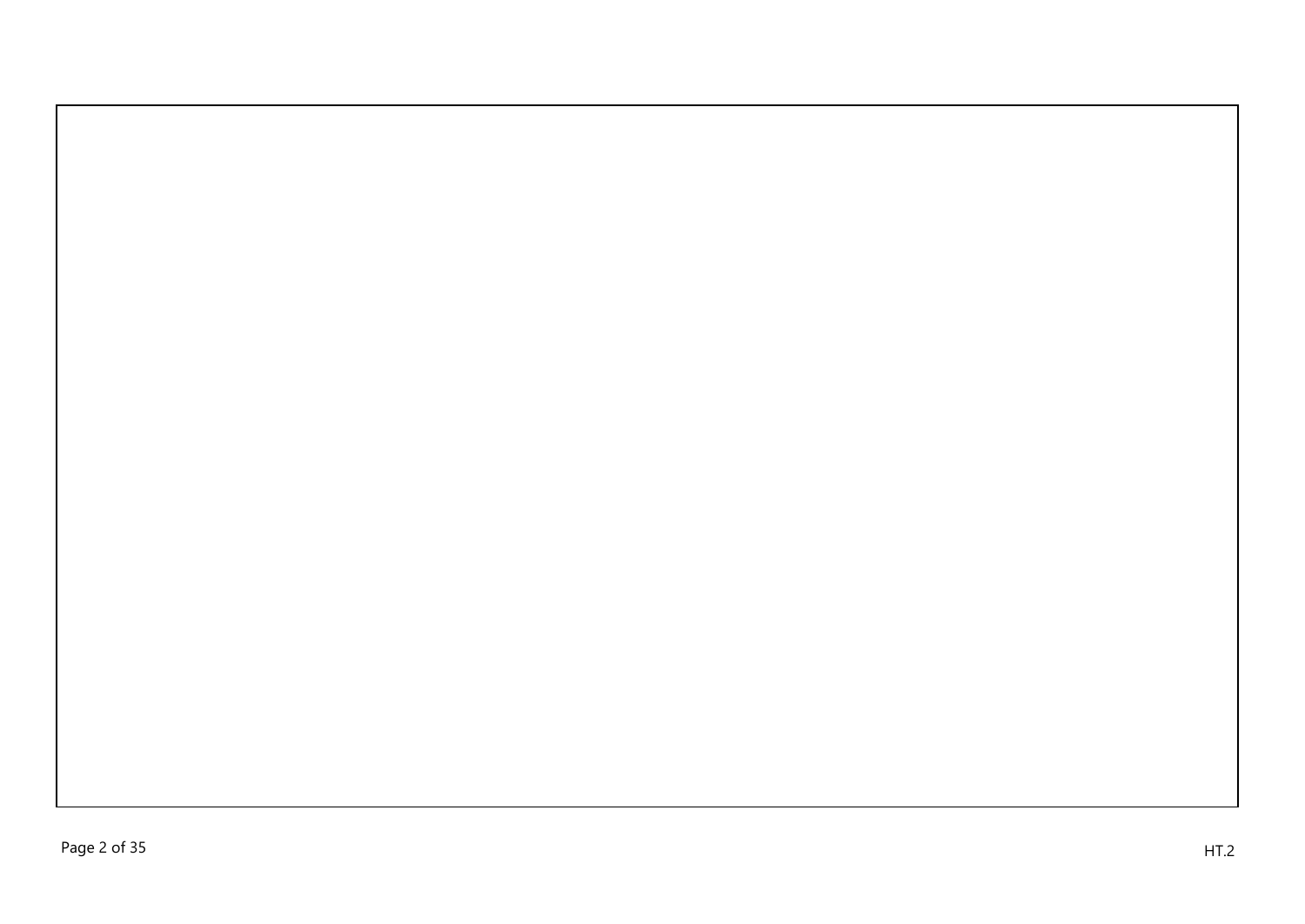| #               | Island   | House Name         | Name                 | Sex         | National ID | ، ه ، ره<br>مر، مرگ                     | ىئرىتر                          |
|-----------------|----------|--------------------|----------------------|-------------|-------------|-----------------------------------------|---------------------------------|
| K. Gulhi        |          |                    |                      |             |             |                                         |                                 |
|                 | K. Gulhi | Bageechaage        | Mariyam Rauha Ali    | F.          | A293640     | ے پہنچوی                                | - 2010 1010                     |
| $ 2\rangle$     | K. Gulhi | <b>Beach House</b> | Fathimath Sazna      | F           | A294170     | ە ئەجرىر ئە                             | توجدة سنفاش                     |
| $\vert$ 3       | K. Gulhi | Chanbeyleege       | Mohamed Shafiu       | M           | A085460     | كوس تقوي                                | ورەرو ئەرو                      |
| $\vert 4$       | K. Gulhi | Chandhanee House   | Hussain Inaz         | M           | A126769     | ڭۇس <sub>ل</sub> ىرىكەرگەن<br>مۇسىرىكەر |                                 |
| $\overline{5}$  | K. Gulhi | Dhekunuasseyri     | Ahmed Arusoon Shahir | M           | A293404     | ، د دره ،،<br>تر را سرد د کشمیر         | رەرو روپەر شرح                  |
| $6\overline{6}$ | K. Gulhi | Dheyliyaamaage     | Ahmed Huzam          | ${\sf M}$   | A142518     | ه و د د و و<br>تر د تر د د              | ره رو و وه                      |
| $\vert$ 7       | K. Gulhi | Dhilshaadhuge      | Asma Ali             | $\mathsf F$ | A087212     | و و شگور و <sup>ج</sup><br>تر و شگوری   | أراشانخ أركمني                  |
| $\overline{8}$  | K. Gulhi | Elpaaso            | Fathimath Shaina     | F           | A293576     | ا پروگ <sup>م</sup> ش                   | أقهوحكم المشرشر                 |
| 9               | K. Gulhi | Endherimaage       | Shaziyya Mohamed     | F           | A037450     | ې ه پر پر پر په<br>مرغو پر پر پر        | شويده وره دو                    |
| $ 10\rangle$    | K. Gulhi | Finifenmaage       | Aishath Inasha       | $\mathsf F$ | A142371     | ار سرو عدد ته<br>م                      | أمام شكافته المرسكة             |
| 11              | K. Gulhi | Gaskara            | Ibrahim Looth        | ${\sf M}$   | A293898     | ر 2 مەكتە                               | دە پەرە دوە                     |
| 12              | K. Gulhi | Hudhu Villa        | Fathimath Simadha    | $\mathsf F$ | A162723     | 2 ترو و گ                               | توجوخو سوچمنگر                  |
| 13              | K. Gulhi | Hudhu Villa        | Aminath Niyasha      | F           | A293828     | 3 قر <sub>ج ق</sub> ر                   | أأروبتكم بتراكيب                |
| 14              | K. Gulhi | Hudhufas           | Aminath Zaina        | F           | A293764     | <sub>حروب</sub> ر ص                     | أأروبتكم بمريتر                 |
| 15              | K. Gulhi | Huvandhumaage      | Ahmed Hafeez         | ${\sf M}$   | A046533     | و رحس و پر پر<br>مرحو موجود ی           | أرواد بالملح والملحقة والمحافظة |
| 16              | K. Gulhi | Huvandhumaage      | Mohamed Nafeez       | ${\sf M}$   | A154488     | و ر په ده ده<br>رو سربرو د              | ورەر دېم تروپى                  |
| 17              | K. Gulhi | Javaahiru Vaadhee  | Ahmed Sanveel        | M           | A293842     | <br>  نے قریر ترقی می <sub>ر</sub>      | أرەر دىس كەن ئور                |
| 18              | K. Gulhi | Lilymaage          | Sooma Saeed          | F           | A141150     | و و دی<br>ری                            | پیړو مستقری                     |
| 19              | K. Gulhi | Lilymaage          | Aminath Seena        | F           | A141151     | ووژگی<br>ر <sub>ئ</sub>                 | أزوينهم سبتر                    |
| 20              | K. Gulhi | Lilymaage          | Aishath Sara         | $\mathsf F$ | A293370     | و و دی<br>ری                            | ۇرمىسىم سىر                     |
| 21              | K. Gulhi | Maahaa Manzil      | Zaeem Adam           | M           | A142425     | ورمحنة معالج فر                         | كي مديره و بر دره               |
| 22              | K. Gulhi | Maahaa Manzil      | Mohamed Zayan        | M           | A293717     | <i>ۇ ئەخ ئىرى بى</i>                    | כנסנכ נפס                       |
| 23              | K. Gulhi | Mala               | Ahmed Visham         | M           | A158063     | رىز                                     | أررور وحدو                      |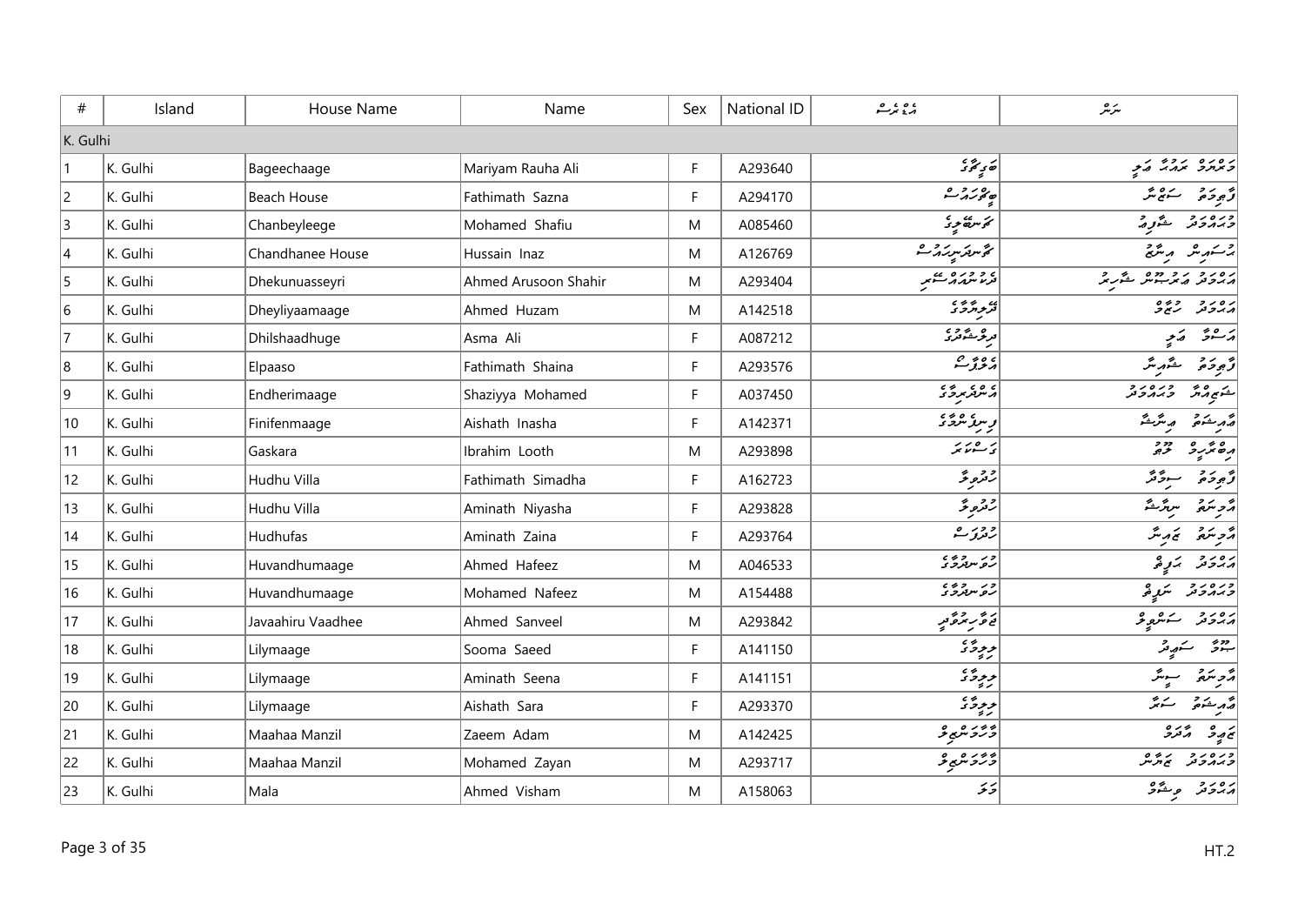| 24 | K. Gulhi     | Neeloafaruge    | Aishath Shaheeda       | F         | A142441 | ەر 25 دە<br>پېرىۋۇ ئىرى                          | و ديده شريعٌ<br>مسر                             |
|----|--------------|-----------------|------------------------|-----------|---------|--------------------------------------------------|-------------------------------------------------|
| 25 | K. Gulhi     | Niyagala        | Mohamed Nafiz          | M         | A293979 | سرترىخە                                          | ورەر د شرق                                      |
| 26 | K. Gulhi     | Niyagala        | Fathimath Masha        | F         | A293982 | سردر                                             | توجوخوا المحاشة                                 |
| 27 | K. Gulhi     | Raazdhaan       | Hawwa Shahira          | F         | A142522 | پره پر ه<br>مربع تر مر                           | ر ه پ<br>برگ<br>ىشتىرىتىر                       |
| 28 | K. Gulhi     | Sady Corner     | Faheema Dawood         | F         | A107057 | مىسى ئەرىرى<br>سىرىپە                            | پر دو و<br>تو پر تو<br>ا توري <sup>ي</sup><br>ا |
| 29 | K. Gulhi     | Sady Corner     | Sadhma Jaleel          | F         | A141175 | سى <sub>ۋىد</sub> ىرىر<br>سى <sub>ۋى</sub> تىتىر | ىبەتەرگ<br>تع و و ثر                            |
| 30 | K. Gulhi     | Sady Corner     | Adam Firas             | M         | A141176 | يمو په <i>مه مرکز</i>                            | ړنده ویژگ                                       |
| 31 | K. Gulhi     | Simlaa          | Mohamed Mushan Ahmed   | M         | A293588 | -د گر                                            | ورەر د د بەھ رەر د<br>دىرمەتر ۋىشەر مەرتىر      |
| 32 | K. Gulhi     | Simlaa          | Aishath Shaazina Ahmed | F         | A329909 | سەۋىۋ                                            | د.<br>د گرمشوهی سنگوینگر مربر <del>د</del> تر   |
| 33 | K. Gulhi     | Sosunmaage      | Fathimath Azleema      | F         | A142509 | <u>م ئەيۋې ئ</u>                                 | أزّودَه روءٍ و                                  |
| 34 | K. Gulhi     | Sosunmaage      | Ahmed Sayyah           | M         | A293946 | <u>م ئەيۋې ئ</u>                                 | גפיב הפיב                                       |
| 35 | K. Gulhi     | Vidhukani       | Adam Sameer            | M         | A059683 | عرفتر مأسبب                                      | أړوره سکوپر                                     |
|    | K. Guraidhoo |                 |                        |           |         |                                                  |                                                 |
| 36 | K. Guraidhoo | Aage            | Ahmed Noor             | ${\sf M}$ | A146028 | پو ء<br>مر                                       |                                                 |
| 37 | K. Guraidhoo | Aasmaan Villa   | Aishath Shahuma        | F         | A295886 | ۇ س <sup>ە</sup> ئەر ئەر                         | وكرم شكوم الشروع                                |
| 38 | K. Guraidhoo | Abadhah Hiyaa   | Mohamed Nazeeh         | M         | A124237 | رے تر شریر تر                                    | ورەرو ئىرى                                      |
| 39 | K. Guraidhoo | Abadhah Hiyaa   | Afiya Ali              | F         | A146140 | پر پر ہ<br>  پر صور سر ہڑ                        | ړې دي                                           |
| 40 | K. Guraidhoo | Abadhah Hiyaa   | Muththolib Ali         | M         | A295804 | پر پر ه<br>  پر ځو تر پر پر                      | وه ده کړ                                        |
| 41 | K. Guraidhoo | Abadhah Hiyaa   | Mohamed Naafil         | M         | A295806 | پر پر ه<br>  پر کافر مر مر                       | و ر ه ر د<br>تر <i>پر پ</i> ر تر                |
| 42 | K. Guraidhoo | Abadhah Hiyaa   | Ahmed Afeel            | M         | A305802 | پر پر ه<br>  پر خوبر برگر                        | رەرو كەرگ                                       |
| 43 | K. Guraidhoo | Ahmadhee Manzil | Mohamed Azeem          | M         | A146084 | ئەجرىر ئەشرىخ                                    | ورەر د ر.                                       |
| 44 | K. Guraidhoo | Ahmadhee Manzil | Aashaa Ahmed           | F         | A295888 | ر و بر بر عربو څر                                | أثر ستش المركز وراد                             |
| 45 | K. Guraidhoo | Alivaage        | Ibrahim Shihab         | M         | A114586 | پر پر پر پر<br>پر تورگ                           | د ۱۳۵۵ مخکړه کله د ده<br>اراد کله د مورگ        |
| 46 | K. Guraidhoo | Alivaage        | Fathmath Shajan        | F         | A294322 | ر<br>پرنوری                                      | تورد شده                                        |
| 47 | K. Guraidhoo | Athamaa Villa   | Mohamed Armeen         | M         | A247951 | درونوژ                                           | כממני היכש                                      |
| 48 | K. Guraidhoo | Athireege       | Ahmed Areen            | M         | A295767 | ړ<br>مرموسو                                      | أرەر ئەرش                                       |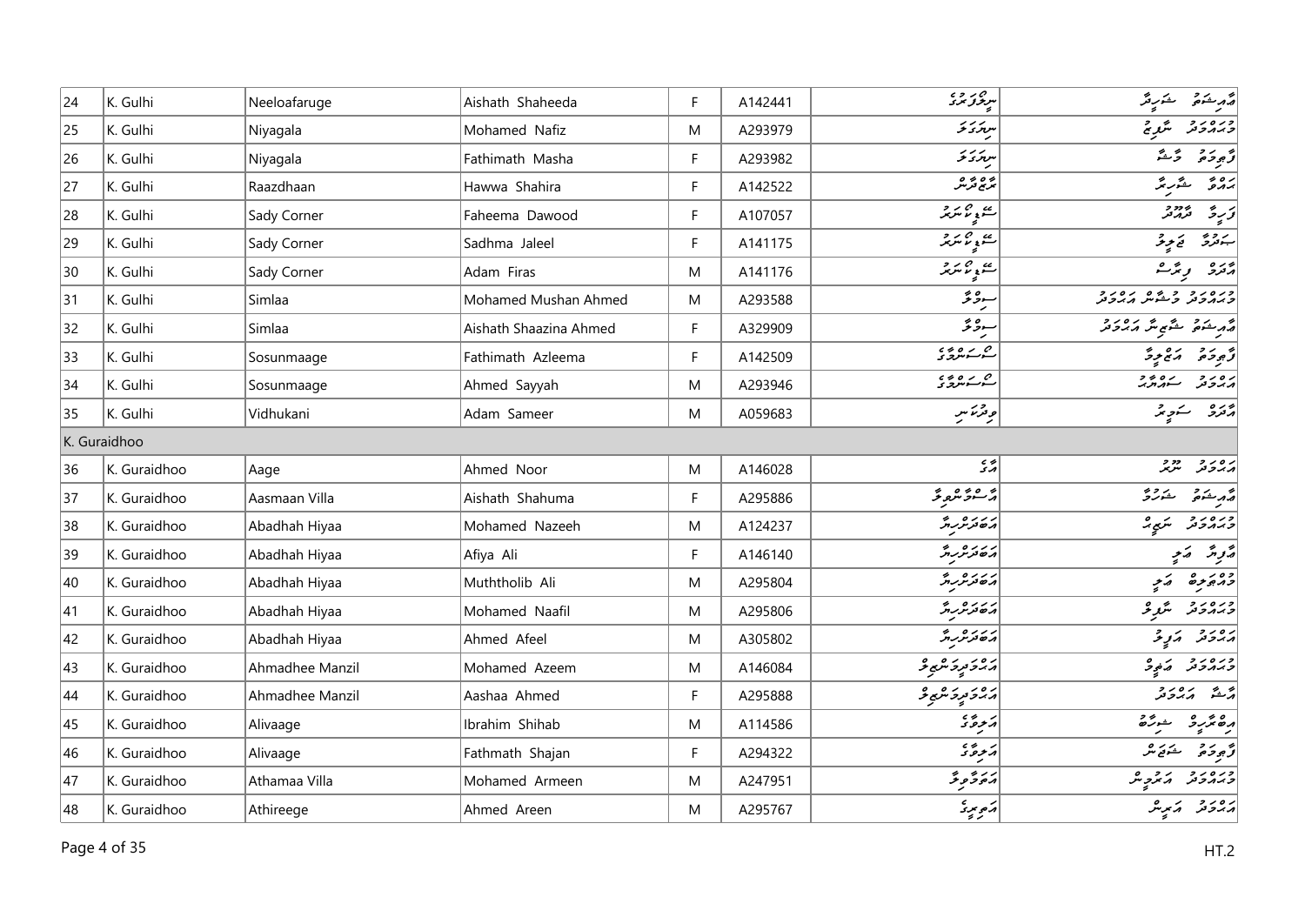| 49 | K. Guraidhoo | Azum                | Musheera Hussain     | F  | A146078 | ەبەر                                                                   | جەھىيە ئەسكەر بىر                                                                                 |
|----|--------------|---------------------|----------------------|----|---------|------------------------------------------------------------------------|---------------------------------------------------------------------------------------------------|
| 50 | K. Guraidhoo | Azum                | Mariyam Humaidha     | F. | A146102 | بر و ه<br>د پن و                                                       | وبروره ودرقه                                                                                      |
| 51 | K. Guraidhoo | Azum                | Ali Althof           | M  | A154687 | پر ج و                                                                 | أە ئە ئەھمى                                                                                       |
| 52 | K. Guraidhoo | Bageechaa Villa     | Shaushad Zameer      | M  | A296155 | لئ <i>ه بي پوه</i> و مگر                                               | شەرشۇر بوير                                                                                       |
| 53 | K. Guraidhoo | Bageechaa Villa     | Fathimath Shaushan   | F  | A296156 | نه د پخ د ژگر                                                          | أو دو شهر شهر                                                                                     |
| 54 | K. Guraidhoo | Bageechaa Villa     | Suhad Zameer         | M  | A296157 | ر<br>ئەيرىم ئورگ                                                       | الشركر بالمحمد بالمحمد التي تأثير المحمد المستركز<br>السناد الكرامج المحمد المحمد المحمد المستركز |
| 55 | K. Guraidhoo | Bangkok             | Jameela Mohamed      | F  | A107020 | ې ۵ پر ه<br>حاسرتن <i>ا</i> ن                                          | موتى درەرد                                                                                        |
| 56 | K. Guraidhoo | <b>Beach Heaven</b> | Aminath Shaira       | F  | A146098 | ھەممەر ئەر                                                             | أزويتهم يحمر                                                                                      |
| 57 | K. Guraidhoo | Beach Heaven        | Fathimath Shazna     | F  | A151802 | پەنزىر مىر                                                             | أراموخام المستوسر                                                                                 |
| 58 | K. Guraidhoo | Benhaage            | Shujau Ibrahim Manik | M  | A153886 | ې ۵ پرې<br>ح <i>ه مرگ</i> ي                                            |                                                                                                   |
| 59 | K. Guraidhoo | Bokarumaage         | Abdulla Shafeeq      | M  | A055643 | پر د و و و<br><i>ه تا پر و</i> د                                       | د ه ترالله شم <i>ورٍ ب</i> ح                                                                      |
| 60 | K. Guraidhoo | Bokarumaage         | Ismail Shafeeu       | M  | A295825 | پر روپر<br><i>هند</i> و د                                              | بر شۇم ئى ھەر ئە                                                                                  |
| 61 | K. Guraidhoo | Carnationmaage      | Shamsunnisa          | F. | A063872 | ر<br>ئەبرىتزىشەنلەر <i>ى</i>                                           | المشرور مارسية المستورثية<br>المشرور مستورث                                                       |
| 62 | K. Guraidhoo | Carnationmaage      | Amdhaan Hussain      | M  | A150483 | رم پیوسته شرح د <sup>ی</sup><br>ما <sub>محر</sub> متر شرح <sub>ک</sub> | رەپ ئەسىر                                                                                         |
| 63 | K. Guraidhoo | Daisy Maage         | Ibrahim Rimaz        | M  | A048116 | پی پیچ دی<br>  پائی پیچ تر <sub>ک</sub>                                | תפתוב תלת                                                                                         |
| 64 | K. Guraidhoo | Dhilkash Villa      | Aishath Zulfishan    | F  | A295985 | مرثر مَدْ مَصْرِ مَحْرِ                                                | ە<br>مەرسىم ئىم ئورىشى                                                                            |
| 65 | K. Guraidhoo | Dhilkash Villa      | Aminath Vidhaadh     | F. | A295988 | مرىز كەشقىمۇ ئىگە                                                      | أأوسكة وترتر                                                                                      |
| 66 | K. Guraidhoo | Dhilkushaage        | Ahmed Shahudee       | M  | A049781 | ورور ژويج                                                              | پره پر در پرومبر                                                                                  |
| 67 | K. Guraidhoo | Dhonveli            | Ahmed Shareef        | M  | A055779 | پره ۽<br> قرينرچو م                                                    | پرورو شهرو                                                                                        |
| 68 | K. Guraidhoo | Dhonveli            | Mohamed Ikram        | M  | A099066 | قريرة مج                                                               | ەر ئەرە<br>و رە ر د<br><i>د بر</i> گەر تر                                                         |
| 69 | K. Guraidhoo | <b>Dhoores</b>      | Ahmed Firag          | M  | A145929 | ود ۽ ه                                                                 | برەر دىگە                                                                                         |
| 70 | K. Guraidhoo | <b>Dhoores</b>      | Aishath Nazfa        | F  | A295397 | دد ۽ ه                                                                 |                                                                                                   |
| 71 | K. Guraidhoo | Dhunthari           | Ramla Ahmed          | F  | A074381 | وهرمر                                                                  | رەپە رەرد<br>برونۇ مەر <i>و</i> تر                                                                |
| 72 | K. Guraidhoo | Dhunthari           | Mohamed Ahmed        | M  | A103217 | وقرعهم مبر                                                             | כנסנכ נסנכ<br>כגמכת הגבת                                                                          |
| 73 | K. Guraidhoo | Dhunthari           | Hassan Zaeem         | M  | A146046 | رهم بر                                                                 | پرسترس ہے پر و                                                                                    |
| 74 | K. Guraidhoo | Dhunthari           | Asma Ahmed           | F. | A146047 | و همر<br>مرسرهو س                                                      | ړ ه په پره د د                                                                                    |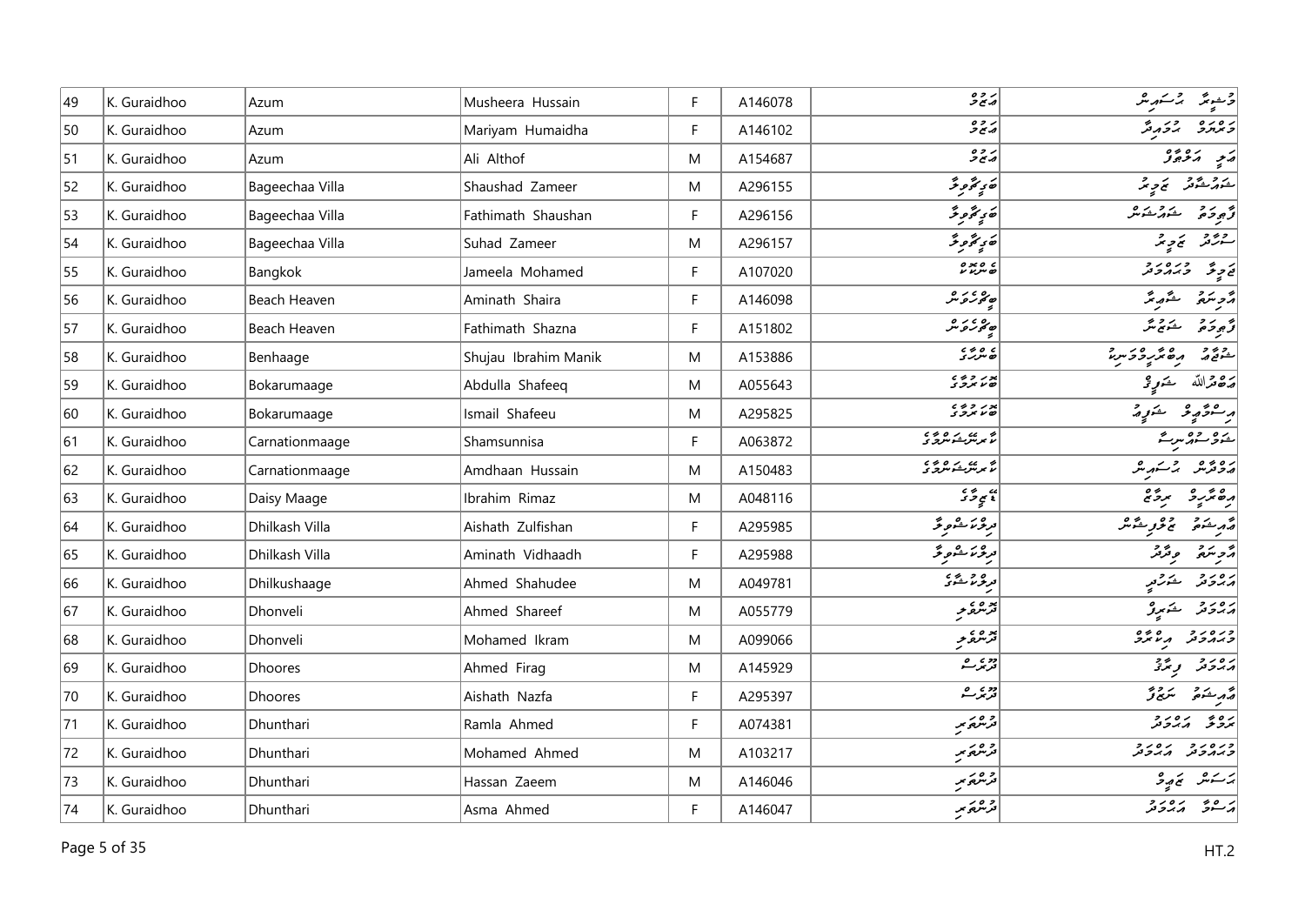| 75  | K. Guraidhoo | Dhunthari         | Aishath Amaany Ahmed   | F         | A295932 | ترىرى ئىر                                    | הת בים גלית גם גם                                     |
|-----|--------------|-------------------|------------------------|-----------|---------|----------------------------------------------|-------------------------------------------------------|
| 76  | K. Guraidhoo | Dreamy Life       | Fathimath Ifasha       | F         | A145997 | ۽ <sub>موج</sub> و پرو                       | أزُودَهُ رِزَّتْ                                      |
| 77  | K. Guraidhoo | Fathishadhuvaruge | Naushad Ali            | ${\sf M}$ | A101041 | ن موسور ور و ،<br> نومو سور ترويخ            | بروية وكمع                                            |
| 78  | K. Guraidhoo | Feeroazuge        | Ahmed Hussain          | M         | A060935 | وپرې                                         | رەرو جەسىر ش                                          |
| 79  | K. Guraidhoo | Fehifaiy          | Abdulla Rishwan        | M         | A295404 | د کرونه                                      | رە قراللە مەشۇر                                       |
| 80  | K. Guraidhoo | Finifenmaage      | Fathimath Fazeela      | F         | A076798 | و سرو مرچ د                                  | أوَّتِوَى وَسَوَّدَّ                                  |
| 81  | K. Guraidhoo | Finihiyaage       | Abdul Muhaimin         | M         | A069955 | و سربر پر <sup>ی</sup><br>بر بر بر           | ره ده در<br>مەمدىرى <i>ر</i> ىرىد                     |
| 82  | K. Guraidhoo | Finihiyaage       | Abdul Shakoor          | ${\sf M}$ | A132880 | و سربر پر <sup>ی</sup><br>بر بر بر           | ر ٥ ۶ ٥ ٥ ر <del>٥</del> ۶<br>پرڪ تربر شو <i>٧ بر</i> |
| 83  | K. Guraidhoo | Finihiyaage       | Aminath Fazmeena       | F         | A151692 | و سربر پر د<br>تر سربرگری                    | أأدينه زءويثر                                         |
| 84  | K. Guraidhoo | Finihiyaage       | Ahmed Numaan           | ${\sf M}$ | A295059 | او مدر پرچ<br>او مدر پرچ                     | גפני הרבית                                            |
| 85  | K. Guraidhoo | Finihiyaage       | Shima Abdul Shukoor    | F         | A295064 | و سربر پژی<br>بر بر بر                       | شونز ده و د و د و د<br>شونز در ه تعرير شوم تو         |
| 86  | K. Guraidhoo | Finihiyaage       | Shaama Abdul Shukoor   | F         | A295071 | او مدر دي.<br><u>اب</u>                      | شه ده وه و دو د<br>شوگر می هرم شوم مر                 |
| 87  | K. Guraidhoo | Finiroalhi        | Ilyas Hassan           | M         | A154542 | وسرچر <sub>یں</sub>                          | مەمەر ئەسكەنلەر                                       |
| 88  | K. Guraidhoo | Finivilaage       | Khalid Mohamed         | ${\sf M}$ | A076506 | ار سره وځو<br><u>کسب</u>                     | دحمقر المحددة والمحمد                                 |
| 89  | K. Guraidhoo | Finivilaage       | Mohamed Mamdhood       | ${\sf M}$ | A154701 | ر سره م <sup>و ی</sup><br><u>سرسر</u>        | ور ه ر و بر د وو و<br>تربر بر بر د تر تر تر           |
| 90  | K. Guraidhoo | Finivilaage       | Fathimath Mamdhooha    | F         | A155145 | ر سره د د ؟<br>ر بر بر                       | أو د د دوره<br>او دور                                 |
| 91  | K. Guraidhoo | Finivilaage       | Ahmed Mafaz            | M         | A295172 | او مره و ځ<br><u>کري</u> ر                   | رەر دىر                                               |
| 92  | K. Guraidhoo | <b>Five Rose</b>  | Hussain Shamil         | M         | A096689 | ى مەھ بىر<br>تەمرىكى شە                      | يز سەر شەھ بەر ئە                                     |
| 93  | K. Guraidhoo | <b>Five Rose</b>  | Abdulla Sageef         | M         | A295344 | أقرمره جرعه                                  | بره والله خرنوم                                       |
| 94  | K. Guraidhoo | Fiyaathoshi Villa | Ahmed Anoof Fathuhulla | M         | A295241 | و پژ <sub>نتخ مرعه</sub> څه                  | ره رو بردوه بروج الله                                 |
| 95  | K. Guraidhoo | Fuhkafage         | Aishath Areesha        | F         | A294714 | و ە ر ر ،<br>ز پر ر تى                       | أقرم شكافه الكامير مشكر                               |
| 96  | K. Guraidhoo | Green Life        | Ahmed Naufal           | ${\sf M}$ | A120339 | <sup>ە</sup> بې <sup>ت</sup> رى <i>خەر</i> ۋ | ره رو بروره<br>پرېدن شمرنونو                          |
| 97  | K. Guraidhoo | Green Life        | Aminath Nashwa         | F         | A295902 | م پېښو <i>پېرو</i> گر                        | أأترجم تتراشي                                         |
| 98  | K. Guraidhoo | Green Life        | Mariyam Ula            | F         | A295907 | ە <sub>مو</sub> يۇر بۇ                       | و ده دو و                                             |
| 99  | K. Guraidhoo | Gulf              | Zuhuriyya Easa         | F         | A063551 | ر ه و<br>ى ترو                               | ج رحم مرکز<br>  سی سر مرکز<br>رپه                     |
| 100 | K. Guraidhoo | Gulf              | Aminath Inaya          | F         | A079539 | ىز بۇ تە                                     | أأترسم ويتمر                                          |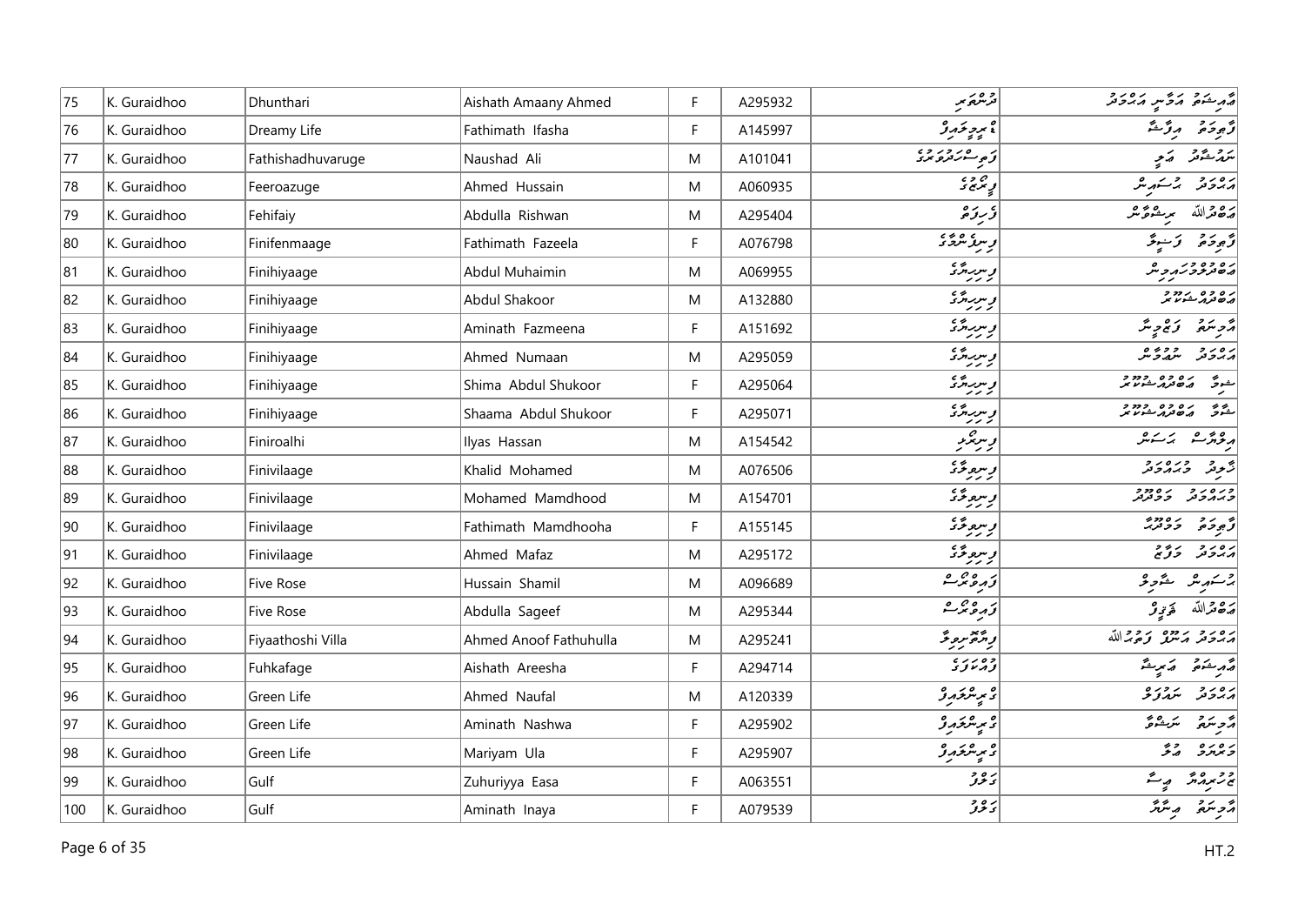| 101 | K. Guraidhoo | Gulf               | Aishath Azma                         | F         | A113781 | ره و                             | ەسىمى<br>لمجمر ينكوهم                               |
|-----|--------------|--------------------|--------------------------------------|-----------|---------|----------------------------------|-----------------------------------------------------|
| 102 | K. Guraidhoo | Gulf               | Mariyam Hidhaya                      | F         | A141542 | ر ه د<br>ک نون                   | ر ه ر ه<br><del>و</del> بربرو<br>ردگردگر            |
| 103 | K. Guraidhoo | Gulf               | Fathimath Ibrath                     | F         | A145982 | ىز وژ                            | ە 2 مەرج<br>ەرھە بىرى<br>و مرد د<br>اقرامو حام      |
| 104 | K. Guraidhoo | Gulf               | Khadeeja Thahiyyath                  | F         | A294750 | ر ه د<br>ار نرو                  | ترمرچٌ<br>ر مرد د<br>محمد مردم                      |
| 105 | K. Guraidhoo | Gulfaamuge         | Mohamed Latheef                      | M         | A048528 | د ه و و ء<br>د ترتو د د          | و ره ر د<br><i>و پر</i> پر تر<br>ځږوگ               |
| 106 | K. Guraidhoo | Gulfaamuge         | Nasrulla Latheef                     | M         | A070018 | د ه و و ،<br>د ترتو تر د         | بتربيع ترالله                                       |
| 107 | K. Guraidhoo | Gulfaamuge         | Ahmed Shiruhan                       | M         | A294686 | وه ۶ و ۲<br>کاموگر <i>و</i> ک    | ے <i>پر بڑ</i> س<br>ر ەر د<br>م.روتر                |
| 108 | K. Guraidhoo | Gulhazaaruge       | Mohamed Azim                         | M         | A024359 | و ه ر پر و ء<br>  د څرنرنځ بنړۍ  | د څو ژ<br>و ره ر و<br><i>د بر</i> د تر              |
| 109 | K. Guraidhoo | Gulhazaaruge       | Hassan Shuzaym                       | M         | A295376 | و ه ر په و ،<br>  د څرن پم پور   | ير کے مگر مقام دی ج                                 |
| 110 | K. Guraidhoo | Haameemuge         | Milhaan Faiz                         | M         | A295577 | ژ <sub>حو</sub> حری<br>م         | د و ژنگر<br>تر د بر                                 |
| 111 | K. Guraidhoo | Halavelimaage      | Mariyam Rizla                        | F         | A295867 | ر ري په دي.<br>مرکزه کر          | ر ه ر ه<br><del>د</del> بربرگ<br>ىرىج ئۇ            |
| 112 | K. Guraidhoo | Halavelimaage      | Aishath Rayya                        | F         | A305785 | ر د ه د و د                      | و ده ده ده و                                        |
| 113 | K. Guraidhoo | Handhuvaree Manzil | Mariyam Yashfa Binthi Abdul<br>Wahid | F         | A294762 | ئەسترى <i>مىرى شى</i> رى         | ג סגם גם משת הסינית בי<br>המתב תשינ" שיתו הסינית בי |
| 114 | K. Guraidhoo | Heenaamaage        | Ahmed Irushad                        | M         | A072186 | ر پوځ د<br>بر متر <del>و</del> د | رەرو مەشقى                                          |
| 115 | K. Guraidhoo | Heenaamaage        | Maimoona Abdul Majeed                | F         | A153071 | ر پژو <sup>ي</sup><br>په مرد د   | בתכית הסינת בית                                     |
| 116 | K. Guraidhoo | Hiriga             | Faathimath Shauzan                   | F         | A294760 | ىرىپرىگە<br>مەم                  | و د د شهری ش                                        |
| 117 | K. Guraidhoo | Hiya               | Faiza Ismail                         | F         | A079303 | رپڙ                              | قرمريح<br>برىشۇپەيى                                 |
| 118 | K. Guraidhoo | Irumatheege        | Fathimath Akrima                     | F         | A294346 | <br>  بر بر د ځو د               | ۇ ب <sub>و</sub> ر د<br>ىر ئەسرىتى                  |
| 119 | K. Guraidhoo | Irumatheege        | Aminath Nakhva                       | F         | A294919 | د بر در پ<br>د بر د نو           | أرمز يتزه<br>سرەپچ                                  |
| 120 | K. Guraidhoo | Irumatheege        | Mariyam Nuha                         | F         | A294920 | ېر تر <i>ځ</i> رې د              | ر ه بر ه<br><del>د</del> بربرگر<br>سرجر             |
| 121 | K. Guraidhoo | Irumatheege        | Abdul Basith Abdul Samad             | ${\sf M}$ | A305796 | <br> پرېږد <sub>مو</sub> د       | נסכם מה כן נסכם נגב<br>גיסט <i>בס מה הסט</i> ג הפט  |
| 122 | K. Guraidhoo | Janavareege        | Nahida Ismail                        | F         | A091921 | ئے مترکھ سریحہ                   | لتربينه وبشؤوعه                                     |
| 123 | K. Guraidhoo | Janbumaage         | Saudiyya Adam                        | F         | A051462 | ر ه د و و ،<br>تع سرچ تر د       | سەر تىرەر ش<br>پر ہ<br>مرکز                         |
| 124 | K. Guraidhoo | Janbumaage         | Ibrahim Riza                         | M         | A077768 | ر ه د و و ،<br>تع سرچ تر د       | ە ھەترىر <sup>ە</sup>                               |
| 125 | K. Guraidhoo | Janbumaage         | Zulfa Adam                           | F         | A152346 | ر ه د و و ،<br>قع سره تر د       | دە بە<br>ئاخرىق<br>پور ہ<br>مرکز ژ                  |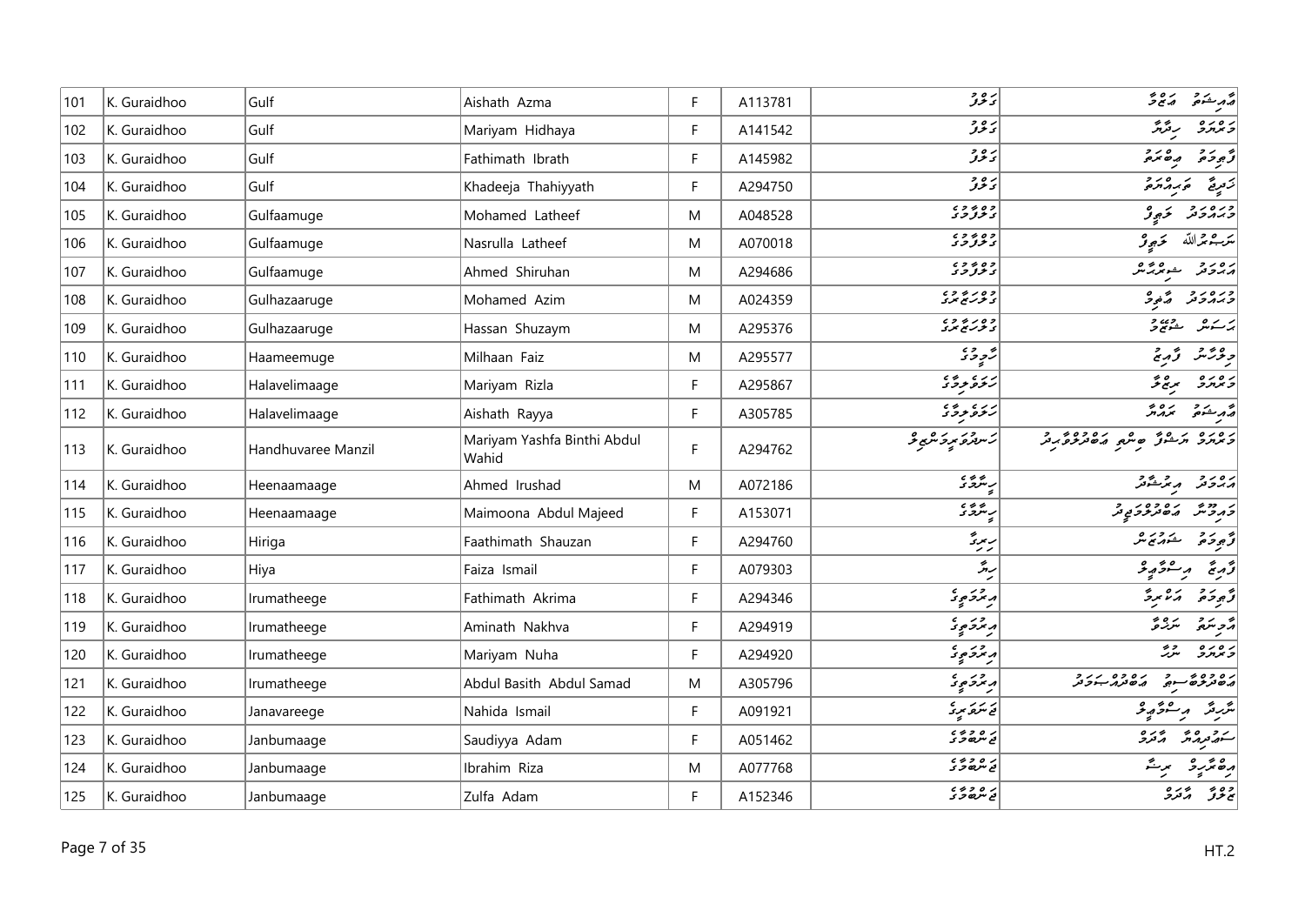| 126 | K. Guraidhoo | Janbumaage      | Abdullah Sanoon      | M  | A240037 | ر ه د و و<br>تع سرحه تر د                        | رەقراللە كەددە                                  |
|-----|--------------|-----------------|----------------------|----|---------|--------------------------------------------------|-------------------------------------------------|
| 127 | K. Guraidhoo | Janbumaage      | Mariyam Zimna Ahmed  | F. | A335232 | ر ه د و و ،<br>قع سرحه تر د                      | ر وره هو رورد                                   |
| 128 | K. Guraidhoo | Joodhu          | Ahmed Haidham        | M  | A295972 | وو و<br>قع قر                                    | أرورو كهرمرة                                    |
| 129 | K. Guraidhoo | Joodhu          | Hassan Shuhadh       | M  | A305803 | وو و<br>فع فر                                    | يز ستانتر المستقبل الم                          |
| 130 | K. Guraidhoo | Kaaminee Pool   | Ali Firaq            | M  | A125937 | ر<br>ئىر سرىر تى                                 | ړې ویژه                                         |
| 131 | K. Guraidhoo | Kaaminee Pool   | Asima Hassan         | F. | A146082 | ر<br>ئۈچ سربىر بىر                               | ۇجۇ ئەسكىر                                      |
| 132 | K. Guraidhoo | Kaaminee Pool   | Mohamed Shuaib       | M  | A146083 | ئ <sup>ۇ</sup> جەمىرىي تە                        | כנסנכ ברגב<br>בגתכת המהם                        |
| 133 | K. Guraidhoo | Kaaminee Pool   | Mariyam Faraasha     | F  | A296024 | ر<br>ئىر سرىر تى                                 | رەرە زېرىش                                      |
| 134 | K. Guraidhoo | Kudimaage       | Mohamed Asad         | M  | A146120 | و<br>مەنزىرى                                     | כנסנכ הפניכ<br><i>כה</i> תכנ <sub>י</sub> ה-המנ |
| 135 | K. Guraidhoo | Kudimaage       | Ahmed Ashfeen        | M  | A296189 | د و »<br>ما تورد د                               | أمهاد والمشرور المستعمر                         |
| 136 | K. Guraidhoo | Light House     | Ahmed Irshad         | M  | A146002 | ىخ بەھ <i>شەرق</i>                               | أرور وتمشقر                                     |
| 137 | K. Guraidhoo | Luboamaage      | Hafeeza Ismail       | F  | A069646 | و <i>0 ه</i> ی<br>مو <b>ره</b> و ک               | يَرُونُجُ لِمُ مِسْتَرْمُ مِنْ وَ               |
| 138 | K. Guraidhoo | Luboamaage      | Hassan Fazleen       | M  | A120420 | و <i>0 پ</i> ه ع<br>مو <b>ن</b> ه <del>و</del> ک | برسەش ئەمچ چەر                                  |
| 139 | K. Guraidhoo | Luboamaage      | Hussain Fazeel       | M  | A145830 | و <i>0 ہ</i> ے ج<br>موضو ت                       | وستهرش تخاشوها                                  |
| 140 | K. Guraidhoo | Luboamaage      | Mohamed Faisal       | M  | A275748 | و <i>0 ه</i> ء<br>موھ <del>و</del> ي             | ورەرو تەرىبو                                    |
| 141 | K. Guraidhoo | Luboamaage      | Aminath Fazmeela     | F. | A294866 | و <i>0 ه</i> ی<br>مو <b>ن</b> ه و ی              | أزويتم وتاويح                                   |
| 142 | K. Guraidhoo | Meenaazu        | Hassan Amir          | M  | A022574 | حريثرج                                           | يرسكانكر الأقرانكر                              |
| 143 | K. Guraidhoo | Meenaazu        | Ahmed Amir           | M  | A047695 | حريثرج                                           | رەر ئەرىر                                       |
| 144 | K. Guraidhoo | Meenaazu        | Abdul Rahman         | M  | A079880 | حريثرج                                           | ر ه و ه ر ه د ه<br>پره تربر تر س                |
| 145 | K. Guraidhoo | Meezaan         | Ahmed Latheef        | M  | A329017 | <br>دېڅ مګر                                      | أرور وبوق                                       |
| 146 | K. Guraidhoo | Minivan Asseyri | Ali Yaameen          | M  | A295869 | حەسى ھەرەر مەسىر<br>مەسىر ھەممەدىكى مەسىر        | ړنې پرېژ                                        |
| 147 | K. Guraidhoo | Minivan Asseyri | Fathimath Nashfa     | F  | A295870 | קיינג' מגם שי<br>קיינג' יינג'ה                   | أوَّجْوَةَ مَرْشُوَّرٌ                          |
| 148 | K. Guraidhoo | Mirusmaage      | Abdul Shakoor        | M  | A025194 | و بر ه و و ،                                     | ره وه پر دو و<br>پره توپر شور مر                |
| 149 | K. Guraidhoo | Mirusmaage      | Ahmed Rifshan        | M  | A145926 | ج بر شوی                                         | رەرد بروشگر                                     |
| 150 | K. Guraidhoo | Mirusmaage      | Shaifa Abdul Shakoor | F. | A294473 | أوبر فقعة                                        | شهرق ده وه ردود<br>شهرق مان هرمشون مر           |
| 151 | K. Guraidhoo | Moonimaage      | Ahmed Salim Hassan   | M  | A295597 | ود پرځ ی<br>د سرچ <sub>ک</sub>                   | ړه د په کروی ټرکنه                              |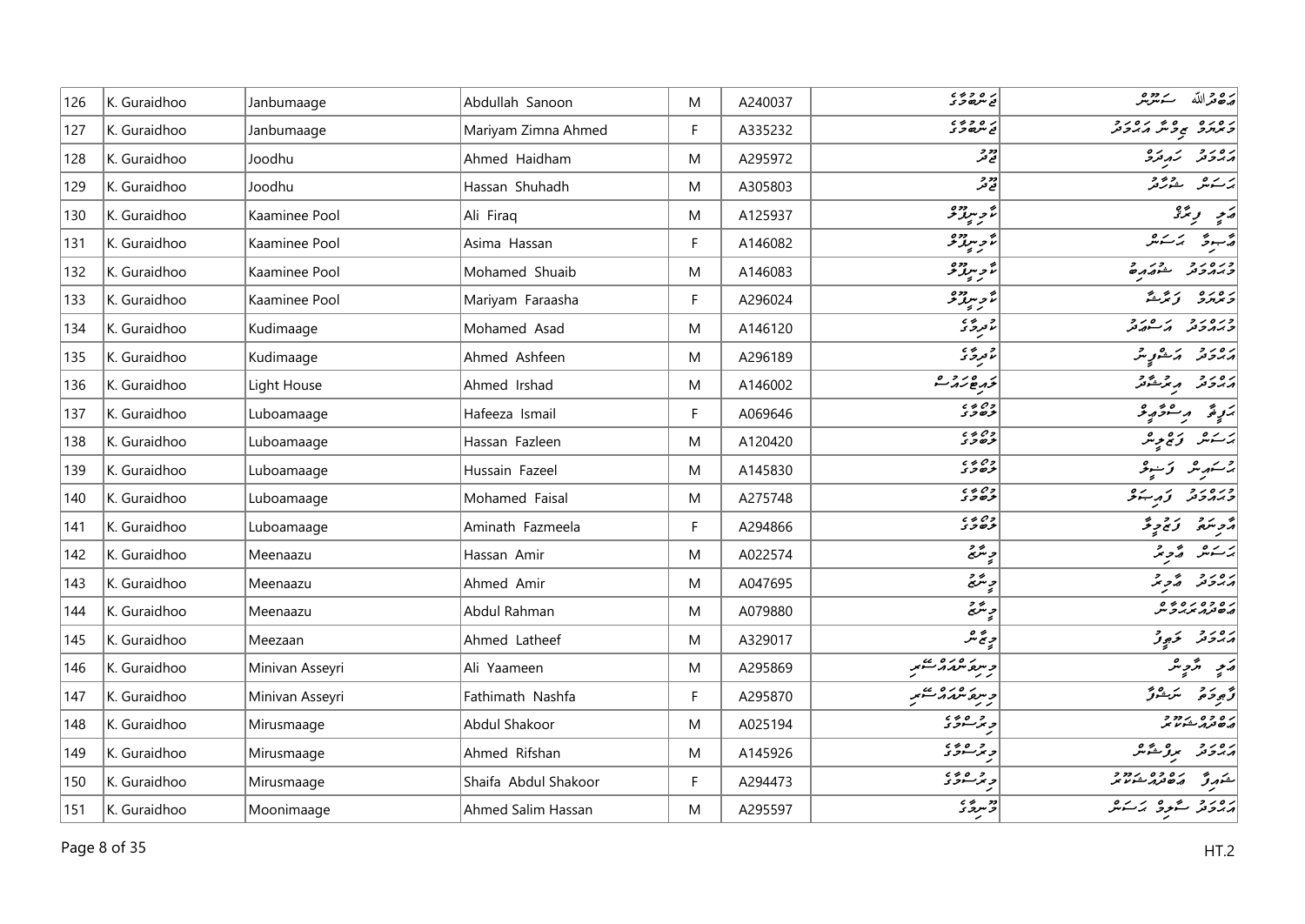| 152 | K. Guraidhoo | Murigu         | Tholath Mohamed        | M         | A146088 | و برد<br>و برد                                                                                                                                                                                                                                                                                                                                 | ן סיי כי סייכ                     |
|-----|--------------|----------------|------------------------|-----------|---------|------------------------------------------------------------------------------------------------------------------------------------------------------------------------------------------------------------------------------------------------------------------------------------------------------------------------------------------------|-----------------------------------|
| 153 | K. Guraidhoo | Muriqu         | Fathimath Thoahira     | F         | A146089 | و برد<br>و برد                                                                                                                                                                                                                                                                                                                                 | و مر د<br>اگرېږ خو<br>ىقى سەتتىر  |
| 154 | K. Guraidhoo | Murigu         | Ashfaag Ahmed          | M         | A295812 | ومرد                                                                                                                                                                                                                                                                                                                                           | ر ەم دەر دەر<br>مەشۇق مەردىر      |
| 155 | K. Guraidhoo | Mutheege       | Ahmed Shain            | M         | A043616 | و<br>حرمونه                                                                                                                                                                                                                                                                                                                                    | رەرد شەر                          |
| 156 | K. Guraidhoo | Mutheege       | Ahmed Imad             | M         | A061692 | و<br>ترمړنو                                                                                                                                                                                                                                                                                                                                    | برەر د پروتر                      |
| 157 | K. Guraidhoo | Mutheege       | Ahmed Ilham            | M         | A094687 | و<br>حوړ                                                                                                                                                                                                                                                                                                                                       | رەرد مەدە                         |
| 158 | K. Guraidhoo | Mutheege       | Mohamed Shahmu Shain   | M         | A295269 | و<br>حوړ                                                                                                                                                                                                                                                                                                                                       | ورەرو دەرە ئەرش                   |
| 159 | K. Guraidhoo | Mutheege       | Ali Hisham             | ${\sf M}$ | A295746 | د<br>ترمړنو                                                                                                                                                                                                                                                                                                                                    | ړې رخه د<br>دې رخه د              |
| 160 | K. Guraidhoo | Mutheege       | Hassan Shimal          | M         | A295747 | و<br>حوي                                                                                                                                                                                                                                                                                                                                       |                                   |
| 161 | K. Guraidhoo | Mutheege       | Ibrahim Shafeeu        | M         | A295748 | و<br>حوي                                                                                                                                                                                                                                                                                                                                       | رەپرىر شۆر                        |
| 162 | K. Guraidhoo | Mutheege       | Samhu Shain Mohamed    | M         | A324806 | و<br>حوړ                                                                                                                                                                                                                                                                                                                                       | سودر شهر مده دده                  |
| 163 | K. Guraidhoo | Nalakuri       | Najdha Ibrahim         | F         | A330350 | يرؤرم                                                                                                                                                                                                                                                                                                                                          | يروير مره بر بر د                 |
| 164 | K. Guraidhoo | Nalavaa        | Abdul Gafoor           | M         | A063187 | سرترى                                                                                                                                                                                                                                                                                                                                          | ر ه د ه د دد د<br>پره تر پر تر بر |
| 165 | K. Guraidhoo | Neeloafaruge   | Ali Shaheen Hussain    | M         | A022532 | سرچونو پر د<br>پیرچونو مر <sub>کب</sub>                                                                                                                                                                                                                                                                                                        | أرَمِ حَدَّرٍ مَرْ سَنَ مِرْ مَرْ |
| 166 | K. Guraidhoo | Neeloafaruge   | Aishath Alhaan Shaheen | F         | A334071 | ەر دې<br>سرچونرىرى                                                                                                                                                                                                                                                                                                                             | أورشن المورش شريش                 |
| 167 | K. Guraidhoo | Niyadhurumaage | Mohamed Nuhaad         | M         | A294970 | سر د و و و و<br>سرتر پرو د                                                                                                                                                                                                                                                                                                                     | ور ہ ر د و و د<br>تربر پر سرگرفتر |
| 168 | K. Guraidhoo | Niyuzu         | Aminath Nadeema        | F         | A128768 | سردج                                                                                                                                                                                                                                                                                                                                           | أأترجم للتعريج                    |
| 169 | K. Guraidhoo | Noomaage       | Ahmed Affan            | M         | A079509 | ود پر پر<br>سرچ پ                                                                                                                                                                                                                                                                                                                              | גפניק גפשים                       |
| 170 | K. Guraidhoo | Noomaage       | Shazeena Hussain       | F         | A294930 | وو پر پر<br>سرچ ک                                                                                                                                                                                                                                                                                                                              | شەيپ ئىر - ئەسەر ئىر              |
| 171 | K. Guraidhoo | Noomaage       | Emaan Ahmed            | M         | A294936 | وو پر پر<br>سرچ <sub>ک</sub>                                                                                                                                                                                                                                                                                                                   | ړو پره دو                         |
| 172 | K. Guraidhoo | Noovilaage     | Ilham Moosa            | M         | A063768 | دد په په<br>سرعو تر د                                                                                                                                                                                                                                                                                                                          | أرور والمستعمد                    |
| 173 | K. Guraidhoo | Noovilaage     | Ali Hamood             | M         | A294908 | دد<br>متر <sub>جو</sub> بحری                                                                                                                                                                                                                                                                                                                   | أەيم بردود                        |
| 174 | K. Guraidhoo | Ocean Reed     | Hussain Shazeel        | M         | A125182 | لرشته مربوع                                                                                                                                                                                                                                                                                                                                    | 2 سەر شەر ئىس كىلىن ئىس ئىس ئىس   |
| 175 | K. Guraidhoo | Ocean Villa    | Hassan Shazly          | M         | A105388 | مەسىئە مىسى <i>م</i> ىر                                                                                                                                                                                                                                                                                                                        | برستماش الشقيمي                   |
| 176 | K. Guraidhoo | Ocean Weed     | Aishath Rishga         | F         | A295326 | $\sqrt[3]{\sum_{i=1}^{n} \sum_{j=1}^{n} \sum_{j=1}^{n} \sum_{j=1}^{n} \sum_{j=1}^{n} \sum_{j=1}^{n} \sum_{j=1}^{n} \sum_{j=1}^{n} \sum_{j=1}^{n} \sum_{j=1}^{n} \sum_{j=1}^{n} \sum_{j=1}^{n} \sum_{j=1}^{n} \sum_{j=1}^{n} \sum_{j=1}^{n} \sum_{j=1}^{n} \sum_{j=1}^{n} \sum_{j=1}^{n} \sum_{j=1}^{n} \sum_{j=1}^{n} \sum_{j=1}^{n} \sum_{j=$ | م المستكفر المستحقة               |
| 177 | K. Guraidhoo | Ocean Weed     | Ahmed Athoof Athif     | M         | A295333 | لمشتر معروبي                                                                                                                                                                                                                                                                                                                                   | ر ور د ردده د به و                |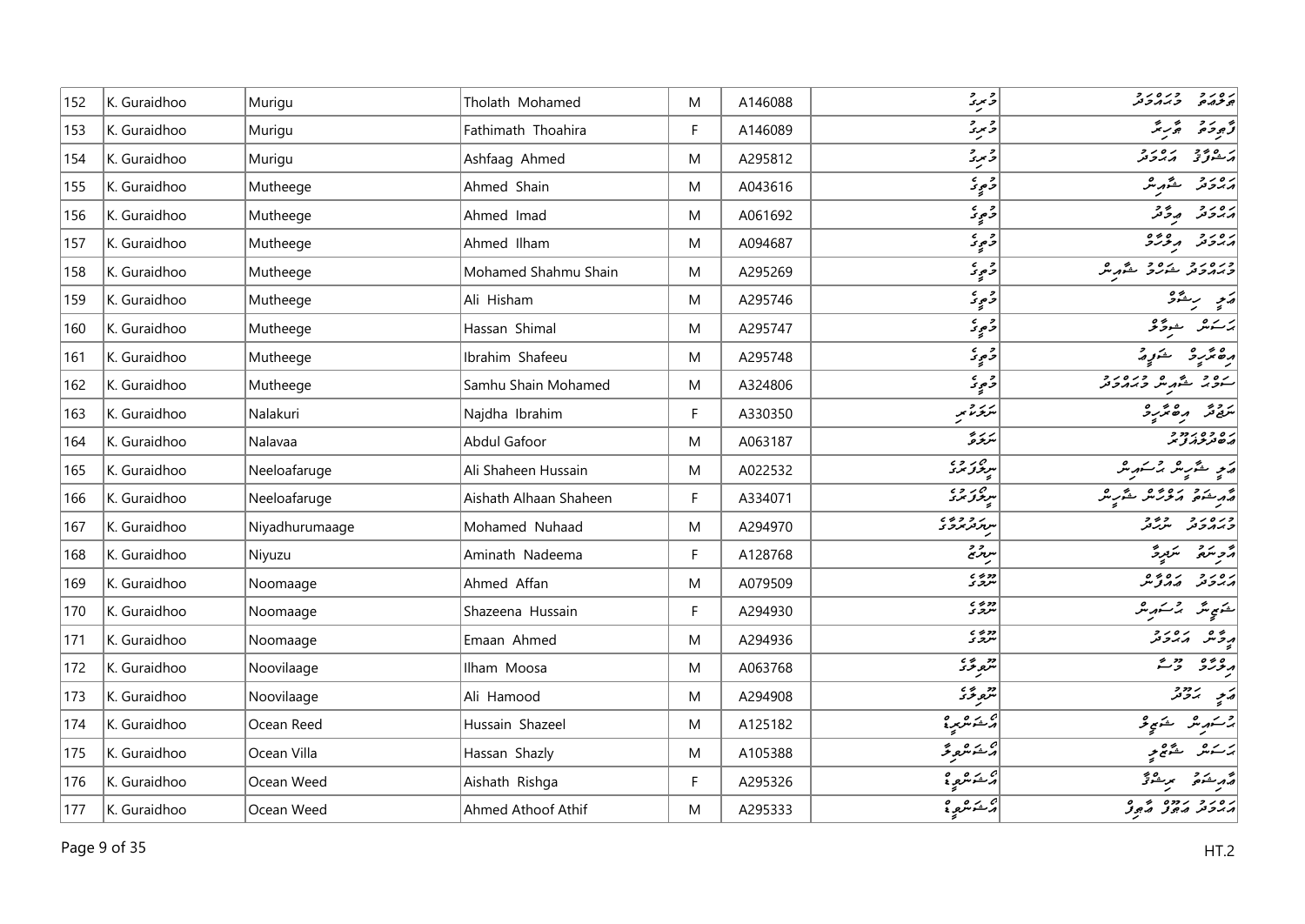| 178 | K. Guraidhoo | Ocean Weed      | Aishath Anaa Athif       | F           | A305972 | پر <u>مئرمرم</u> ؟<br>                  | و مشاه در و در و د                                  |
|-----|--------------|-----------------|--------------------------|-------------|---------|-----------------------------------------|-----------------------------------------------------|
| 179 | K. Guraidhoo | Orchid House    | Aminath Zauma            | F           | A128762 | ەر بەر جەم<br>مەنبەر بەر                | ے پر بڑ<br>سی مرکز<br>أرمز                          |
| 180 | K. Guraidhoo | Orchid House    | Fathimath Zaeema         | F           | A128782 |                                         | توجوخته تمرجة                                       |
| 181 | K. Guraidhoo | Orchid Villa    | Nadheema Mohamed         | F           | A146007 | ەر بە ئەرگە<br>مەر بەر                  | و ر ه ر د<br>تر پر ژ تر<br>سرمرگر                   |
| 182 | K. Guraidhoo | Rabee-ee Manzil | Mariyam Ameeza           | F           | A149465 | ائەھەر ئەممىي قە                        | د ورو ردي                                           |
| 183 | K. Guraidhoo | Rabee-ee Manzil | Hassan Atheef            | M           | A295799 | لىئەردىمبوقە                            | پرستمبر اړېږو                                       |
| 184 | K. Guraidhoo | Raiyvilla ge    | Mohamed Faroog           | M           | A083442 | بره و پر ،<br>مر <sub>حو</sub> لونځ     | و ره ر د<br><i>د ب</i> رگرفر<br>یږ ده ه<br>تر نمرنۍ |
| 185 | K. Guraidhoo | Raiyvilla ge    | Ibrahim Shakir           | M           | A121584 | ر ه<br>بر <sub>گ</sub> ور و د           | وە ئەر ئىسىم                                        |
| 186 | K. Guraidhoo | Raiyvilla ge    | Thazyeen Thaufeeg Hassan | M           | A294290 | ىرە ھەتىي<br>ئىرقۇمۇتى                  | وتمرير وأرقم والمستقر                               |
| 187 | K. Guraidhoo | Raiyvilla ge    | Aishath Thihnan Thaufeeg | $\mathsf F$ | A305813 | ىرە جەيجە<br>ئىرقۇمۇتى                  | و المستوفى و مرهور و دوره و د                       |
| 188 | K. Guraidhoo | Ranbusthaanuge  | Ibrahim Yoosuf           | M           | A275504 | ر و د و پر د ،<br>برس ه سوه سرد         | ופת כי ת-ני                                         |
| 189 | K. Guraidhoo | Ranthari        | Fathimath Shaheeda       | F           | A080872 | ابرتقهمر                                | قَهْ وَجَعْدَ مُسَارِقَهِ                           |
| 190 | K. Guraidhoo | Rosy Villa      | Fathimath Zahiyya        | $\mathsf F$ | A049792 | ترىپەرگە                                | توجوختم تمرمه                                       |
| 191 | K. Guraidhoo | Rosy Villa      | Mohamed Zaheen           | M           | A085249 | ترىپەرگە                                | ورەرو ترىپ                                          |
| 192 | K. Guraidhoo | Saamiyaa Manzil | Asiyath Shaakiraa        | F           | A295917 | گ <sub>ىر</sub> بۇر ئى <sub>رى</sub> گە | ۇسىزۇ شىر                                           |
| 193 | K. Guraidhoo | Samandar        | Aishath Naash Abdulla    | F           | A305942 | ے پر 2 پر 2<br>سکوٹ سرفرنز              | صَّمَ شَوْمٍ سَرَّتْ صَرَّةٌ مِنْ اللَّهِ           |
| 194 | K. Guraidhoo | Sea View        | Thoila Abdulla           | $\mathsf F$ | A295727 | سوە<br>ئ                                | أجموع ضقاطته                                        |
| 195 | K. Guraidhoo | Sea View        | Ismail Thoil             | M           | A295729 | سوەپر                                   |                                                     |
| 196 | K. Guraidhoo | Seepreez        | Aishath Jeena            | F           | A077950 | سوژىيە                                  |                                                     |
| 197 | K. Guraidhoo | Semrock         | Mariyam Sihla            | F           | A095890 | ے ہ یو و<br>سوو تبریہ                   | ويوبره<br>سەرىخە                                    |
| 198 | K. Guraidhoo | Semrock         | Aminath Shazla           | $\mathsf F$ | A145961 | ے ویو و<br>سعو محرما                    | ړٌ پر شرح د                                         |
| 199 | K. Guraidhoo | Shabunameege    | Sareeh Mohamed           | M           | A294330 | ے ک <i>ے مر<sub>کب</sub>ے</i>           | بەئىرچ<br>و رە ر د<br>تر پر تر تر                   |
| 200 | K. Guraidhoo | Shaiman Villa   | Zahida Ali               | F.          | A102740 | ىشەر <i>خى</i> ر ھ <sub>و</sub> مۇ      | تج په تمني                                          |
| 201 | K. Guraidhoo | Sheeweed        | Abdulla Saneem           | M           | A295295 | شوم ؟<br>پر پر                          | <mark>برە ت</mark> راللە<br>سەسرى                   |
| 202 | K. Guraidhoo | Sheeweed        | Mariyam Shahaa           | F           | A295299 | شوم ؟<br>خونو ؟                         | ر ه ر ه<br><del>ر</del> بربرو<br>ے تر               |
| 203 | K. Guraidhoo | Shelistial      | Nadiya Aboobakuru        | F           | A295670 | يحويه ويرثر                             | 77/77/<br>سۇپرىژ                                    |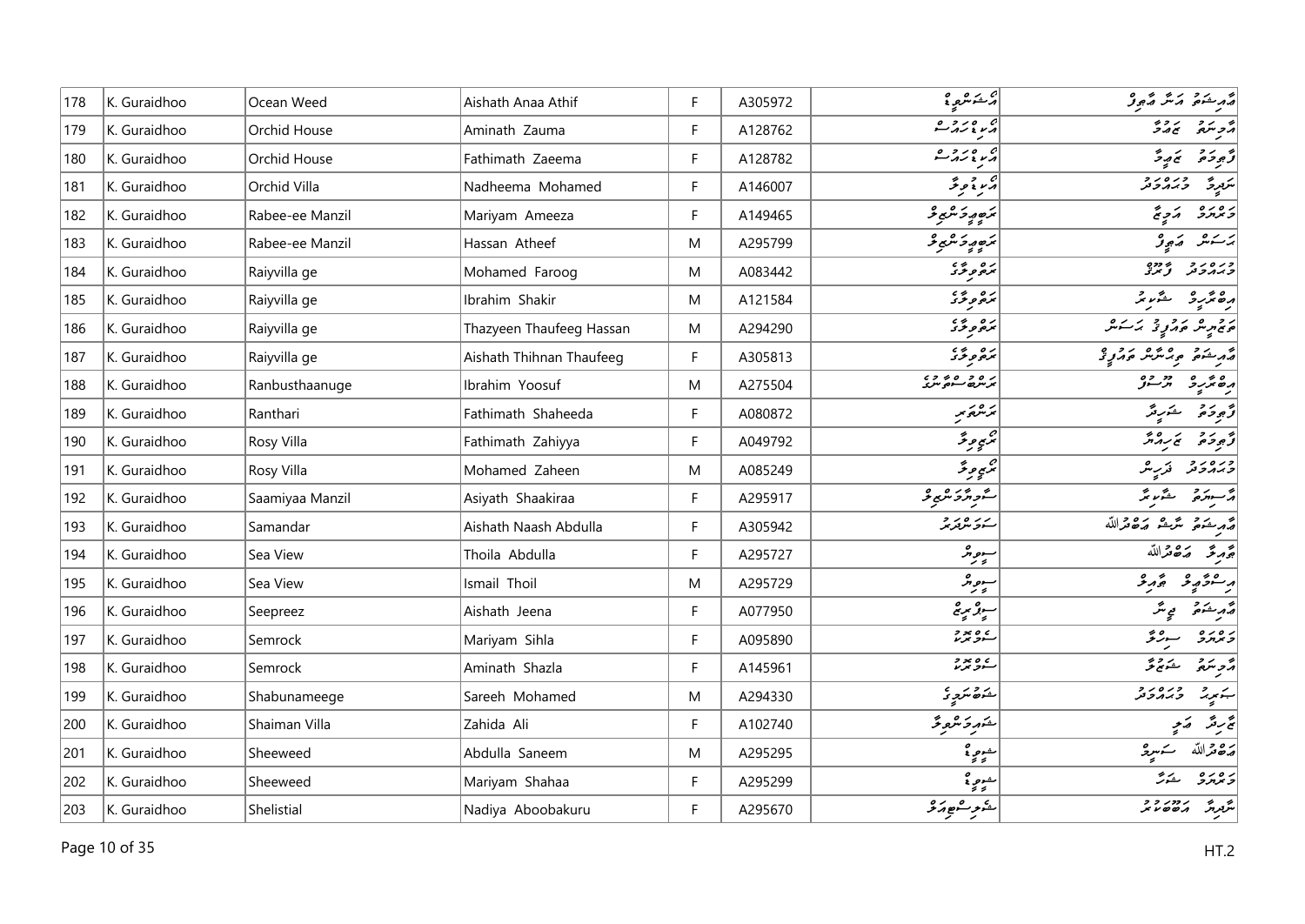| 204 | K. Guraidhoo | Shelistial     | Mariyam Maaisha Maahir  | F.          | A305954 | شور ش <sub>ا</sub> ھ رکھ           | د برمرد و مرید و دید                        |
|-----|--------------|----------------|-------------------------|-------------|---------|------------------------------------|---------------------------------------------|
| 205 | K. Guraidhoo | Silinco        | Mohamed Jalal           | M           | A085973 | سوپرتا<br>مر                       | ورەر دىر دە                                 |
| 206 | K. Guraidhoo | Soafiyaa       | Aminath Shahiya         | F           | A131419 | سكوبر                              | ومحر ستور المحر وتر                         |
| 207 | K. Guraidhoo | Suhaanaa Villa | Mohamed Shareef         | M           | A294626 | ر دېږي ځه ک                        | ورەرو شەرو                                  |
| 208 | K. Guraidhoo | Sun Flower     | Mohamed Firushan        | M           | A089940 | سەش ۋۇ ئىر                         | ورەرو پەرشەر                                |
| 209 | K. Guraidhoo | Sun Flower     | Ahmed Liushan           | M           | A157110 | ر پەرە بەر<br>سەئىلەنلەر بىر       | رەرە بورىشىر                                |
| 210 | K. Guraidhoo | Sun Flower     | Leen Abdul Gafoor       | F           | A296167 | ر 2006 كەنگە                       | د ۱۵۶۵۶ ورود د<br>  د سر می می در محمد و سر |
| 211 | K. Guraidhoo | Suvaasaage     | Shafia Adam             | F           | A057624 | <u>ر ژه په پ</u>                   | شَورة " ارتوره                              |
| 212 | K. Guraidhoo | Sweet Life     | Khadheeja Ahmed         | F.          | A052093 | شموٍ ع ځرمر ژ                      | تزمريح أأزروج                               |
| 213 | K. Guraidhoo | Sweet Life     | Aminath Saina           | F           | A151826 | ش <sub>مو</sub> ءِ <sub>تومر</sub> | وحريتكم الشمرين                             |
| 214 | K. Guraidhoo | Tharaanaage    | Aminath Rasheedha       | F           | A145946 | ر پر پر ۽<br>حو مگرمنزي            | أأدمره أأرشوقه                              |
| 215 | K. Guraidhoo | Tharaanaage    | Mariyam Shiflaa Shafeeg | F.          | A295769 | ر پر پر پر<br>حو مرس               | رەرە جاۋۇ خ <i>ۇ</i> رۇ                     |
| 216 | K. Guraidhoo | Thari          | Fathimath Masha         | F.          | A324499 | ځومبر                              | أَوْجِعَ حَمْدَ أَيْسَمُ                    |
| 217 | K. Guraidhoo | Tharividhaage  | Mohamed Sharaf Abdulla  | M           | A295944 | ئە مر <sub>ى</sub> ر قرى<br>م      | وره رو بربره بره والله                      |
| 218 | K. Guraidhoo | Thiburoazuge   | Ibrahim Mohamed         | M           | A161611 | ده ده<br>وه پرې د                  | دە ئەرەردە                                  |
| 219 | K. Guraidhoo | Thiburoazuge   | Shafa Ibrahim           | $\mathsf F$ | A295778 | ده د ،<br>وه پرې د                 | لمنوش مرە ترىرو                             |
| 220 | K. Guraidhoo | Thiburoazuge   | Saaidha Ibrahim         | $\mathsf F$ | A295779 | د ۲ و ۲<br>موځ تر تار              | گرېگر رەغرىر                                |
| 221 | K. Guraidhoo | Thinthari      | Aminath Agleema         | F           | A106107 | موسفوكمبر                          | أأدبتكم الأوالحي                            |
| 222 | K. Guraidhoo | Thinthari      | Hassan Rasheed          | M           | A126170 | موسفوكمبر                          | ىر<br>بركسىش مىرش <sub>و</sub> ش            |
| 223 | K. Guraidhoo | Thinthari      | Fathimath Kiran         | F           | A132117 | موشهوسر                            | ۋە ئەھ بىر ئىر                              |
| 224 | K. Guraidhoo | Thinthari      | Aishath Shiran          | F           | A296238 | مومثنغوسر                          | أقهر مشترقه المستوندر                       |
| 225 | K. Guraidhoo | Thinthari      | Mariyam Kaamila         | F.          | A296239 | موشهوسر                            | ر ه ر ه<br>د بربرگ<br>ر گە بە               |
| 226 | K. Guraidhoo | Thinthari      | Aasiyath Sharoona       | $\mathsf F$ | A296242 | مومثنعوسر                          | أوالمستركو المستوريس                        |
| 227 | K. Guraidhoo | Tulip          | Rameeza Abdul Fattah    | F.          | A145831 | ھ م <sup>ر</sup> مر پر             | ر و ده ده ده وه<br>در فق مان در در و د      |
| 228 | K. Guraidhoo | Tulip          | Rukma Ibrahim           | F           | A295450 | جوړېږ                              | برره پح<br>ەرھەترىر <sup>ى</sup>            |
| 229 | K. Guraidhoo | Tulip          | Rafa Ibrahim            | F           | A295451 | جوړېږو                             | أبرؤ مقتررة                                 |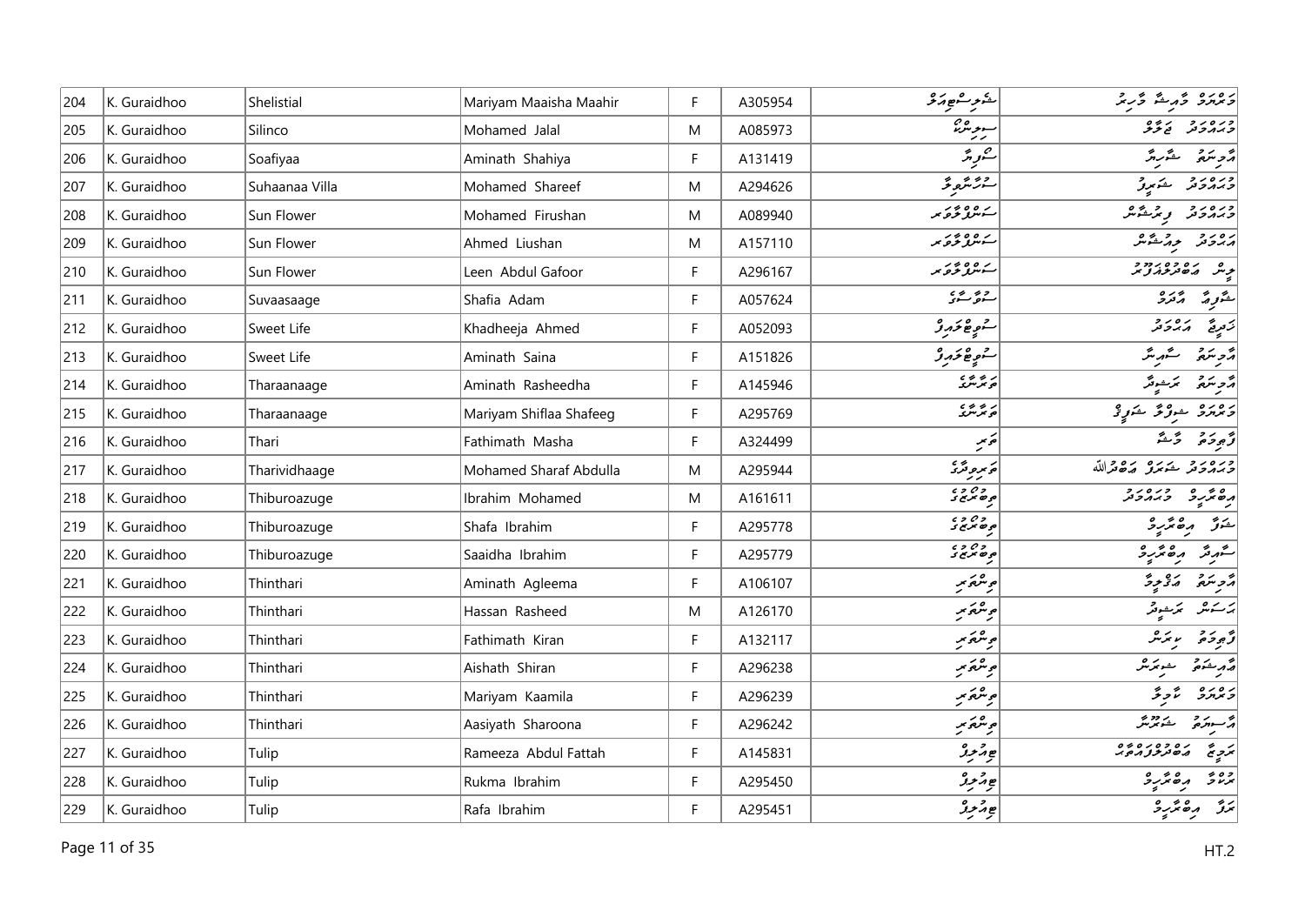| 230 | K. Guraidhoo  | Tulip            | Mohamed Zakariyya     | ${\sf M}$ | A310944 | جوړېږ                                  | כממכני הממחה                                             |
|-----|---------------|------------------|-----------------------|-----------|---------|----------------------------------------|----------------------------------------------------------|
| 231 | K. Guraidhoo  | Tulip            | Rana Ibrahim          | F         | A349980 | جوړېږ                                  | بَرْبَرُ وِ صَبَرْرِ وَ                                  |
| 232 | K. Guraidhoo  | Turin            | Nashida Abdul Fattah  | F         | A145832 | ھ م <sup>ق</sup> برىگر                 | ره ده <i>ده وه</i><br>پره تروز دره بر<br>ر<br>سرگ وگر    |
| 233 | K. Guraidhoo  | Turin            | Aishath Yexmeen       | F         | A271654 | ھ <sub>و</sub> تر <sub>مر</sub> مگر    |                                                          |
| 234 | K. Guraidhoo  | Vaapas           | Khadeeja Khalid       | F         | A033367 | ۇ بۇ شە                                | زَمِيعٌ زُمِيرٌ                                          |
| 235 | K. Guraidhoo  | Vaijeheyge       | Yashfa Shamoon        | F         | A327680 | ر<br>تو در ج ر د                       | بر ويژ شوده ور<br>پرېشو شوده س                           |
| 236 | K. Guraidhoo  | Vaimatheege      | Ahmed Riyaz           | ${\sf M}$ | A083034 | <br>  عدمر حرمو ح                      | גםגב תוציי                                               |
| 237 | K. Guraidhoo  | Vaimatheege      | Mohamed Abdul Muhusin | ${\sf M}$ | A131013 | ر<br>قەر خ <sup>ە</sup> ئ <sup>ە</sup> | ورەر دەرە دەرەر بەر<br><i>دىد</i> ەرىر مەمر <i>ورى</i> ب |
| 238 | K. Guraidhoo  | Veli             | Abdulla Saeed         | ${\sf M}$ | A012537 | غرمز                                   | أرەقراللە سەرتىر                                         |
| 239 | K. Guraidhoo  | Venus Light      | Shamrooh Latheef      | M         | A295855 | <sub>ج</sub> سر متوريج                 | پەرەدور كەيدۇ                                            |
| 240 | K. Guraidhoo  | Vinares          | Mohamed Naim          | M         | A295066 | ە ئىرىزىشە                             | سمەر ۋ<br>و ر ه ر و<br>تر پر ژ تر                        |
| 241 | K. Guraidhoo  | Viyavathi        | Mariyam Zuhaira       | F         | A074754 | وبزؤم                                  | ويوره وزرع                                               |
| 242 | K. Guraidhoo  | <b>Well Grow</b> | Ahmed Faris Ali       | ${\sf M}$ | A295687 | ه وه <i>ه</i><br>ونژونو                | رەرد ۋىرے مەر                                            |
|     | K. Hinmafushi |                  |                       |           |         |                                        |                                                          |
| 243 | K. Hinmafushi | Aaniru           | Aminath Nusra         | F         | A036448 | ومحسر بحمه                             | سرب محر<br> أرمح سرح                                     |
| 244 | K. Hinmafushi | Alhivilaage      | Fathmath Niusha       | F         | A063037 | ر<br>د عره څري                         | توالله والمتحفظ والمتعبر                                 |
| 245 | K. Hinmafushi | Alihiya          | Shahid Mohamed        | ${\sf M}$ | A010918 | وكمعرمر                                | شگرو وره دو<br>شگروگر وبرابروتر                          |
| 246 | K. Hinmafushi | Alihiya          | Aiman Shahid          | M         | A292063 | بروردٌ                                 | أترمر خدم المشرور                                        |
| 247 | K. Hinmafushi | Anoanaage        | Fathmath Ibrahim      | F         | A292622 | رہ دی                                  | ەھ ترىر ۋ<br>ۇ بور د                                     |
| 248 | K. Hinmafushi | Fathis           | Fazla Ahmed           | F         | A036017 | ا تومو <sup>م</sup>                    | بر 2 ر ح<br>م <i>ر</i> بر <del>د</del> تر<br>ترشقر       |
| 249 | K. Hinmafushi | Fehimala         | Moosa Ismail          | ${\sf M}$ | A132671 | ۇرۇئۇ                                  | وژئے پر عائر پوتو                                        |
| 250 | K. Hinmafushi | Fehimala         | Fathmath Vazna        | F         | A293169 | ۇرۇئە                                  | وٌمِ وَحَقَّ وَنَجْ مَرَّ                                |
| 251 | K. Hinmafushi | Feyrugasdhoshuge | Fathimath Shajan      | F         | A070175 | ده و ر ره پو و د<br>تو بود سوتربود     | وَّجوحَ حَ<br>ستسكن مثر                                  |
| 252 | K. Hinmafushi | Feyrugasdhoshuge | Aishath Sajaya        | F         | A292506 | دے ور ے یو و ی<br>قریمری سسومریوی      | وگەر شكەن سىكتى بىر                                      |
| 253 | K. Hinmafushi | Finivaijeheyge   | Mariyam Sazma         | F         | A050999 | و سره دره ۲۷۵<br>مر                    | ر ه ر ه<br><del>ر</del> بربرگ<br>سەپى                    |
| 254 | K. Hinmafushi | Finivaijeheyge   | Fathimath Azma        | F         | A145619 | و سره دره ۲۰۰<br>مرس                   | قر بر در برور                                            |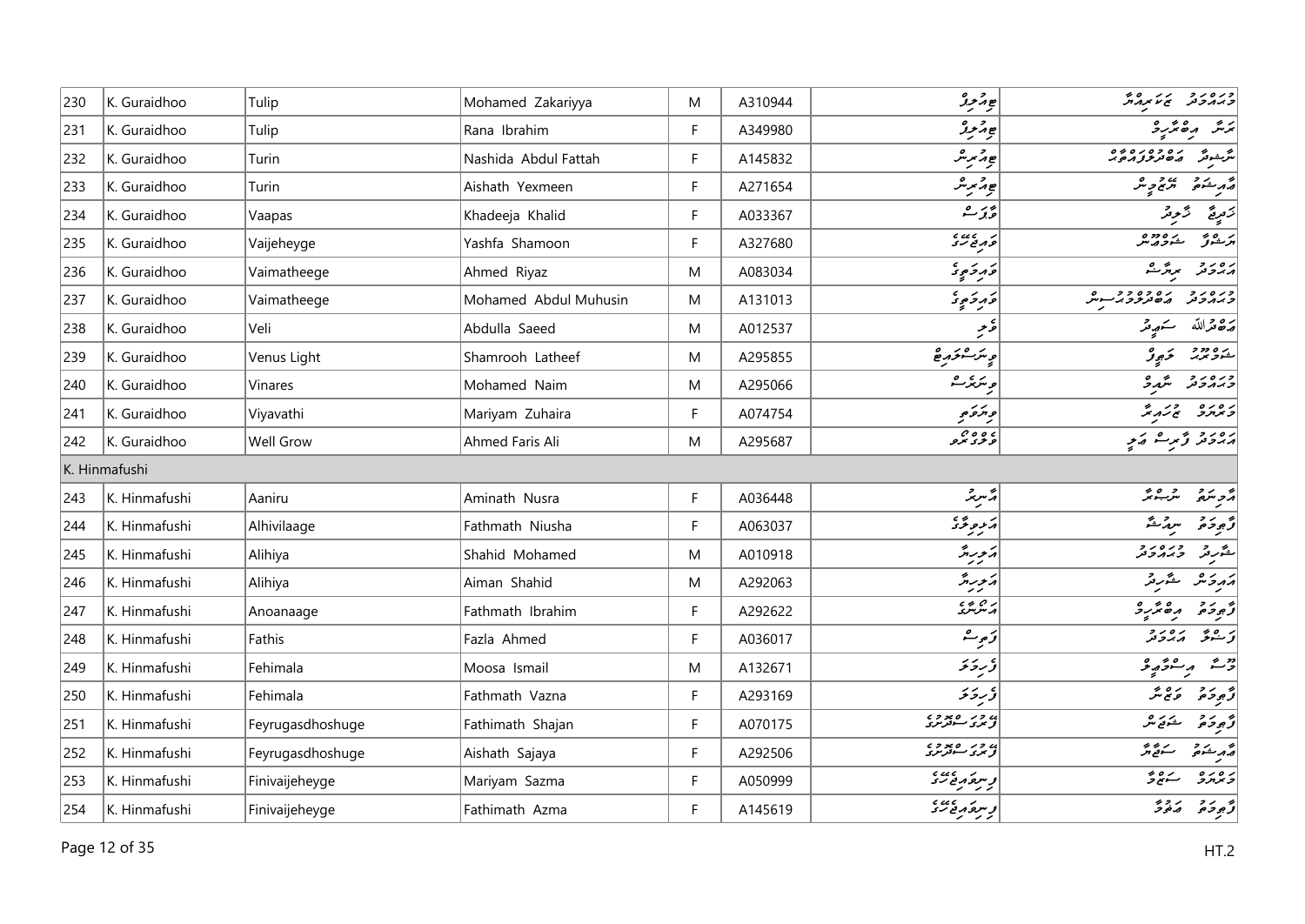| 255 | K. Hinmafushi | Funoas        | Nuzhath Ibrahim   | F         | A036449 | د مر م                                                                        | وە ئۆرۈ<br>پر چ <sub>ر چر</sub>                                    |
|-----|---------------|---------------|-------------------|-----------|---------|-------------------------------------------------------------------------------|--------------------------------------------------------------------|
| 256 | K. Hinmafushi | Future        | Abdulla Mohamed   | M         | A145642 | ودحمير                                                                        | و ر ه ر و<br>تر پروتر<br>ەھىراللە                                  |
| 257 | K. Hinmafushi | Guldhasthaage | Husna Zakariyya   | F         | A033356 | و ه بر ره پو ،<br>د <del>ن</del> وتر شعبی                                     | ر مشر سی محمد محمد می                                              |
| 258 | K. Hinmafushi | Gulshan       | Mohamed Ariz      | M         | A318004 | 3 مىيە ئىش                                                                    | כנסנכ בינס                                                         |
| 259 | K. Hinmafushi | Handhuvaruge  | Hudha Abdul Munim | F         | A153719 | ر سرور و ،<br>رسربره برد                                                      | و ده ده وه ده و                                                    |
| 260 | K. Hinmafushi | Himerimaage   | Aishath Shaffaf   | F         | A160942 | ر ځ بر دی<br>ر                                                                | ه دره وره وه<br><i>م</i> د شورو و                                  |
| 261 | K. Hinmafushi | Maathila      | Hussain Shameen   | ${\sf M}$ | A293019 | قرموخر                                                                        | يزخيريش الحكويش                                                    |
| 262 | K. Hinmafushi | Mathivagge    | Ibrahim Ziyad     | ${\sf M}$ | A051197 | ر مره ،<br><del>د</del> مومړ                                                  | ה לה בי היית.<br>המה הבי היית                                      |
| 263 | K. Hinmafushi | Meadows       | Fathimath Saamila | F         | A224827 | $\overset{o}{\phantom{}}\,\overset{o}{\phantom{}}\,\overset{o}{\phantom{}}\,$ | توجدة ستوتر                                                        |
| 264 | K. Hinmafushi | Meenaaz       | Mohamed Shamee    | M         | A292029 | حريثره                                                                        | و ر ه ر د<br>تر پر ژنر<br>مشرو                                     |
| 265 | K. Hinmafushi | Moonimaage    | Fathimath Sanee   | F         | A035601 | ادو په په<br>د سرچنې                                                          | قيمبر<br>پخ<br>و مر د<br>تر مور می                                 |
| 266 | K. Hinmafushi | Moonimaage    | Shifny Ibrahim    | F         | A060437 | دو په په<br>تر سرچنۍ                                                          | ەھ ترىرى<br>ے وگ <sub>ا س</sub> و<br>سر                            |
| 267 | K. Hinmafushi | Nooran Villa  | Mohamed Iqbal     | ${\sf M}$ | A293048 | ترىر مىمو ئە                                                                  | و ره ر و<br><i>و پر</i> و کر<br>ەرتى ئىتى                          |
| 268 | K. Hinmafushi | Ocean Villa   | Mohamed Waheed    | M         | A032606 | ە ئەئىدىگە ئە                                                                 | ورەر د كەرد                                                        |
| 269 | K. Hinmafushi | Paris         | Ahmed Asif        | M         | A027852 | اؤىرم<br>_                                                                    | رەرد شەر                                                           |
| 270 | K. Hinmafushi | Raiy villa    | Aishath Rifana    | F         | A113829 | برە وېڅه                                                                      | ۇرىشى بىر <i>ۇنى</i> گە                                            |
| 271 | K. Hinmafushi | Rihiali       | Rajunee Shuaib    | ${\sf M}$ | A065849 | ىرىر تەر<br>س                                                                 | بروس خوره                                                          |
| 272 | K. Hinmafushi | Samrock       | Vidaadh Thaufeeg  | F         | A068605 | ے ویو و<br>سعو محرما                                                          | <br>  <i>و</i> ترتر   م <sub>و</sub> ترت <sub>و</sub> تر           |
| 273 | K. Hinmafushi | Samrock       | Nadha Thaufeeg    | F         | A154467 | ے ویو ہ<br>سوچ برنا                                                           | <br>  سرگر   مرکز کرد کرد کرد                                      |
| 274 | K. Hinmafushi | Seesange      | Sahunyza Naseer   | F         | A149469 | اب مەنگەندى<br>ئ                                                              | سەر س <sub>ىرى</sub> چ<br>ىئرسونر                                  |
| 275 | K. Hinmafushi | Sweet Dream   | Aishath Ula       | F         | A331121 | م و و و و پر د<br>مشروع و مړ                                                  | $\overline{\begin{array}{ccc} 2 & 2 & 5 \\ 2 & 3 & 5 \end{array}}$ |
| 276 | K. Hinmafushi | Tea Rose      | Hamdoon Waheed    | ${\sf M}$ | A094772 | ھ <sub>ی</sub> پر م                                                           | ره دو د ه<br>  بر د ترس کو بر تر                                   |
| 277 | K. Hinmafushi | Tea Rose      | Abbas Waheed      | ${\sf M}$ | A113589 | <br>موسمر م                                                                   | 250/<br>ءَ ٻه تر                                                   |
| 278 | K. Hinmafushi | Uthuruge      | Ramziyya Ali      | F         | A145723 | د د د د<br>پره پرې                                                            | بروبرمرمز المتعبة                                                  |
| 279 | K. Hinmafushi | Uthuruge      | Firushaan Jaufar  | M         | A292159 | د د د د<br>پره پرې                                                            | و پرېش په در د                                                     |
| 280 | K. Hinmafushi | Uthuruge      | Risham Jaufar     | ${\sf M}$ | A318263 | د د د پ<br>پره مرد                                                            | برشگاه کارور و                                                     |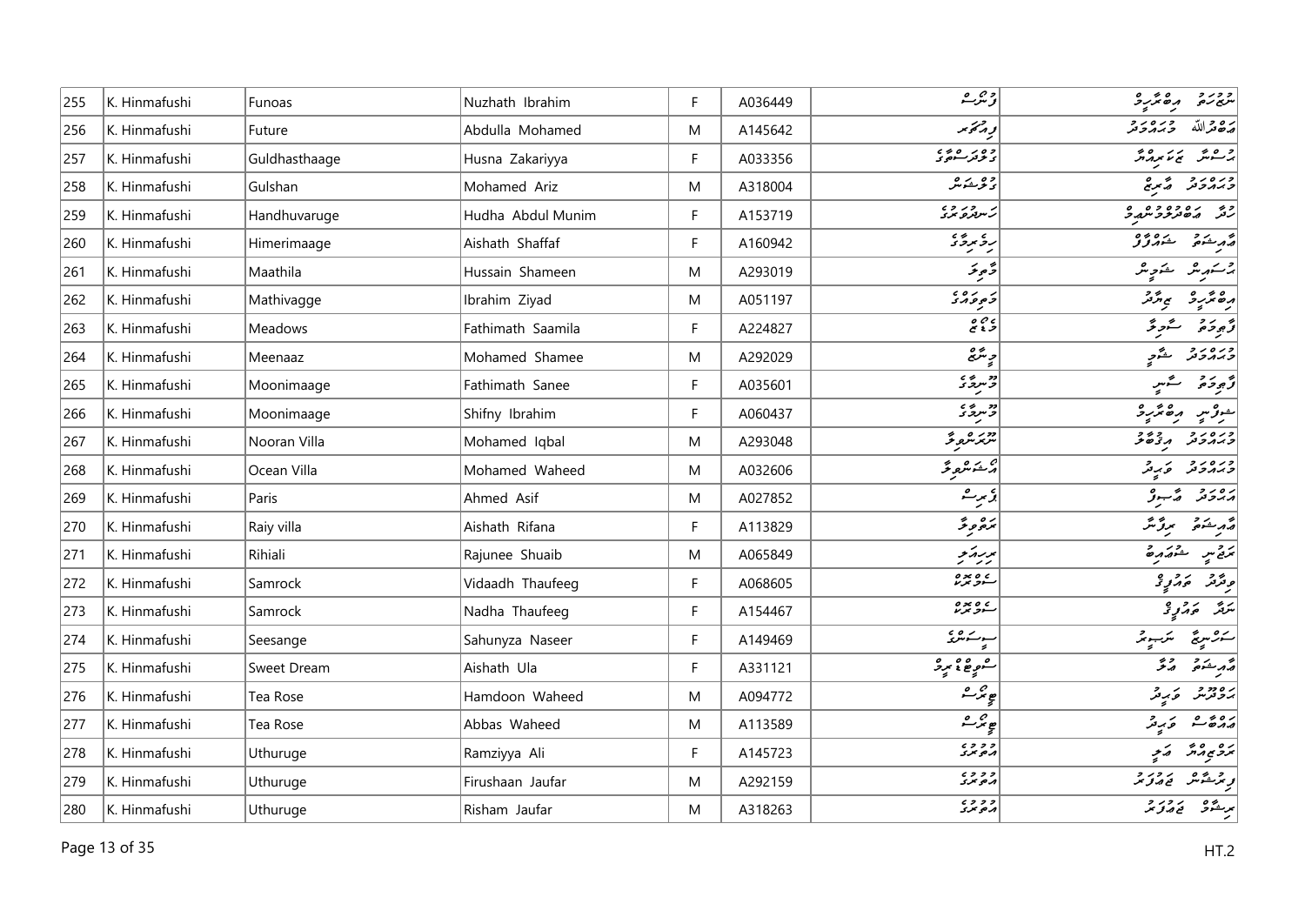| 281      | K. Hinmafushi | Vaijeheyge         | Mariyam Naalinee             | F         | A145703 | ر<br>تو در ج ر د                              | ر ه ر ه<br>تر برگر<br>بترويير                                |
|----------|---------------|--------------------|------------------------------|-----------|---------|-----------------------------------------------|--------------------------------------------------------------|
| 282      | K. Hinmafushi | Vaijeheyge         | Sausaan Ahmed                | M         | A292494 | ر<br>ح د قع ر د                               | سەر شەھر بەر دەر د                                           |
| 283      | K. Hinmafushi | Vidhuvaruge        | Abdul Rahman Umar            | M         | A032152 | و د و ،<br>وترو برد                           | נסכסנסטים כנכ<br>גםנגוגבית גביג                              |
| 284      | K. Hinmafushi | Vidhuvaruge        | Aishath Luyoona Abdul Rahman | F         | A292403 | ه ور و ،<br>جا تر <i>و بر</i> د               | ه در درد به ده ده ده به ه<br>په شوه و درس پره در مرد س       |
| K. Huraa |               |                    |                              |           |         |                                               |                                                              |
| 285      | K. Huraa      | Aaru               | Aminath Rimaza               | F         | A114743 | چمنر                                          | أأرمز المراكبة                                               |
| 286      | K. Huraa      | Amaazu             | Suneetha Abdul Raheem        | F         | A054701 | ەردى                                          | سميري رەدەبرە                                                |
| 287      | K. Huraa      | Andhaleebuge       | Mariyam Razna                | F         | A138631 | ر مرکز ده د<br>مرکز ک                         | ر ه ر ه<br><del>ر</del> بربر ژ<br>ىر ەيۇ.<br>ئىرى مىگە       |
| 288      | K. Huraa      | Andhaleebuge       | Adam Riyan                   | ${\sf M}$ | A291197 | پر شرتمرچ د                                   | ىروژىتر<br>پەرە<br>مەنىرى                                    |
| 289      | K. Huraa      | Asseyri            | Umniyya Mohamed              | F         | A122302 | لئەھرىيىمىر                                   | و ره ر و<br><i>و ټ</i> ه و تر<br>د و <sub>سرم</sub> ر<br>مرگ |
| 290      | K. Huraa      | Binkolhu           | Fathimath Ula                | F         | A291033 | ە يىر د<br>ھەسرىر ئى                          | توجوحو المتو                                                 |
| 291      | K. Huraa      | Dhiggaa            | Ahmed Shaheem                | ${\sf M}$ | A047014 | و ۵<br>توپر <sup>ی</sup>                      | رەرو خىرو                                                    |
| 292      | K. Huraa      | Dhiggaa            | Mohamed Anoof Shaheem        | ${\sf M}$ | A291204 | وره گ                                         | ورەر د دردە بەيرو                                            |
| 293      | K. Huraa      | Dhilshaadhu        | Sameeha Jameel               | F         | A068899 | ىرگرىشەتر                                     | سَمَرٍ پَرَ یَک وَ یِ                                        |
| 294      | K. Huraa      | Dhilshaadhu        | Mohamed Zahid                | M         | A162750 | ىر ئۇ شەتر                                    | ورەر دېر                                                     |
| 295      | K. Huraa      | Finifenmaage       | Hussain Rasheed              | ${\sf M}$ | A141785 | و سرو مرد <sup>ء</sup>                        | رحم مسكر مترجورهم                                            |
| 296      | K. Huraa      | Guleynooranmmage   | Samiyya Aboobakuru           | F         | A057697 | و در و د و د و د<br>د نوسرپرسرچ د             | ב כפי נכני ב                                                 |
| 297      | K. Huraa      | Guleynooranmmage   | Raid Aboobakuru              | ${\sf M}$ | A140571 | وړ، دور ه په ،<br>د نوسرپوسرو د               | 221321 24                                                    |
| 298      | K. Huraa      | Guleynooranmmage   | Aminath Laisha Saleem        | F         | A327685 | وړ، دور ه په ،<br>د نوسرپوسرو د               | أزويتم قرار المستور                                          |
| 299      | K. Huraa      | Gulsanpaage        | Mariyam Sahath               | F         | A306072 | د ه پره وي<br>د ترسه مرکز د                   | سە بەر ج<br>ر ه ر ه<br>د بربر د                              |
| 300      | K. Huraa      | Handhaan           | Hussain Niyaz                | M         | A055174 | ئەس <i>ەرگەن</i> گە                           | جرستمریش سرمزنج                                              |
| 301      | K. Huraa      | Happy Garden       | Aminath Thuhufa              | F         | A291664 | ئەرپە ئەرە بىر                                |                                                              |
| 302      | K. Huraa      | <b>Happy Night</b> | Mohamed Shafeeg              | ${\sf M}$ | A120953 | <sup>ى</sup> بويىئەرىقى                       | دره در در در پای                                             |
| 303      | K. Huraa      | Haveeree Manzil    | Hussain Jalaal               | ${\sf M}$ | A128625 | ر <sub>َموٍ برِ دَ تَرْ<sub>مَ</sub> وْ</sub> | يزحكم متمركز والمحمو                                         |
| 304      | K. Huraa      | Hiffaseyhage       | Jameela Mohamed              | F         | A050618 | رە بەيدى<br>بەھ ئۈسىسىرى                      | خرچ در در د                                                  |
| 305      | K. Huraa      | Hiraa              | Shuaib Abdul Hakeem          | ${\sf M}$ | A062252 | رىچە                                          | شهده ده ده در و                                              |
|          |               |                    |                              |           |         |                                               |                                                              |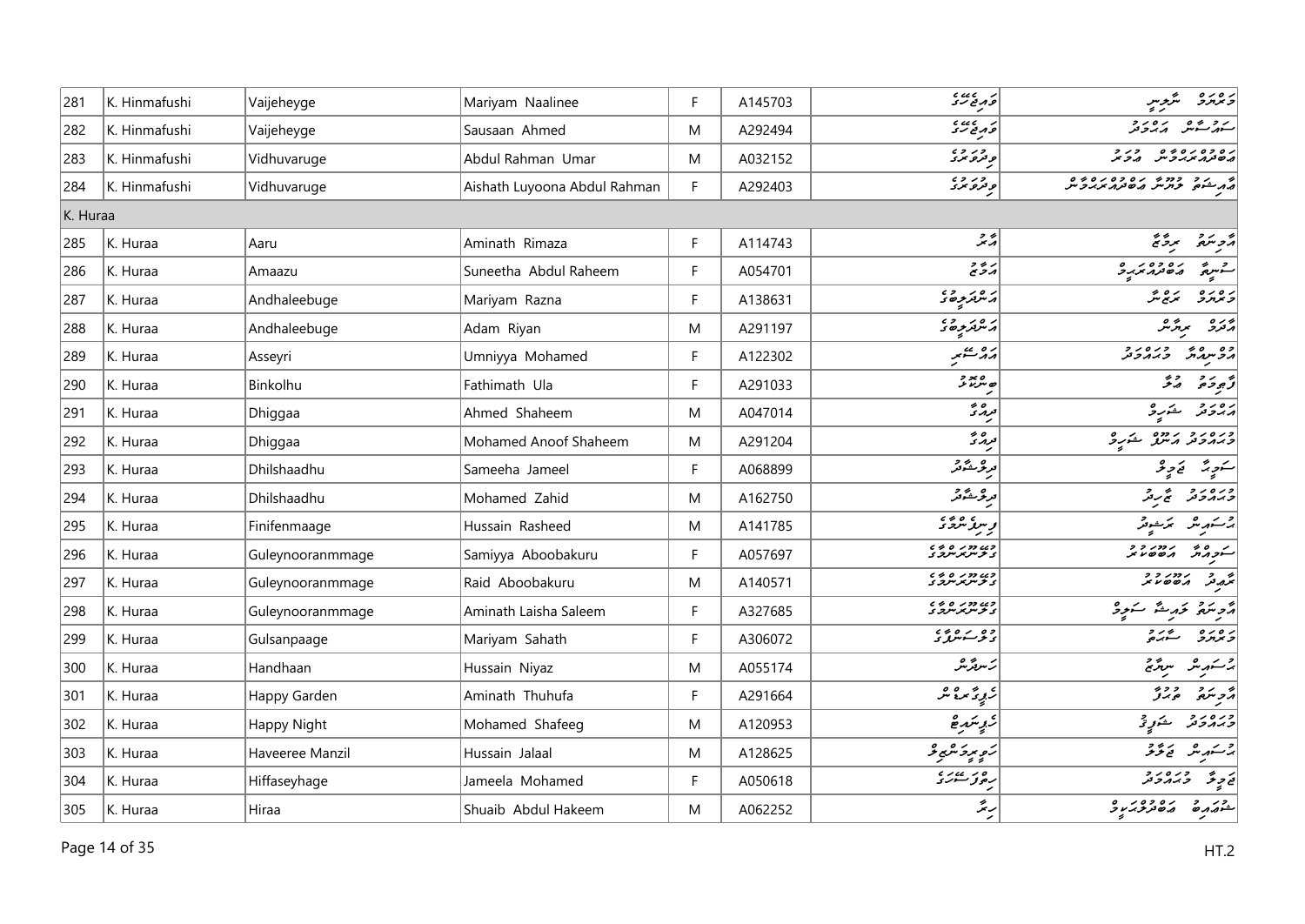| 306 | K. Huraa | Hulhevi Handhu       | Aminath Aalaau Mohamed | F  | A291900 | رحمه عرسور                                                                                                           | أدمر ومحمد وره دو                                  |
|-----|----------|----------------------|------------------------|----|---------|----------------------------------------------------------------------------------------------------------------------|----------------------------------------------------|
| 307 | K. Huraa | Indhibageechaa       | Ibrahim Saleem         | M  | A063699 | بر مثر پر پیچ گا                                                                                                     | رە ئەر ئىن ئىن                                     |
| 308 | K. Huraa | Indhibageechaa       | Mohamed Ahusan         | M  | A114717 | بر مثر پر چونجو کم                                                                                                   |                                                    |
| 309 | K. Huraa | Indhibageechaa       | Hussein Irushad        | M  | A140551 | و متربرځ <sub>کم</sub> گر                                                                                            | جر شور شهر مر بر مشور                              |
| 310 | K. Huraa | Iramaage             | Fathimath Reema        | F  | A081959 | د بوره د<br>د بورو د                                                                                                 | توجوحو برقم                                        |
| 311 | K. Huraa | Irudheymaage         | Hamida Mohamed         | F  | A128794 | <br>  مرمرفری                                                                                                        | <i>ج</i> جد دره در                                 |
| 312 | K. Huraa | Kaaminee             | Aminath Hana Hussain   | F  | A092570 | مہموسہ<br>سریہ                                                                                                       | ړٌ د سره د سر پر شور سر                            |
| 313 | K. Huraa | Kaneerumaa Villa     | Siyama Abdul Latheef   | F  | A291710 | ئە <sub>س</sub> رىز ئ <sup>ې</sup> رىز                                                                               | ديو ده ده ده د و                                   |
| 314 | K. Huraa | Lily                 | Mohamed Shah           | M  | A291294 | مومو<br>ريخ                                                                                                          | ورەر دەر                                           |
| 315 | K. Huraa | Lucky Beach          | Aminath Didi           | F  | A131114 | ئەرەپە<br>ئ                                                                                                          | ړٌ د سَرُه ورِ ور                                  |
| 316 | K. Huraa | Maakoalhi            | Hussain Shavee         | M  | A140490 | وم<br>قرندې                                                                                                          | ر<br>پرڪريس ڪو <sub>ي</sub>                        |
| 317 | K. Huraa | Maavadige            | Shibana Abdul Latheef  | F  | A036858 | پر دي.<br>حرم دي                                                                                                     |                                                    |
| 318 | K. Huraa | Meenaaz              | Aishath Shitha Abdulla | F  | A291205 | جريثره                                                                                                               | محمد شوم شوم مصرالله                               |
| 319 | K. Huraa | Najaf                | Jaleela Arif           | F  | A047942 | سرة و                                                                                                                | لَمَ وِمَّدُ الْمُبَارِزُ                          |
| 320 | K. Huraa | Narugis Villa        | Mohamed Mihad          | M  | A043614 | ىئر <i>پرېم</i> سىن ئىستىدىگىيەت ئىستادىكى ئىستادەت كىلگان ئىستادىكى ئىستادىكى ئىستادەت كىلگان ئىستادىكى ئىستادىكى ب | دره در در در در                                    |
| 321 | K. Huraa | Nasrusabaa           | Fathimath Rukhushana   | F  | A291617 | ىر بە جەم بەر<br>سۇپ ئىرىب ئەن                                                                                       | أقرموح محرز مشتر                                   |
| 322 | K. Huraa | Nasrusabaa           | Mariyam Yooma          | F. | A291620 | ىر بە جەم بەر<br>سۇپ ئەرىبەدە                                                                                        | ر ه بر ه<br>تر <del>ب</del> ر بر<br>پرسمبر<br>مربر |
| 323 | K. Huraa | Niru                 | Ahmed Samih            | M  | A148828 | سرچر                                                                                                                 | أرەر ئەمرىر                                        |
| 324 | K. Huraa | Nooru Manzil         | Ageela Zakariyya Adam  | F  | A140541 | يزدر عربو و                                                                                                          | ג' כַ בָּ בֹ בִי דְי פְּ                           |
| 325 | K. Huraa | Primrose             | Hawwa Faiga            | F  | A057662 | إهرج وحيح                                                                                                            | برەپچ<br>ترمرتخ                                    |
| 326 | K. Huraa | Ranmuiy              | Hawwa Leena            | F  | A272046 | ر ه ده<br>پرس                                                                                                        | برەپچ<br>حريثر                                     |
| 327 | K. Huraa | Reehussabaa          | Shaheeda Arif          | F  | A047944 | برره شده                                                                                                             | خىرىگە كەيرۇ                                       |
| 328 | K. Huraa | Reehussabaa          | Ahmed Amir             | M  | A098900 | بربر و ه برهٔ                                                                                                        | ر ە ر د<br>م <i>.ئ</i> رى تىر<br>ەرىر              |
| 329 | K. Huraa | Reehussabaa          | Mariyam Amira          | F. | A098901 | بربر و ه بر پر                                                                                                       | ر ه ر ه<br>د بربرگ<br>ەرىمە                        |
| 330 | K. Huraa | <b>Resting Point</b> | Hassan Rafeeu          | M  | A025674 | ى مەھ مېزىر مى <i>ڭ</i>                                                                                              | برسەيىتە<br>ىخە بور                                |
| 331 | K. Huraa | Reyva                | Mohamed Shakir         | M  | A067584 | یے ر<br>بحری                                                                                                         | ورەرو شەرو                                         |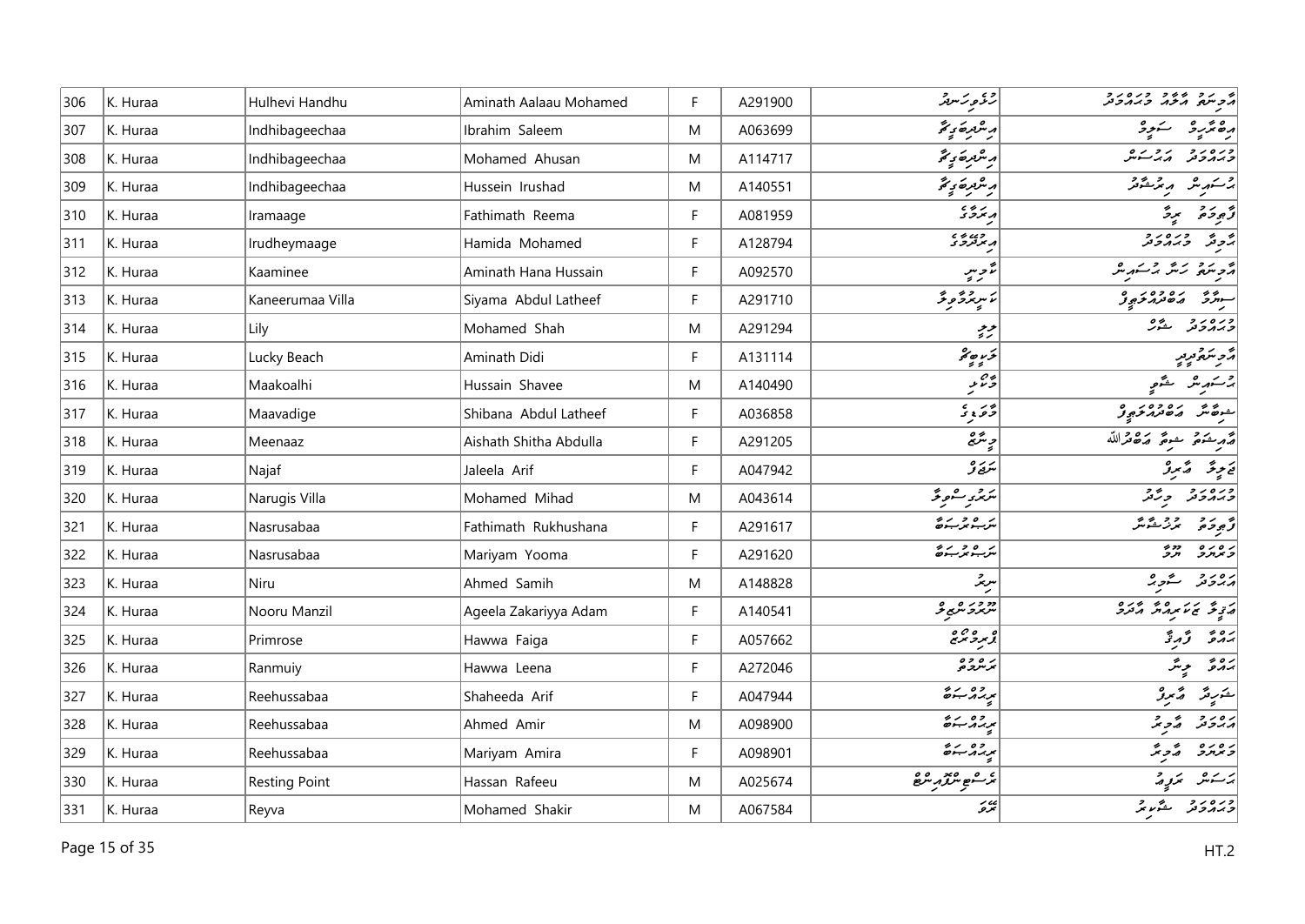| یر<br>محرض<br>F<br>A090723<br>K. Huraa<br>Latheefa Gasim<br>332<br>Reyva<br>بره ره بر<br>برنا سوچ بر<br>K. Huraa<br><b>Rock Star</b><br>Aishath Shamoona<br>F<br>A049890<br>333<br>جرمج<br>A057661<br>334<br>K. Huraa<br>Abdul Rahman Salah Rasheed<br>Roze<br>M<br>جرج<br>K. Huraa<br>Hussain Sabah<br>A057663<br>335<br>M<br>Roze<br>سەمب <sub>و</sub> ئە<br>K. Huraa<br>Hussain Shavin<br>A275318<br>336<br>Saany villa<br>M<br>سەر ئەتتە ئىرىمى قى<br>F<br>A335510<br>337<br>K. Huraa<br>Sakeena Manzil<br>Fathmath Aniya<br>ئەۋىتر<br>338<br>K. Huraa<br>Ahmed Saif<br>A291807<br>M<br>Savaanaa<br>رومي<br>Aishath Sausan<br>F<br>K. Huraa<br>A231324<br>339<br>Sigma<br>يەم بەرە يەم ە<br>K. Huraa<br>Sun And Sand<br>Aishath Nadiya<br>F<br>A113996<br>340<br>ڪ <sub>مو</sub> ءِ ۽ <sub>مر</sub> و<br>Ali Hamdhaan<br>A291673<br>341<br>K. Huraa<br>Sweet Dream<br>${\sf M}$<br>م و و و و <sub>و و</sub><br>سو <sub>و</sub> ه ؟ مرد<br>K. Huraa<br>Sweet Dream<br>Hussain Haisham<br>A353515<br>342<br>M<br>ه ۵ ۵ ه<br>موه مربح<br>Suhana Ahmed<br>F<br>A127946<br>343<br>K. Huraa<br>Thibroaz<br> جو يتمو تحريحه<br>K. Huraa<br>Ahmed Hamdhoon<br>A140444<br>344<br>Tinujehige<br>M<br>د ر ، م<br>مرمرسه<br>F<br>Fathimath Suman<br>A291304<br>345<br>K. Huraa<br>Udhares<br>پۇ<br>Aminath Sofa<br>K. Huraa<br>Ufaa<br>F<br>A291589<br>346<br>رى بىر ئىگە بىر<br>مەنزىلىرى<br>Ufanveli<br>A091130<br>347<br>K. Huraa<br>Ismail Ahmed<br>${\sf M}$<br>ر ۵۶۶۵ و<br>مرس بو مر<br><b>Under Pool</b><br>Haneefa Abdul Ganee<br>F<br>A073253<br>348<br>K. Huraa<br>  پر دې پر د<br>349<br>K. Huraa<br>Mohamed Reehan<br>${\sf M}$<br>A290995<br>Vaiejeheyge<br>K. Maafushi<br>  ئۇ بۇ ئەشمىر بى<br>Ahmed Iruhaan<br>A309072<br>K. Maafushi<br>Aafiyaa Manzil<br>M<br>350<br>ږه ،<br>د و د<br>K. Maafushi<br>Adam Naeem<br>A142753<br>351<br>Aalge<br>M<br>بر کا تر ه ع ب<br>Sablaa Hassan<br>F<br>Abadhahfehi<br>A299265<br>352<br>K. Maafushi<br>لأمرخ سفر<br>A131825<br>353<br>K. Maafushi<br>Hussain Shareef<br>${\sf M}$<br>Alimasge<br>رە مەسىرە ئ <sup>ى</sup> ر<br>Ramziyya Abdul Kareem<br>F<br>A053854<br>354<br>K. Maafushi<br>Asseyri Villa<br> <br>  رومسمبرو څ<br>F<br>355<br>K. Maafushi<br>Aminath Aulaa Ali<br>A263976<br>Asseyri Villa<br>  2000 مئ <sub>ر</sub><br>Shareefa Yoosuf<br>F<br>A069547<br>356<br>K. Maafushi<br><b>Blue Sky</b> |  |  |  |                                                             |
|-----------------------------------------------------------------------------------------------------------------------------------------------------------------------------------------------------------------------------------------------------------------------------------------------------------------------------------------------------------------------------------------------------------------------------------------------------------------------------------------------------------------------------------------------------------------------------------------------------------------------------------------------------------------------------------------------------------------------------------------------------------------------------------------------------------------------------------------------------------------------------------------------------------------------------------------------------------------------------------------------------------------------------------------------------------------------------------------------------------------------------------------------------------------------------------------------------------------------------------------------------------------------------------------------------------------------------------------------------------------------------------------------------------------------------------------------------------------------------------------------------------------------------------------------------------------------------------------------------------------------------------------------------------------------------------------------------------------------------------------------------------------------------------------------------------------------------------------------------------------------------------------------------------------------------------------------------------------------------------------------------------------------------------------------------------------------------------------------------------------------------------------------------------------------------------------------------------------------------------------------------------------------------------------------------------------------------------------------------------------|--|--|--|-------------------------------------------------------------|
|                                                                                                                                                                                                                                                                                                                                                                                                                                                                                                                                                                                                                                                                                                                                                                                                                                                                                                                                                                                                                                                                                                                                                                                                                                                                                                                                                                                                                                                                                                                                                                                                                                                                                                                                                                                                                                                                                                                                                                                                                                                                                                                                                                                                                                                                                                                                                                 |  |  |  | ى <i>ز بورۇ قۇسى</i> ر<br>مۇسىمىسى                          |
|                                                                                                                                                                                                                                                                                                                                                                                                                                                                                                                                                                                                                                                                                                                                                                                                                                                                                                                                                                                                                                                                                                                                                                                                                                                                                                                                                                                                                                                                                                                                                                                                                                                                                                                                                                                                                                                                                                                                                                                                                                                                                                                                                                                                                                                                                                                                                                 |  |  |  | د د د د ده ده.<br>د کم شور د سر                             |
|                                                                                                                                                                                                                                                                                                                                                                                                                                                                                                                                                                                                                                                                                                                                                                                                                                                                                                                                                                                                                                                                                                                                                                                                                                                                                                                                                                                                                                                                                                                                                                                                                                                                                                                                                                                                                                                                                                                                                                                                                                                                                                                                                                                                                                                                                                                                                                 |  |  |  | رە دەرەپە مەرەپەر<br>مەھەرمەيدۇش جۇڭرا برىش <sub>ۇ</sub> تر |
|                                                                                                                                                                                                                                                                                                                                                                                                                                                                                                                                                                                                                                                                                                                                                                                                                                                                                                                                                                                                                                                                                                                                                                                                                                                                                                                                                                                                                                                                                                                                                                                                                                                                                                                                                                                                                                                                                                                                                                                                                                                                                                                                                                                                                                                                                                                                                                 |  |  |  | جر شهر مدور                                                 |
|                                                                                                                                                                                                                                                                                                                                                                                                                                                                                                                                                                                                                                                                                                                                                                                                                                                                                                                                                                                                                                                                                                                                                                                                                                                                                                                                                                                                                                                                                                                                                                                                                                                                                                                                                                                                                                                                                                                                                                                                                                                                                                                                                                                                                                                                                                                                                                 |  |  |  | برسكريش الحكويش                                             |
|                                                                                                                                                                                                                                                                                                                                                                                                                                                                                                                                                                                                                                                                                                                                                                                                                                                                                                                                                                                                                                                                                                                                                                                                                                                                                                                                                                                                                                                                                                                                                                                                                                                                                                                                                                                                                                                                                                                                                                                                                                                                                                                                                                                                                                                                                                                                                                 |  |  |  | و دو و مر                                                   |
|                                                                                                                                                                                                                                                                                                                                                                                                                                                                                                                                                                                                                                                                                                                                                                                                                                                                                                                                                                                                                                                                                                                                                                                                                                                                                                                                                                                                                                                                                                                                                                                                                                                                                                                                                                                                                                                                                                                                                                                                                                                                                                                                                                                                                                                                                                                                                                 |  |  |  | پره د د ستهري                                               |
|                                                                                                                                                                                                                                                                                                                                                                                                                                                                                                                                                                                                                                                                                                                                                                                                                                                                                                                                                                                                                                                                                                                                                                                                                                                                                                                                                                                                                                                                                                                                                                                                                                                                                                                                                                                                                                                                                                                                                                                                                                                                                                                                                                                                                                                                                                                                                                 |  |  |  | ە ئەيدىنى ئىستىر ئىككى                                      |
|                                                                                                                                                                                                                                                                                                                                                                                                                                                                                                                                                                                                                                                                                                                                                                                                                                                                                                                                                                                                                                                                                                                                                                                                                                                                                                                                                                                                                                                                                                                                                                                                                                                                                                                                                                                                                                                                                                                                                                                                                                                                                                                                                                                                                                                                                                                                                                 |  |  |  | و ديده شورد.<br>م                                           |
|                                                                                                                                                                                                                                                                                                                                                                                                                                                                                                                                                                                                                                                                                                                                                                                                                                                                                                                                                                                                                                                                                                                                                                                                                                                                                                                                                                                                                                                                                                                                                                                                                                                                                                                                                                                                                                                                                                                                                                                                                                                                                                                                                                                                                                                                                                                                                                 |  |  |  | ړي ره پره ک                                                 |
|                                                                                                                                                                                                                                                                                                                                                                                                                                                                                                                                                                                                                                                                                                                                                                                                                                                                                                                                                                                                                                                                                                                                                                                                                                                                                                                                                                                                                                                                                                                                                                                                                                                                                                                                                                                                                                                                                                                                                                                                                                                                                                                                                                                                                                                                                                                                                                 |  |  |  | برسكر مركز المراكب                                          |
|                                                                                                                                                                                                                                                                                                                                                                                                                                                                                                                                                                                                                                                                                                                                                                                                                                                                                                                                                                                                                                                                                                                                                                                                                                                                                                                                                                                                                                                                                                                                                                                                                                                                                                                                                                                                                                                                                                                                                                                                                                                                                                                                                                                                                                                                                                                                                                 |  |  |  | روم پر در د                                                 |
|                                                                                                                                                                                                                                                                                                                                                                                                                                                                                                                                                                                                                                                                                                                                                                                                                                                                                                                                                                                                                                                                                                                                                                                                                                                                                                                                                                                                                                                                                                                                                                                                                                                                                                                                                                                                                                                                                                                                                                                                                                                                                                                                                                                                                                                                                                                                                                 |  |  |  | גפגל גפנ <i>יפ</i><br>גגלט, גלטע                            |
|                                                                                                                                                                                                                                                                                                                                                                                                                                                                                                                                                                                                                                                                                                                                                                                                                                                                                                                                                                                                                                                                                                                                                                                                                                                                                                                                                                                                                                                                                                                                                                                                                                                                                                                                                                                                                                                                                                                                                                                                                                                                                                                                                                                                                                                                                                                                                                 |  |  |  | أزُوجو مشرار المعند                                         |
|                                                                                                                                                                                                                                                                                                                                                                                                                                                                                                                                                                                                                                                                                                                                                                                                                                                                                                                                                                                                                                                                                                                                                                                                                                                                                                                                                                                                                                                                                                                                                                                                                                                                                                                                                                                                                                                                                                                                                                                                                                                                                                                                                                                                                                                                                                                                                                 |  |  |  | أأروبتهم سكرمج                                              |
|                                                                                                                                                                                                                                                                                                                                                                                                                                                                                                                                                                                                                                                                                                                                                                                                                                                                                                                                                                                                                                                                                                                                                                                                                                                                                                                                                                                                                                                                                                                                                                                                                                                                                                                                                                                                                                                                                                                                                                                                                                                                                                                                                                                                                                                                                                                                                                 |  |  |  | وصفره وبردر                                                 |
|                                                                                                                                                                                                                                                                                                                                                                                                                                                                                                                                                                                                                                                                                                                                                                                                                                                                                                                                                                                                                                                                                                                                                                                                                                                                                                                                                                                                                                                                                                                                                                                                                                                                                                                                                                                                                                                                                                                                                                                                                                                                                                                                                                                                                                                                                                                                                                 |  |  |  | پَسِرِدٌ   دَەقْرُقْرُ سِرِ                                 |
|                                                                                                                                                                                                                                                                                                                                                                                                                                                                                                                                                                                                                                                                                                                                                                                                                                                                                                                                                                                                                                                                                                                                                                                                                                                                                                                                                                                                                                                                                                                                                                                                                                                                                                                                                                                                                                                                                                                                                                                                                                                                                                                                                                                                                                                                                                                                                                 |  |  |  | ورەرو برگە                                                  |
|                                                                                                                                                                                                                                                                                                                                                                                                                                                                                                                                                                                                                                                                                                                                                                                                                                                                                                                                                                                                                                                                                                                                                                                                                                                                                                                                                                                                                                                                                                                                                                                                                                                                                                                                                                                                                                                                                                                                                                                                                                                                                                                                                                                                                                                                                                                                                                 |  |  |  |                                                             |
|                                                                                                                                                                                                                                                                                                                                                                                                                                                                                                                                                                                                                                                                                                                                                                                                                                                                                                                                                                                                                                                                                                                                                                                                                                                                                                                                                                                                                                                                                                                                                                                                                                                                                                                                                                                                                                                                                                                                                                                                                                                                                                                                                                                                                                                                                                                                                                 |  |  |  | גפיב גיבים                                                  |
|                                                                                                                                                                                                                                                                                                                                                                                                                                                                                                                                                                                                                                                                                                                                                                                                                                                                                                                                                                                                                                                                                                                                                                                                                                                                                                                                                                                                                                                                                                                                                                                                                                                                                                                                                                                                                                                                                                                                                                                                                                                                                                                                                                                                                                                                                                                                                                 |  |  |  | أرادو التمدي                                                |
|                                                                                                                                                                                                                                                                                                                                                                                                                                                                                                                                                                                                                                                                                                                                                                                                                                                                                                                                                                                                                                                                                                                                                                                                                                                                                                                                                                                                                                                                                                                                                                                                                                                                                                                                                                                                                                                                                                                                                                                                                                                                                                                                                                                                                                                                                                                                                                 |  |  |  | شۇڭ بۇشكىر                                                  |
|                                                                                                                                                                                                                                                                                                                                                                                                                                                                                                                                                                                                                                                                                                                                                                                                                                                                                                                                                                                                                                                                                                                                                                                                                                                                                                                                                                                                                                                                                                                                                                                                                                                                                                                                                                                                                                                                                                                                                                                                                                                                                                                                                                                                                                                                                                                                                                 |  |  |  | 2 سەمەش ھەمبەر<br>م                                         |
|                                                                                                                                                                                                                                                                                                                                                                                                                                                                                                                                                                                                                                                                                                                                                                                                                                                                                                                                                                                                                                                                                                                                                                                                                                                                                                                                                                                                                                                                                                                                                                                                                                                                                                                                                                                                                                                                                                                                                                                                                                                                                                                                                                                                                                                                                                                                                                 |  |  |  | גם כל גם כפני <sub>אב</sub> פ                               |
|                                                                                                                                                                                                                                                                                                                                                                                                                                                                                                                                                                                                                                                                                                                                                                                                                                                                                                                                                                                                                                                                                                                                                                                                                                                                                                                                                                                                                                                                                                                                                                                                                                                                                                                                                                                                                                                                                                                                                                                                                                                                                                                                                                                                                                                                                                                                                                 |  |  |  | أزويتم أأمدق أيامي                                          |
|                                                                                                                                                                                                                                                                                                                                                                                                                                                                                                                                                                                                                                                                                                                                                                                                                                                                                                                                                                                                                                                                                                                                                                                                                                                                                                                                                                                                                                                                                                                                                                                                                                                                                                                                                                                                                                                                                                                                                                                                                                                                                                                                                                                                                                                                                                                                                                 |  |  |  | ڪيور <i>گا جڏجو</i>                                         |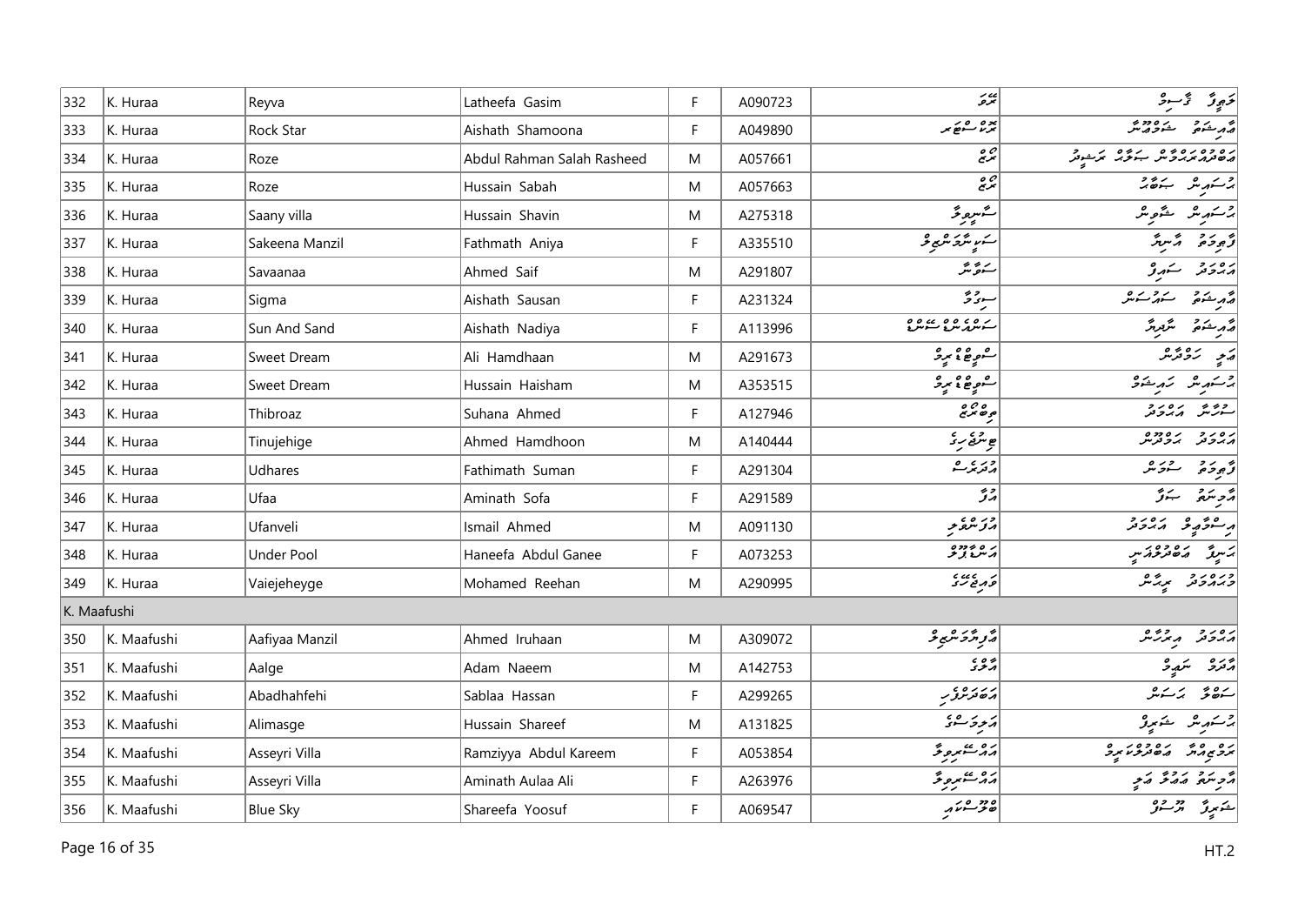| 357 | K. Maafushi | Boagan Villa       | Ismail Zareer          | M         | A142605 | 2 كەنبە ئە                                    | رەشۇر ئىمىد                                               |
|-----|-------------|--------------------|------------------------|-----------|---------|-----------------------------------------------|-----------------------------------------------------------|
| 358 | K. Maafushi | Bulbulaage         | Adam Shaheem           | ${\sf M}$ | A142634 | و ه و و »<br><b>ن</b> ه مونو <sub>ک</sub>     | پور ہ<br>پر تر تر<br>شەر ۋ                                |
| 359 | K. Maafushi | Bulbulaage         | Ibrahim Shaheem        | ${\sf M}$ | A297663 | د ه د و و ،<br>م <i>ه نو</i> نو د             | دەندىر<br>شەر ۋ                                           |
| 360 | K. Maafushi | Carnationmaage     | Ibrahim Shihan         | M         | A080296 | ر<br>ئا بىرىتزىشەنلەردى                       | دە ئەرد<br>ىشەر <i>گەن</i> گە                             |
| 361 | K. Maafushi | Carnationmaage     | Aminath Shiuna         | F         | A142759 | ر میں بھی دیا ہے<br>مائیں بھی بھی توجہ ی      | أثرم شرد<br>شەرقرىتر                                      |
| 362 | K. Maafushi | Cavania            | Asima Mohamed          | F         | A154858 | ر په په په                                    | وَيْسِيرةَ<br>و رە ر د<br><i>د بر</i> گرىز                |
| 363 | K. Maafushi | Chilhiyaage        | Fathmath Shajan        | F         | A297781 | ى<br>كىمى مۇجرى<br>كىمىر                      | و مر د<br>اقرامو خانو<br>ستذقع مثر                        |
| 364 | K. Maafushi | Comrade Villa      | Siyana Ali             | F         | A142735 | پره بره موځه                                  | سوژنٹر ارکی                                               |
| 365 | K. Maafushi | Comrade Villa      | Shaila Ibrahim         | F         | A301495 | پوه نوموځه                                    | شركر رەمزر                                                |
| 366 | K. Maafushi | Comrade Villa      | Aishath Shalwa Ibrahim | F         | A301573 | پوه ی ه و ځه                                  | $\frac{1}{2}$                                             |
| 367 | K. Maafushi | Dhilbahaaruge      | Aminath Hussain        | F         | A158980 | ه در و د د<br>درمون تر بر د                   | و سره در سره                                              |
| 368 | K. Maafushi | Dhilbahaaruge      | Ali Ismail             | ${\sf M}$ | A258525 | ه در ۶ و ۷<br>درمر <i>ه ر</i> بر <sub>ک</sub> | ړې رېږېږ                                                  |
| 369 | K. Maafushi | Dhilbahaaruge      | Fathimath Juheyna      | F         | A350307 | ه در ۶ و ۷<br>درمر <i>ه ر</i> بر د            | وتموختم فيحترش                                            |
| 370 | K. Maafushi | Dhilbahaaruge      | Jumza Hussain          | F         | A381769 | ه در ۶ و ۷<br>درگر <i>ه ر</i> برو             | وەپ پر شہر ش                                              |
| 371 | K. Maafushi | Dhilbahaaruge      | Mariyam Jumaanaa       | F         | A386419 | ه در ۶ و ۷<br>درمر <i>ه ر</i> بر <sub>ک</sub> | و پر برگر<br>ایع نر متر<br>ر ه ر ه<br><del>ر</del> بربر ژ |
| 372 | K. Maafushi | Dhilbahaaruge Aage | Ahmed Hameed           | ${\sf M}$ | A054880 | ەر پەر دە<br>ترى <i>ۋەر بىر</i> كەر           | د د د د د په د                                            |
| 373 | K. Maafushi | Dhilbahaaruge Aage | Haleema Ali            | F         | A256936 | ور پر د د د د د<br>در ژه ر بر د ار            | پَنځِ تَرٌ = دَرِ حِ                                      |
| 374 | K. Maafushi | Dhilkash           | Hussain Thoriq         | M         | A059142 | ىر بۇ ئە شە                                   | جر سەر شەھ بۇ بىر ج                                       |
| 375 | K. Maafushi | Dhilkash           | Abdulla Saudhaan       | M         | A297601 | ورثو را شه                                    | ے ویو ہ<br>برە تراللە                                     |
| 376 | K. Maafushi | Everest            | Fathimath Razna        | F         | A299547 | ې په په ه ه<br>پرې مرسو                       | أزاوة وأناس المتحامين                                     |
| 377 | K. Maafushi | Everest            | Nooma Abdul Raheem     | F         | A299571 | ې په په ده ه<br>مرکز سرچ                      | ככב נסכסנים<br>יינגל גם <i>נגדי</i> גל                    |
| 378 | K. Maafushi | Faalandhoshuge     | Naazneen Mohamed       | F         | A299568 | ء ر ه پر و ،<br>تو <del>و</del> سرتر ر        | شگاه دیگر در در د                                         |
| 379 | K. Maafushi | Faristha           | Aishath Muzlifa        | F         | A309089 | ۇ بىر شەھۇ                                    | ومرشن ومحرز                                               |
| 380 | K. Maafushi | Finifen            | Sithara Musthafa       | F         | A142749 | وببوتمثر                                      | سوپڅ پټر<br>ح مەم بولۇ<br>ت                               |
| 381 | K. Maafushi | Finifen Villa      | Mohamed Naxyr          | M         | A059022 | و سرڈ ش <sub>عر</sub> مح                      | و ره ر د<br>تر پر ژنگر<br>سكنجو بتر                       |
| 382 | K. Maafushi | Finifen Villa      | Wafiyya Adam           | F         | A126405 | اربىرۇشوۋ                                     | פְנָחה הינכ                                               |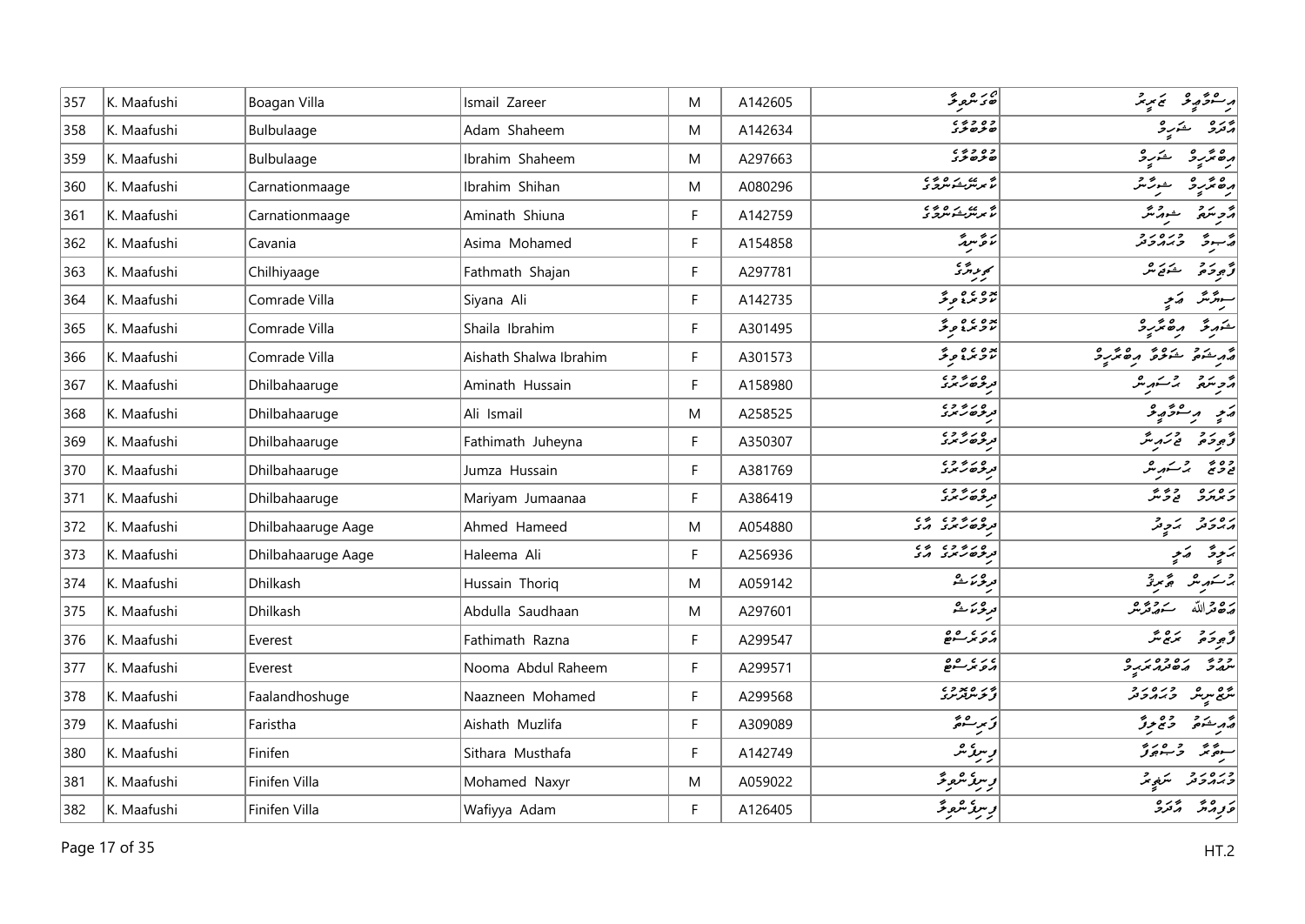| 383 | K. Maafushi | <b>Happy Park</b> | Mohamed Shah             | M  | A301470 | ع پو پ <sup>و</sup> م           | ورەر دەر                                         |
|-----|-------------|-------------------|--------------------------|----|---------|---------------------------------|--------------------------------------------------|
| 384 | K. Maafushi | <b>Happy Side</b> | Amjad Adam               | M  | A308363 | توپە سىمبر <sup>ە</sup>         | ره رح وره<br>در حادثه مرکز                       |
| 385 | K. Maafushi | Hinnavaru Hiyaa   | Fathimath Rifasha Zareer | F. | A221558 | ر عر سر دیگر                    | توجودة برزشة لابرتر                              |
| 386 | K. Maafushi | Hudhuakiri        | Hussain Gasim            | M  | A127424 | رقم در<br>  رقم در مرب          | 2سىرىدىن ئۇسوۋ                                   |
| 387 | K. Maafushi | Hulhaguge         | Nahula Ahmed             | F  | A074192 | و ر و ،<br>رنگ ی                | ر وي ده رو<br>سربرنځی اړ پر څه                   |
| 388 | K. Maafushi | Hulhaguge         | Hawwa Zakariyya          | F  | A119792 | و ر و ،<br>رى ى                 | LOS SIKAR                                        |
| 389 | K. Maafushi | Hulhaguge         | Aishath Abdul Razzaq     | F  | A295594 | و ر و ،<br>ری ی                 | د دره ده ده ده ده.<br>د کرد شوی در ه تر در برد م |
| 390 | K. Maafushi | Hulhaguge         | Mariyam Namla            | F  | A295696 | و ر و ،<br>رى ى                 | ر ه ر ه<br><del>د</del> بربر د<br>سروبۇ          |
| 391 | K. Maafushi | Iramaage          | Fathimath Muna           | F. | A142817 | ەر بىرى                         | وٌ و ده د و شر                                   |
| 392 | K. Maafushi | Janavaree Villa   | Khadheeja Ismail Manik   | F  | A298957 | ئے مترکھ سرعر محر               | تربرة وسرة ويوتر                                 |
| 393 | K. Maafushi | Julietge          | Aishath Ahmed            | F. | A071911 | ود بره ء<br>  في مردم و ع       | م الشوق المركز و                                 |
| 394 | K. Maafushi | Julietge          | Ahmed Samih              | M  | A148959 | ود بره ء<br>  في مردم و ع       | ړه رو گرور                                       |
| 395 | K. Maafushi | Kahabuthila       | Murushidha Adam          | F  | A080482 | ئەزەھ بۇ                        | و پر شونگر   در در و<br>  د بر شونگر   در آزادگر |
| 396 | K. Maafushi | Kahabuthila       | Moosa Nadeem Adam        | M  | A100107 | برزة هرځه                       | دحمشه المعروم المحدد                             |
| 397 | K. Maafushi | Kanduhaa          | Runaa Ibrahim            | F  | A307457 | ئەسەمجەمحە                      | أترش مرەتمرىرد                                   |
| 398 | K. Maafushi | Kaneerumaage      | Ismail Niyaz             | M  | A142750 | ر<br>مأسو پر چ <sup>ر</sup> ی   | وكوكوفي سركوم                                    |
| 399 | K. Maafushi | Kashimaage        | Aminath Nishana          | F. | A294965 | ر<br>مأمرچۍ                     | أثر حرمتهم<br>سرىشەتكە<br>سە                     |
| 400 | K. Maafushi | Maafarivaage      | Haroon Rasheed           | M  | A142666 | د توسره بر                      | یو دو ه<br>رنجرس<br>ىمەسىيەتىر                   |
| 401 | K. Maafushi | Maafarivaage      | Rahma Haris              | F  | A159826 | ۇ ئەسرەتى<br>مەس                | رەپ پەرە                                         |
| 402 | K. Maafushi | Maafarivaage      | Haneefa Rasheed          | F  | A297715 | د تو <sub>مو</sub> ځ د          | ي <sup>س</sup> وڻ گرڪوڻر                         |
| 403 | K. Maafushi | Maathila          | Fathimath Najudha        | F  | A142720 | څ حوځه                          | و د د دره<br>ترود د سرد تر                       |
| 404 | K. Maafushi | Maavadiaage       | Nazima Ibrahim           | F  | A141111 | پر په<br>د کار                  | شموش مره مربرد                                   |
| 405 | K. Maafushi | Malmalge          | Hussain Zareer           | M  | A142854 | ر ه ر ه ،<br><del>ر و ر</del> و | يمسكريش كالمريثر                                 |
| 406 | K. Maafushi | Mezo              | Muslim Mohamed           | M  | A124147 | ویج                             | وصوو ورەرو                                       |
| 407 | K. Maafushi | Milano            | Aishath Sulthana         | F  | A142820 | ارقيقه                          | و مر شو د<br>مر<br>سەۋە ئەيۇ                     |
| 408 | K. Maafushi | Milano            | Hawwa Sana               | F. | A142839 | جرځنگر                          | برە ئەسىر                                        |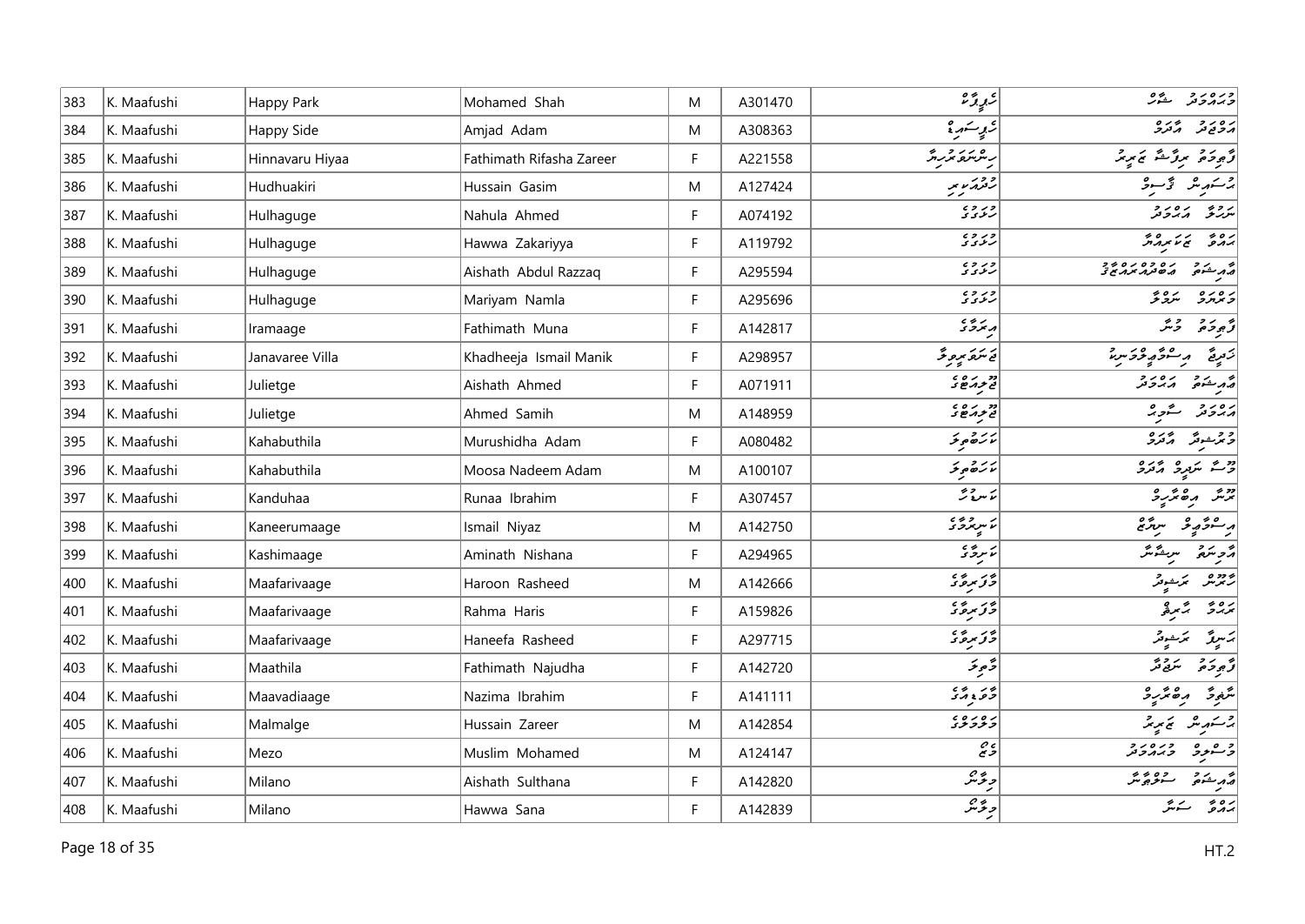| 409 | K. Maafushi | Milano              | Aminath Sathia          | F         | A298361 | جەنگىر                                    | ستصجير<br>أأرد مترة                                                                                                                                                                                                              |
|-----|-------------|---------------------|-------------------------|-----------|---------|-------------------------------------------|----------------------------------------------------------------------------------------------------------------------------------------------------------------------------------------------------------------------------------|
| 410 | K. Maafushi | Milano              | Adam Akif               | M         | A298382 | جە ئىتىر                                  | پور ہ<br>م <i>ر</i> فرو<br>ەر بو                                                                                                                                                                                                 |
| 411 | K. Maafushi | Morning Star        | Ibrahim Zuhoor          | ${\sf M}$ | A044217 | ە بىر ش <sub>ەر</sub> مەھق <sup>ى</sup> ر | ە ھەترىرى<br>رەھىرىرى<br>و دو و<br>نو ر بر                                                                                                                                                                                       |
| 412 | K. Maafushi | Morning Star        | Fathmath Laisha         | F         | A301419 | <sup>9</sup> سربٹر <sub>ی م</sub> صفح سر  | وٌوِدَةٌ وَرِيَّةٌ                                                                                                                                                                                                               |
| 413 | K. Maafushi | Morning Star        | Mohammed Mimrah         | ${\sf M}$ | A301420 | ا ئۇ مېرى <i>شى تەقق</i> ىر               | כנסנכ סיפס<br><i>כג</i> מכ <mark>ט ככ</mark> י <i>ג</i>                                                                                                                                                                          |
| 414 | K. Maafushi | <b>Morning Star</b> | Ahmed Mifrah            | M         | A301422 | ئۈس <sub>رىقىم</sub> ئىقم                 | ره روح و ده.                                                                                                                                                                                                                     |
| 415 | K. Maafushi | Muskuraanaa         | Mariyam Naishan Ibrahim | F         | A308816 | د ۱۶۶۵ پر                                 | رەرە شرىشىر رەيزىر                                                                                                                                                                                                               |
| 416 | K. Maafushi | Musthareege         | Abdulla Aswadh          | ${\sf M}$ | A142832 | د صمر مرد<br>مشخص مرد                     | مَصْعَرَاللّهِ مَرْ مُومَّر                                                                                                                                                                                                      |
| 417 | K. Maafushi | Naares              | Mohamed Rifaq Nasir     | ${\sf M}$ | A308105 | پڑ پر ہ                                   | ورەرد بروژ شبرتر                                                                                                                                                                                                                 |
| 418 | K. Maafushi | Naseemeege          | Fathimath Nadheema      | F         | A058159 | ىئرسوچە ئە<br>ئەس                         | رَّمِ دَمَ تَ سَعِرِدَّ                                                                                                                                                                                                          |
| 419 | K. Maafushi | Nasreenuge          | Mohamed Shaibaan        | M         | A297298 | ىئرىش <sub>مىرى</sub> ترىگە               | ورەرو شەرھىر                                                                                                                                                                                                                     |
| 420 | K. Maafushi | Nasreenuge          | Shaima Ahmed Riza       | F         | A297299 | ىر مەمبەر <i>دى</i>                       | أشهرة أرورد بربة                                                                                                                                                                                                                 |
| 421 | K. Maafushi | Nayaa Gulshan       | Hassan Nahwaash         | M         | A297197 | ىر ئەم بىر بىر<br>سىرگە ئىرىشەنلە         | برَسَكَسَ سَهْرَةَ فِي                                                                                                                                                                                                           |
| 422 | K. Maafushi | Neel                | Hussain Ibrahim         | ${\sf M}$ | A133724 | سرچر                                      | بر سکر شهر مره تر برد                                                                                                                                                                                                            |
| 423 | K. Maafushi | Noovil              | Fathmath Nasira         | F         | A142861 | يتر <sub>عر</sub> و                       | أؤجر فتحرج الترسوند                                                                                                                                                                                                              |
| 424 | K. Maafushi | Ocean Villa         | Asra Adam               | F         | A307452 | م مصند معرضة<br>مصنعة السياسية            | برعيش بزوره                                                                                                                                                                                                                      |
| 425 | K. Maafushi | Raiyvilaage         | Aminath Fazeena         | F         | A142806 | ىرە ھەتىي<br>ئىرقۇمۇتى                    | أثر حريحهم<br>توسچ متر                                                                                                                                                                                                           |
| 426 | K. Maafushi | Raiyvilaage         | Mariyam Fazni           | F         | A162798 | ره<br>مر <sub>حوم</sub> مرگ               | ر ہ ر ہ<br>تر بربر<br>ۇ ئى سېر                                                                                                                                                                                                   |
| 427 | K. Maafushi | Raiyvilaage         | Fathimath Reesha        | F         | A297976 | ره<br>مر <sub>حو</sub> مونور              | قەردە بېش                                                                                                                                                                                                                        |
| 428 | K. Maafushi | Raiyvilaage         | Aishath Shazaan         | F         | A297979 | ر ه<br>بر <sub>گ</sub> ورځ د              | و<br>وگرېشو ځونځ مر                                                                                                                                                                                                              |
| 429 | K. Maafushi | Raiyvilaage         | Hawwa Reena             | F         | A297984 | ره<br>مر <sub>حو</sub> موگر               | يەھ يېتى                                                                                                                                                                                                                         |
| 430 | K. Maafushi | Raiyvilaage         | Hussain Reeshan         | ${\sf M}$ | A325604 | ره<br>مر <sub>حو</sub> موگر               |                                                                                                                                                                                                                                  |
| 431 | K. Maafushi | Red Sea             | Ali Visam               | M         | A307447 | برہ ہے                                    | أرشم وستهى                                                                                                                                                                                                                       |
| 432 | K. Maafushi | Red Sea             | Aishath Nashatha        | F         | A307448 | برہ ہے                                    | د د در د در داده کار در داده کار داده کار در داده کار در داده کار در داده کار در داده کار در داد کار در داد کا<br>در داده کار داده کار داده کار داده کار داده کار داده کار داده کار داده کار داده کار داده کار داده کار داده کار |
| 433 | K. Maafushi | Rocketge            | Fathmath Zeema          | F         | A301099 | پر رہ رہ<br>  پر رہ ہے ی                  | توجوجو بإيح                                                                                                                                                                                                                      |
| 434 | K. Maafushi | Saahathu            | Mohamed Nawax           | ${\sf M}$ | A293992 | شر ژه                                     | ورەرو رەە<br><i>פە</i> مەدىر سھ                                                                                                                                                                                                  |
|     |             |                     |                         |           |         |                                           |                                                                                                                                                                                                                                  |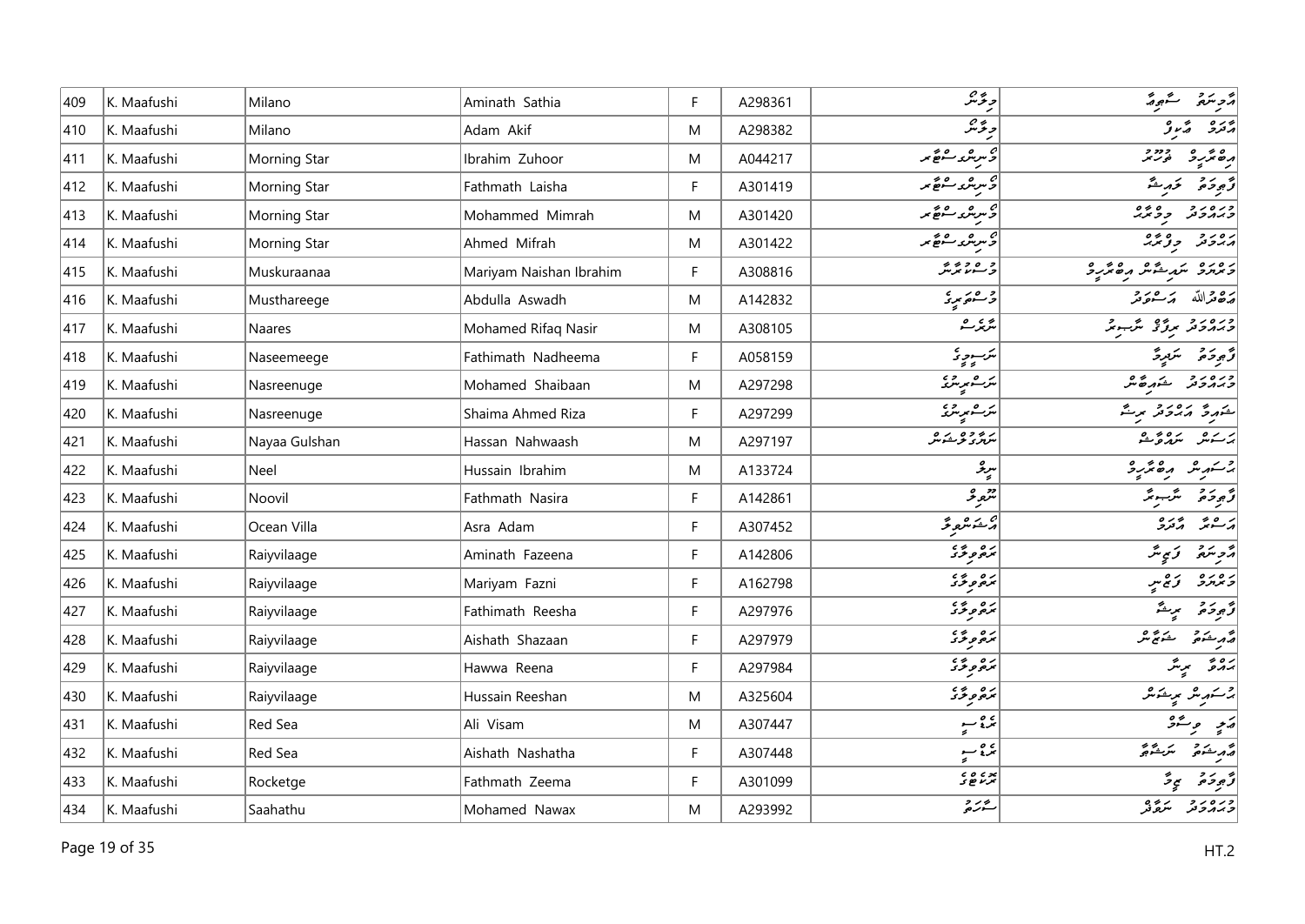| 435 | K. Maafushi | Saahathu       | Naura Naeem                    | F         | A293998 | شۇر ج                                  | بتمثر بتمده                                                         |
|-----|-------------|----------------|--------------------------------|-----------|---------|----------------------------------------|---------------------------------------------------------------------|
| 436 | K. Maafushi | Sabnamge       | Hussain Miyad                  | ${\sf M}$ | A106584 | ره ره و                                | جر شهر شهر در مرد در میبرد.<br>مرد شهر مرد بر                       |
| 437 | K. Maafushi | Samrock        | Ahmed Fareesh                  | M         | A142956 | ے ویو و<br>سعو محرما                   | رەرو زىرى                                                           |
| 438 | K. Maafushi | Sandy Beach    | Ali Shahid                     | M         | A044699 | يحبشوه كالحج                           | ەكىيە سەرىتى<br>مەس                                                 |
| 439 | K. Maafushi | Sansange       | Ali Iyash                      | M         | A222271 | ىر ھ <sub>ە</sub> ر يەھ ي              | ړې پر شم                                                            |
| 440 | K. Maafushi | Saveyrey       | Shaukath Ali                   | M         | A069522 | ر پر پر پر<br>سوچ بو                   | $\begin{bmatrix} 1 & 1 & 1 \\ 1 & 1 & 1 \\ 1 & 1 & 1 \end{bmatrix}$ |
| 441 | K. Maafushi | Saveyrey       | Maryam Sabeena                 | F         | A142766 | ر ،،،،،<br>سوء بو                      | دەرە بەھىگە                                                         |
| 442 | K. Maafushi | Seesange       | Samiya Zakariyya               | F         | A050795 | اب مەنتەتلەر<br>ئ                      | ستوش تمايروش                                                        |
| 443 | K. Maafushi | Seesange       | Ali Ahmed                      | M         | A138675 | اب مەنتەپىر<br>ئ                       |                                                                     |
| 444 | K. Maafushi | Seesange       | Shakeela Zakariyya             | F         | A142906 | لسوستعفي                               | شَرِيعٌ نَمْ مَرْكَبَرٌ                                             |
| 445 | K. Maafushi | Seesange       | Ahmed Saif                     | ${\sf M}$ | A301416 | بەيە ئەيىر                             | پرورو سے مرو                                                        |
| 446 | K. Maafushi | Shaahee        | Shifna Ahmed Sodhiq            | F         | A297447 | اڪرب<br>ا                              | جوړ کړې ده په شوره                                                  |
| 447 | K. Maafushi | Shaahee        | Aushan Ahmed Sodhiq            | F         | A297448 | ىشترىيە                                | ر د شوه ره ر د په عربي<br>ممر شوش مربر د کر                         |
| 448 | K. Maafushi | Shade          | Aishath Shahula                | F         | A293759 | ूद्ध                                   | أقهر شور و مرونج                                                    |
| 449 | K. Maafushi | Silver Star    | Aminath Shafana                | F         | A142784 | سوثونه رقيقهمه                         | ۇ جەمئە ئىسى ئىس                                                    |
| 450 | K. Maafushi | Sun Light      | Aishath Shibana                | F         | A142802 | سەمىر ئىر ھ                            | ۇرىشكى سىۋىگر                                                       |
| 451 | K. Maafushi | Sun Light      | Ahmed Sobah                    | M         | A142803 | سىشرىخەرغ                              | ره رو بروه                                                          |
| 452 | K. Maafushi | Sun Light      | Sofa Ibrahim                   | F         | A296354 | سىشرىخەرغ                              | بزۇ رەھرىر                                                          |
| 453 | K. Maafushi | Sun Light      | Shifa Ibrahim                  | F         | A296358 | استقرقه فح                             | شوتر برەتمرىرد                                                      |
| 454 | K. Maafushi | Sundhuseege    | Mohamed Simaan Abdul<br>Moomin | ${\sf M}$ | A048254 | 2. شرور سور<br>پ                       | כנסני - סשם נספספים<br>במגבת ייכגית גםתיבבגבית                      |
| 455 | K. Maafushi | Sundhuseege    | Abdul Moomin                   | ${\sf M}$ | A061857 | ر ج <sub>ى</sub> ھەترىس <sub>ى</sub> ئ | ره وه و و و<br>پرېفرمرمرم                                           |
| 456 | K. Maafushi | Sundhuseege    | Aishath Rishmee Abdul Moomin   | F         | A088549 | سىقىدىكى يەتكە                         | و د شوه بر شوه د ۱۵۶۵۶ و مر<br>د د شوه بر شوه د ه مرد د د د د       |
| 457 | K. Maafushi | Sweet Mead     | Ahmed Mahir                    | M         | A307295 | والمعالج والمحمد                       | رەرو ۋرىژ                                                           |
| 458 | K. Maafushi | Twilight       | Ramiza Mohamed                 | F         | A142807 | $rac{2}{\sqrt{2}}$                     | و رە ر د<br><i>د بە</i> مەر<br>ترْدِعٌ                              |
| 459 | K. Maafushi | Vaguthee Hiyaa | Saniya Ali                     | F         | A142733 | ر ج موسر پر<br>حرکت سر پر              | سەمبەر كەير                                                         |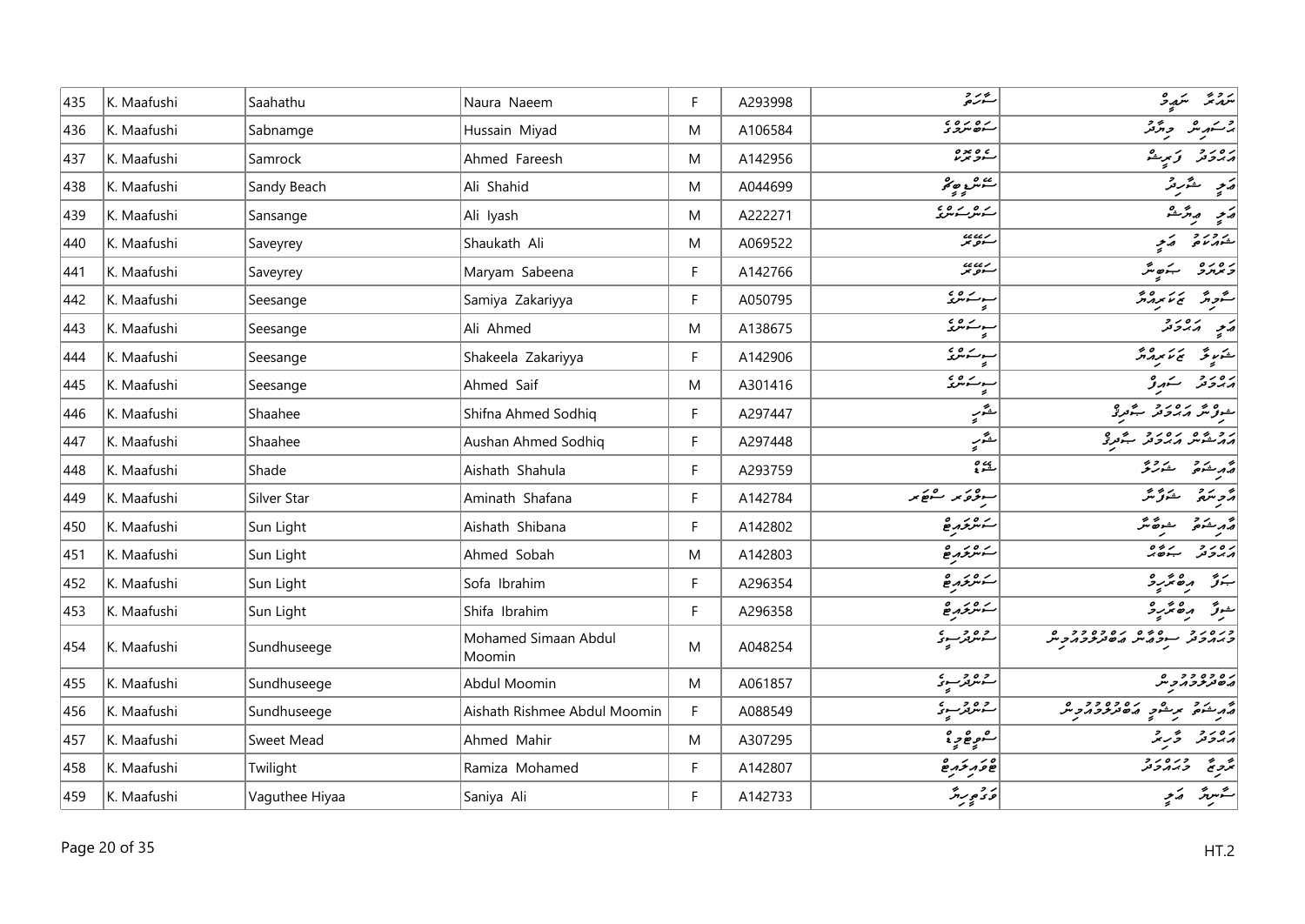| 460 | K. Maafushi   | Vaguthee Hiyaa     | Aishath Shany Mohamed     | F         | A301590 | ر د<br>در د کار مر                            | مەر ئىكى ئىقس كەندە ب                                                                                                                                                                                            |
|-----|---------------|--------------------|---------------------------|-----------|---------|-----------------------------------------------|------------------------------------------------------------------------------------------------------------------------------------------------------------------------------------------------------------------|
| 461 | K. Maafushi   | Vaguthee Ufaa      | Mohamed Shamil            | ${\sf M}$ | A094884 | ئۈچمۇ قرقر                                    | ورەرو ھۇرو                                                                                                                                                                                                       |
| 462 | K. Maafushi   | Valuge             | Aishath Azulaa Qasim      | F         | A299786 | ر و ،<br>و و د                                | $\frac{2}{3}-\frac{2}{3}$                                                                                                                                                                                        |
| 463 | K. Maafushi   | Vivid              | Musharraf Mohamed Ali     | M         | A301577 | ە ھ<br>مركز                                   | و بره بره وبره برو کرد                                                                                                                                                                                           |
| 464 | K. Maafushi   | Vivid              | Aishath Manaal Mohamed    | F         | A301597 | حرحر ہ<br>مرکز                                | ه دشتن و مره و وره د و                                                                                                                                                                                           |
| 465 | K. Maafushi   | White Fish         | Mariyam Aboobakuru        | F         | A119904 | لحديثوث                                       | נסנס נחנדר<br>במתכ גם סיצ                                                                                                                                                                                        |
| 466 | K. Maafushi   | <b>White Waves</b> | Mariyam Aroosha           | F         | A301103 | ر مەم <i>ەي</i><br>ئەر ھ                      | ره ره دود.<br>تربرتر مربوشو                                                                                                                                                                                      |
| 467 | K. Maafushi   | Zamaanee Kula      | <b>Abdul Baree</b>        | M         | A023486 | ئەۋسىدىنى                                     | ره وه و و.<br>د ه ترڅه تر                                                                                                                                                                                        |
| 468 | K. Maafushi   | Zuneyt Villa       | Yoosuf Zaid               | ${\sf M}$ | A217225 | مىترۋە بەقە                                   | دو وه د سر در<br>افرنسونو سم مرفر                                                                                                                                                                                |
|     | K. Thulusdhoo |                    |                           |           |         |                                               |                                                                                                                                                                                                                  |
| 469 | K. Thulusdhoo | Aabaadhuge         | Adam Shameem              | M         | A138863 | ۶ ۶ ۶ و <sup>ج</sup><br>درگاه تر <sub>ک</sub> | أردو خرود                                                                                                                                                                                                        |
| 470 | K. Thulusdhoo | Aabaadhuge         | Aishath Aaniya Shameem    | F         | A289602 | ۶ و ۶<br>د ځ تر د                             |                                                                                                                                                                                                                  |
| 471 | K. Thulusdhoo | Aala               | Ahmed Khaleel             | M         | A144761 | پريتر                                         | رەرو زېږو                                                                                                                                                                                                        |
| 472 | K. Thulusdhoo | Aala               | Fathimath Ulfaa           | F         | A217898 | پڑ                                            | وتجوحه المتور                                                                                                                                                                                                    |
| 473 | K. Thulusdhoo | Aleyru             | Inad Thaufeeg             | M         | A058074 | ر ر د<br>در <del>ت</del> ر بر                 | أوسرتر المروالوقى                                                                                                                                                                                                |
| 474 | K. Thulusdhoo | Alluring           | Aminath Lamha Liraru      | F         | A290212 | ودويرىثر                                      | أوسم ذور جديد                                                                                                                                                                                                    |
| 475 | K. Thulusdhoo | Amaazu             | Haroon Rasheed            | ${\sf M}$ | A125748 | ەردى                                          | ر دوره بر شود.<br>ار برنگر گرشوند                                                                                                                                                                                |
| 476 | K. Thulusdhoo | Amaazu             | Ismail Shafeeu            | M         | A284743 | ەردى                                          | وستوكي في المستور                                                                                                                                                                                                |
| 477 | K. Thulusdhoo | Annaarumaage       | Ali Siyaz                 | M         | A130873 | ر ۵ ۶ ۶ و ۶<br>۸ سرسربرو ی                    | $\begin{matrix} \frac{\partial}{\partial y} & \frac{\partial}{\partial z} & \frac{\partial}{\partial z} \\ \frac{\partial}{\partial z} & \frac{\partial}{\partial z} & \frac{\partial}{\partial z} \end{matrix}$ |
| 478 | K. Thulusdhoo | Annaarumaage       | Ahmed Shamil              | M         | A211460 | ر ه و و و ،<br>د سرس پرو د                    | رەرد شرور                                                                                                                                                                                                        |
| 479 | K. Thulusdhoo | Annaarumaage       | Shamiha Ali               | F         | A217932 | ر ۵ ۶ ۶ ۶ ۶<br>۸ سرسربرو ی                    | لمشرور أركم                                                                                                                                                                                                      |
| 480 | K. Thulusdhoo | Araathari          | Aishath Nasra             | F         | A212217 | لأتخرى                                        | ە ئەرىشى ئىس ئىسىر                                                                                                                                                                                               |
| 481 | K. Thulusdhoo | Araathari          | Ahmed Ayaan               | ${\sf M}$ | A217675 | ارتجر محرسر                                   | ג'סניב ג'בים                                                                                                                                                                                                     |
| 482 | K. Thulusdhoo | Area               | Fathimath Nuzuhath Haneef | F         | A143245 | لأعرقر                                        | توجوخو متبي تو تسري                                                                                                                                                                                              |
| 483 | K. Thulusdhoo | Asseyri            | Mohamed Rifsan            | M         | A114637 | لرەپىر                                        | ورەرو برۇشەر                                                                                                                                                                                                     |
| 484 | K. Thulusdhoo | Asseyri            | Hawwa Amila               | F         | A143234 | لئەرىئىمر                                     | رەء ئەرگ                                                                                                                                                                                                         |
|     |               |                    |                           |           |         |                                               |                                                                                                                                                                                                                  |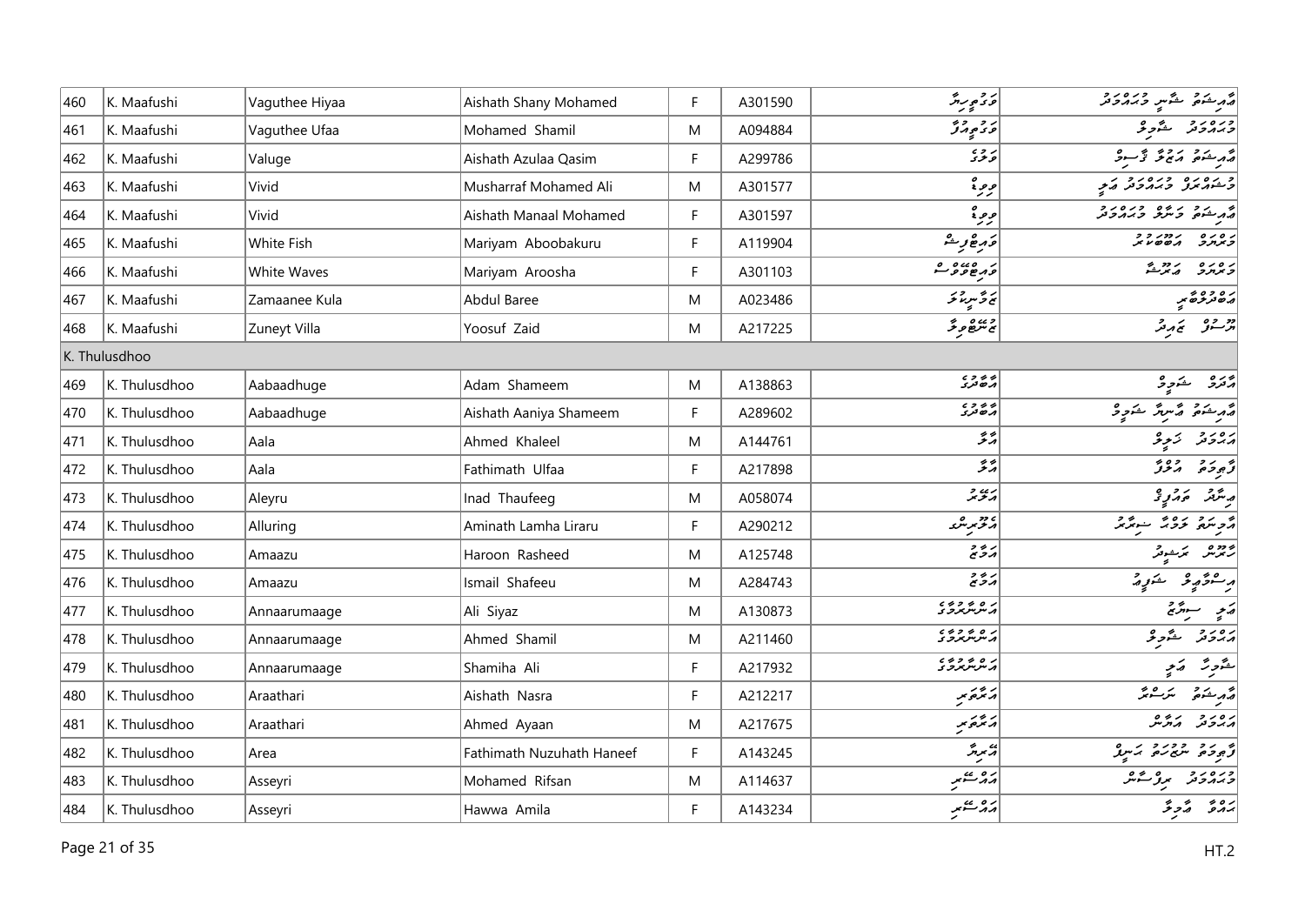| 485 | K. Thulusdhoo | Asseyri             | Fathmath Azeema         | F         | A303076 | لمرهر يئمير                         | توجوحه وكبيء                                                                                                  |
|-----|---------------|---------------------|-------------------------|-----------|---------|-------------------------------------|---------------------------------------------------------------------------------------------------------------|
| 486 | K. Thulusdhoo | Asurumaage          | Ismail Shafeeu          | M         | A143217 | ر و و پر و<br>پرستوبری              | رەقىرو خىرو                                                                                                   |
| 487 | K. Thulusdhoo | Benhaa              | Zuhaira Moosa           | F         | A150360 | ړ ه د پر                            | چ ئەم <b>ە</b> ئىچ<br>دو مشر                                                                                  |
| 488 | K. Thulusdhoo | <b>Bijilee Ufaa</b> | Aishath Sharmeela       | F         | A032042 | ص ح م ح جم<br>  مس ح جر جمو تق      | ۇرىشۇ شكرى                                                                                                    |
| 489 | K. Thulusdhoo | <b>Bijilee Ufaa</b> | Ahmed Reehan            | M         | A143228 | ھ بے مورقح<br>  <u>سرح</u> م        | رەرو برگە                                                                                                     |
| 490 | K. Thulusdhoo | <b>Bijilee Ufaa</b> | Mohamed Ilhaam          | M         | A302743 | ح مح مرد قر<br>  مساحد قرار قر      | כנסנכ הפים<br>כגהכת הבנב                                                                                      |
| 491 | K. Thulusdhoo | <b>Bijilee Ufaa</b> | Fathimath Dimna         | F         | A302752 | ص ح ح ه ق<br>  مساح ه ه قر          | قهوخا مردان                                                                                                   |
| 492 | K. Thulusdhoo | <b>Bijilee Ufaa</b> | Fathimath Reema Mohamed | F         | A370416 | <br>  مع موړو تو                    | توجده برد ورورد                                                                                               |
| 493 | K. Thulusdhoo | <b>Blue Stone</b>   | Ahmed Khaleel           | M         | A071341 | ودو وہ م                            | پروتر - زموتی                                                                                                 |
| 494 | K. Thulusdhoo | <b>Blue Stone</b>   | Asiyath Abdul Sattar    | F         | A212028 | ودو وہ م                            | 22010201222                                                                                                   |
| 495 | K. Thulusdhoo | <b>Blue Stone</b>   | Areesha Ahmed Khaleel   | F         | A217933 | و دو ۵۵ ه<br>حرب ع                  | أرياسي أرور والمحيض                                                                                           |
| 496 | K. Thulusdhoo | Bonthi              | Fathimath Shahula       | F         | A047502 | القسمبر                             | ۇي <sub>م</sub> وڭ ھەرق                                                                                       |
| 497 | K. Thulusdhoo | Bonthi              | Muneera Ahmed           | F         | A209861 | بره<br>صنرمج                        | وسر مددور                                                                                                     |
| 498 | K. Thulusdhoo | Buonasyera          | Shafeeg Moosa           | ${\sf M}$ | A114390 | بىز بەر يەر<br>ھەسرىسىسىر           | ڪري ڏاڻگ                                                                                                      |
| 499 | K. Thulusdhoo | Buonasyera          | Mohamed Jaamiu Shaugy   | M         | A164742 | بىز بەر يەر<br>ھەسرىسىرىپ           | ورەرو ۋرو شەدر                                                                                                |
| 500 | K. Thulusdhoo | Buonasyera          | Moosa Jaamil Shaugee    | ${\sf M}$ | A358130 | بىز بەر يەر<br>ھەسرىسىسىر           | ومشتم في ومحمد المحمدة في المحمدة المحمدة المحمدة المحمدة المحمدة المحمدة المحمدة المحمدة المحمدة المحمدة الم |
| 501 | K. Thulusdhoo | Coral Reef          | Ilham Hussain           | M         | A064929 | #ئرقر ہری                           | رومون برحمد ش                                                                                                 |
| 502 | K. Thulusdhoo | Cover               | Rilwan Adam             | M         | A121899 | ر ر ح<br>ما حد سر                   | ەر ئەھرە<br>موسسىمى ھەمر                                                                                      |
| 503 | K. Thulusdhoo | Dheraha             | Aminath Sharumeela      | F         | A064544 | ى پەر<br>تىرىتر <i>ى</i> ر          | أأروبتهم فيتمرجون                                                                                             |
| 504 | K. Thulusdhoo | Dhigudhuni          | Hassan Shujau           | M         | A106844 | ور <sup>53</sup> مر<br>مر           | يركسكر المشوقير                                                                                               |
| 505 | K. Thulusdhoo | Dhigudhuni          | Aminath Hanaan Ahmed    | F         | A302685 | قریح قرمبر                          | و سرد بر د د د د د د                                                                                          |
| 506 | K. Thulusdhoo | Ekshiam             | Ahmed Awshan Ilyas      | ${\sf M}$ | A289479 | دیم شور د                           | קסק כן קסקים, קפת ה                                                                                           |
| 507 | K. Thulusdhoo | Evening Villa       | Hussain Jaleel          | ${\sf M}$ | A211601 | ەرقەس <i>رىتى</i> <sub>قر</sub> ىخە | يزحكم متحفي                                                                                                   |
| 508 | K. Thulusdhoo | Fantasy             | Ahmed Fawaz             | ${\sf M}$ | A143200 | اقرعوهم                             | رەر دىر<br>مەردىر ق <i>ۇ</i> قر                                                                               |
| 509 | K. Thulusdhoo | Fantasy             | Ibrahim Faraaz          | M         | A289579 | ڈیٹرکھ سیر                          | دە ئۇرو زىرە                                                                                                  |
| 510 | K. Thulusdhoo | Favan               | Nuzuha Abdul Gayyoom    | F         | A047327 | ىر رە<br>توغ <sup>ىن</sup> ر        | ככש גם כם גם כם<br>ייתאי השנת <i>בת</i> ות <i>כ</i>                                                           |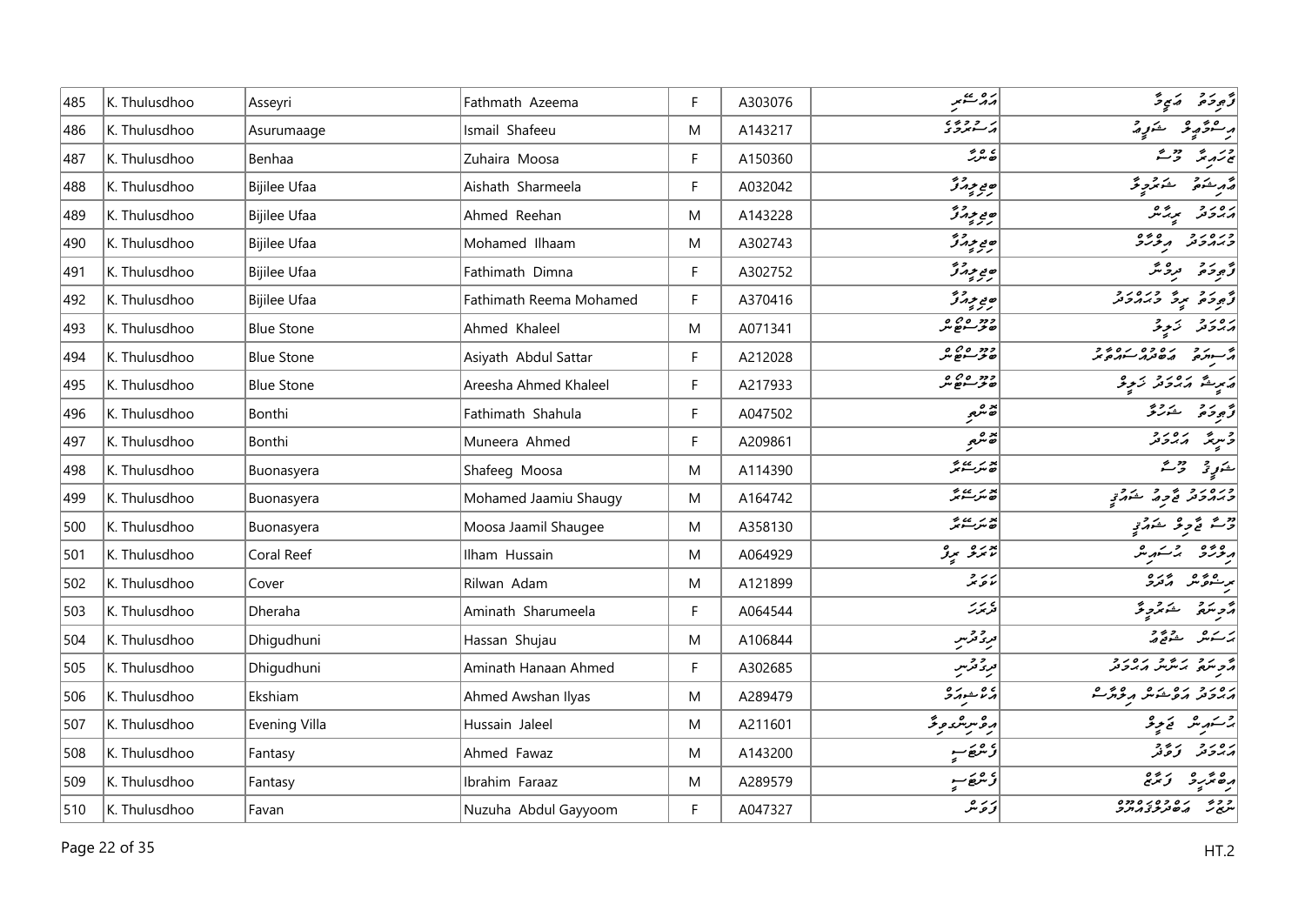| 511 | K. Thulusdhoo | Favan         | Nazeeh Abdul Gayoom  | M         | A130937 | زر ه                                             | سرسچ رحم                                                   |
|-----|---------------|---------------|----------------------|-----------|---------|--------------------------------------------------|------------------------------------------------------------|
| 512 | K. Thulusdhoo | Favan         | Rasheeda Abdulla     | F         | A212081 | ر ر ه<br>د عر                                    | لىمەشىقە<br>مەھىراللە                                      |
| 513 | K. Thulusdhoo | Favan         | Fazeeha Abdul Gayoom | F         | A212082 | ۇ ئەشر                                           | ر ه و ه د ه دده<br>پره ترنژ پر بر تر<br>ترىپەر             |
| 514 | K. Thulusdhoo | Favan         | Asiyath Abdul Gayoom | F         | A212083 | زر ه                                             | ر ه د ه د ه دده<br>پره تر پر بر بر<br>پر<br>در سوهره       |
| 515 | K. Thulusdhoo | Favan         | Aminath Mohamed      | F         | A212085 | ر ر ه<br>اقرانگر                                 | و ره ر و<br>تر پر ژنگر<br>پ <sup>ر</sup> تر سرچ            |
| 516 | K. Thulusdhoo | Favan         | Mifzal Abdul Shukoor | M         | A227114 | ىر رە<br>توغ <sup>ىن</sup> ر                     | ه ده ده ده دود د<br>د تو شود می ه تورم شویر س              |
| 517 | K. Thulusdhoo | Favourite     | Aishath Shifa        | F         | A121904 | ۇءَ برھ                                          | أصمر مشوقر الشوقر                                          |
| 518 | K. Thulusdhoo | Fehivina      | Mohamed Anfaal       | M         | A303087 | ۇروپۇ                                            | ورەرو رەپەە<br><i>جەم</i> ەدىر مەسم <i>ۇ</i> نر            |
| 519 | K. Thulusdhoo | Finihiyaage   | Azra Saud            | F         | A211450 | او سربر پر ج<br>است                              | ر ه بر<br>پرې<br>سەھەتىر                                   |
| 520 | K. Thulusdhoo | Finihiyaage   | Zoona Ahmed          | F         | A211493 | او سربر پر ج<br><u>سب</u>                        | دد مهر در در در در در برای کردند کرد.<br>بخ سر مهر کرد کرد |
| 521 | K. Thulusdhoo | Four Sun      | Mohamed Musthofa     | M         | A064497 | ۇ ئەنگە                                          | د په مړي <del>ږ</del><br>و ر ه ر د<br>تر بر تر تر          |
| 522 | K. Thulusdhoo | Frenzy        | Ahmed Ahutham        | M         | A143323 | د ، ه ه                                          | נגבנה נבנים<br>הגבה הביבה                                  |
| 523 | K. Thulusdhoo | Frenzy        | Mohamed Mushrif      | M         | A303054 | د ، ه ه<br>نر مر شر <sub>س</sub> م               | ورەرو وھرو                                                 |
| 524 | K. Thulusdhoo | Funamaage     | Mariyam Nausa        | F         | A081650 | و ر د د<br>توسرچ د                               | ترەرە شەرقە                                                |
| 525 | K. Thulusdhoo | Funamaage     | Mueez Dawood         | M         | A346376 | و ر د د<br>توسرچ د                               | پر دو و<br>تئرپر تئر<br>  قرم قر<br>                       |
| 526 | K. Thulusdhoo | Future        | Moosa Aswadh         | M         | A139078 | ودحمير                                           | دو می که می در و                                           |
| 527 | K. Thulusdhoo | Galaxy        | Hawwa Saadha         | F         | A046443 | لتوقيع                                           | رە پە<br>پەرى<br>سەھەتىر                                   |
| 528 | K. Thulusdhoo | Geneva        | Aishath Junana       | F         | A303019 | فحاسر پھر                                        | أقهر مشكور والمحاشر                                        |
| 529 | K. Thulusdhoo | Golden Valley | Mohamed Hilaal       | M         | A121305 | 8ء برھ ۽<br> پاڻو ۽ مٿرڪو پر                     | و ر ه ر د<br>  <del>ر</del> بر پر تر<br>رۇۋ                |
| 530 | K. Thulusdhoo | Golden Valley | Ahmed Shimal         | M         | A121330 | <i>ج و</i> ي هو مو                               | دەرە ھەدى                                                  |
| 531 | K. Thulusdhoo | Happy Park    | Yasir Ahmed          | M         | A036719 | <sup>ى</sup> بو بۇ ئىرىئ <sup>ا</sup>            | أثر سوير المركز وتر                                        |
| 532 | K. Thulusdhoo | Happy Park    | Ali Khair            | ${\sf M}$ | A059486 | ا ئەربۇ ئەرىئە<br>سىرىيەتى ئىرىئا                | أوسمج المتجرجر                                             |
| 533 | K. Thulusdhoo | Happy Park    | Shamiya Ahmed        | F         | A084454 | ى ب <sub>و</sub> بۇ بىر بۇ                       | شوره مددر                                                  |
| 534 | K. Thulusdhoo | Happy Park    | Hassan Aseel         | M         | A212144 | <sup>ى</sup> ب <sub>و</sub> بۇ بىرى <sub>م</sub> | ىزىكەش كەسىۋ                                               |
| 535 | K. Thulusdhoo | Happy Park    | Ahmed Ashwaq         | M         | A212145 | ع بو پ <sup>و</sup> مرم <sup>9</sup>             | رەرد كەشۋى                                                 |
| 536 | K. Thulusdhoo | Happy Park    | Mariyam Shaazleen    | F         | A212148 | <sup>ى</sup> ب <sub>و</sub> بۇ بىر بە            | رەرە شەرچىر                                                |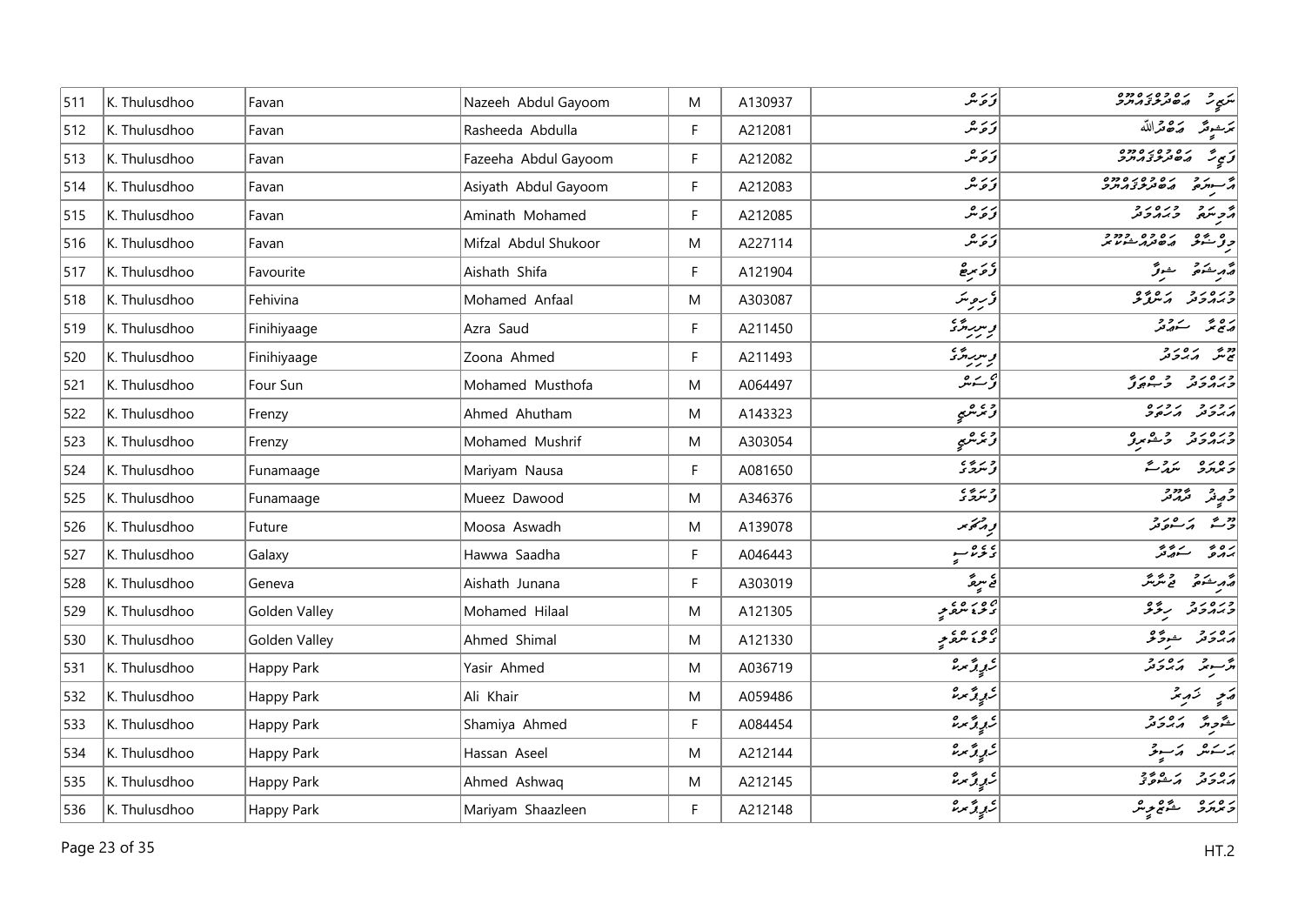| 537 | K. Thulusdhoo | <b>Happy Star</b> | Asiya Solih              | F         | A120937 | رَبِرِ سْمَعَ مَد                | پ <sup>ر</sup> سور شوره<br>مسیح             |
|-----|---------------|-------------------|--------------------------|-----------|---------|----------------------------------|---------------------------------------------|
| 538 | K. Thulusdhoo | <b>Happy Star</b> | Mariyam Azla Hussain     | F         | A212143 | ر <sub>کمو</sub> مشقع سر         |                                             |
| 539 | K. Thulusdhoo | <b>Happy Star</b> | Adam Azmeen              | ${\sf M}$ | A212146 | ر <sub>کمو</sub> یسے تھے تیر     | د ترې د تر چې پر                            |
| 540 | K. Thulusdhoo | Heenage           | Asrar Saud               | M         | A039981 | ریٹرنگ                           | د ه ده د د د د                              |
| 541 | K. Thulusdhoo | Heenage           | Mariyam Azma             | F         | A154069 | ر پڻري<br>په                     | במתכ בשב                                    |
| 542 | K. Thulusdhoo | Heenage           | Aminath Azma             | F         | A211451 | رپٹرند                           | پر ج بحر<br>پر سخ<br>أرمز                   |
| 543 | K. Thulusdhoo | Heenage           | Aminath Azra             | F         | A211452 | ر پٿري<br>په                     | أزويته وره بر                               |
| 544 | K. Thulusdhoo | Heenage           | Fathimath Azma           | F         | A211453 | رپٹرند                           | توجوحه متحر                                 |
| 545 | K. Thulusdhoo | Hendhavaru        | Fathimath Fazna          | F         | A085203 | ي سرتر <i>و چ</i> ر              | وتجوحه وكالمر                               |
| 546 | K. Thulusdhoo | Hiyaa             | Mohamed Rasheed          | M         | A211354 | رېژ                              | وره رو کرشونگر<br>د <i>پرو</i> ونگر کرشونگر |
| 547 | K. Thulusdhoo | Iramaa Villa      | Mariyam Haleem           | F         | A284746 | مرىخە ئوقر                       | دەرە بەدە                                   |
| 548 | K. Thulusdhoo | Iramaa Villa      | Aminath Haleem           | F         | A284747 | مرىئە ئەرقە                      | أأدبتكم أأردد                               |
| 549 | K. Thulusdhoo | Iramaage          | Fathimath Shanee Nizam   | F         | A342055 | ويرًوء                           | و دو ځم سره ده                              |
| 550 | K. Thulusdhoo | lyurish           | Ismail Irfan             | ${\sf M}$ | A095850 | پر پر سر یہ<br>                  | وصفروهم ومعروش                              |
| 551 | K. Thulusdhoo | lyurish           | Mariyam Reesha           | F         | A121903 | ەرەژىموسى<br>س                   | ره ده مرگ                                   |
| 552 | K. Thulusdhoo | lyurish           | Fathimath Rishtha        | F         | A143236 | پر پڑ سریشہ<br>                  | قرم فرقم المراشوقة                          |
| 553 | K. Thulusdhoo | Ivurish           | Aishath Rishma           | F         | A303115 | وهرمرت                           | أقهر شكاة المحر سيرد ومح                    |
| 554 | K. Thulusdhoo | Kanu Olhu         | Mohamed Hamdhaan Khaleel | M         | A302717 | ر ويو و<br>با سمار ک             | ورەرو رەپەە ئېچ                             |
| 555 | K. Thulusdhoo | Kashimaage        | Ahmed Rasheed            | M         | A139077 | لأبرجوء                          | ره رو پر سر مرکز<br>  د بر د د پر شوند      |
| 556 | K. Thulusdhoo | Khiyaalu          | Majid Hussain            | M         | A212304 | زەگرىۋ                           | ۇي <sub>م</sub> ۇ ب <sub>ە</sub> شكىرىش     |
| 557 | K. Thulusdhoo | Lakusamee         | Aishath Laisha Saud      | F         | A302732 | ئەر ئەر                          | وأرشكم كرارشة كتارو                         |
| 558 | K. Thulusdhoo | Lilymaage         | Mariyam Shimna           | F         | A095805 | ووڈ ء<br>ر                       | أوجرمرو المسوونثر                           |
| 559 | K. Thulusdhoo | Link              | Latheefa Adam            | F         | A225457 | ويثربا                           | كحبوق المترد                                |
| 560 | K. Thulusdhoo | Link              | Fathimath Ludhufa        | F         | A226081 | ويثربا                           | و و دور و دور                               |
| 561 | K. Thulusdhoo | Liver Pool        | Mohamed Sham             | M         | A143321 | مور پر دو ه                      | وره رو در ده<br><i>وبر پروتر</i> شور        |
| 562 | K. Thulusdhoo | Maafaolheyge      | Areef Mohamed            | ${\sf M}$ | A105241 | ه بود، ،<br>ترتو لر <sub>ک</sub> | ك ورەرو                                     |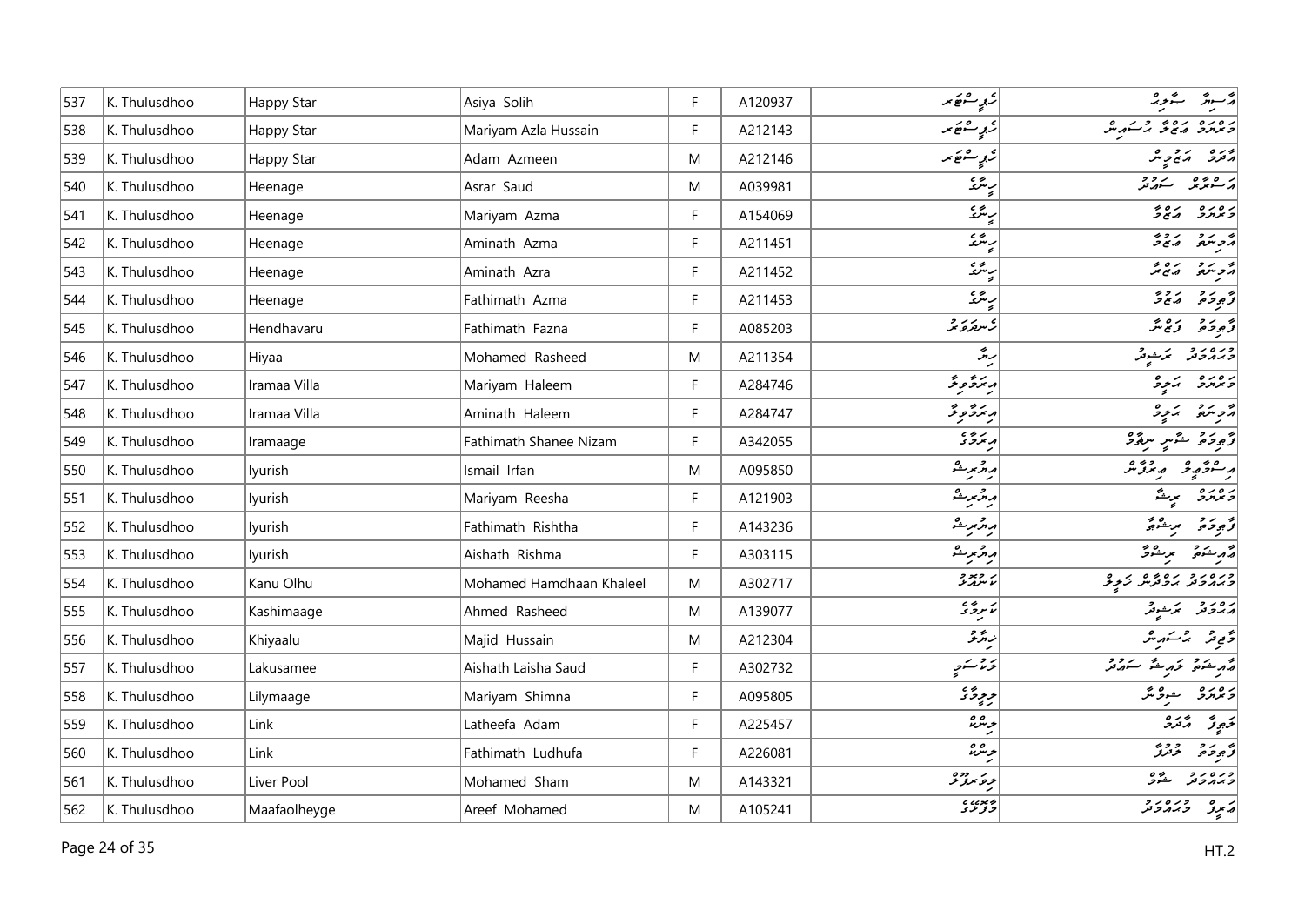| 563 | K. Thulusdhoo | Maafaolheyge  | Jazulan Hussain          | M         | A211623 | ەيدى ،<br>تركرىر                   | رەۋش بۇسەر                          |
|-----|---------------|---------------|--------------------------|-----------|---------|------------------------------------|-------------------------------------|
| 564 | K. Thulusdhoo | Maagiri       | Husham Zaid              | M         | A290415 | اقحمية                             | حريمو برد                           |
| 565 | K. Thulusdhoo | Malah         | Hussain Firaq            | M         | A077117 | ۇيخە                               | برستهر مر و پژو                     |
| 566 | K. Thulusdhoo | Malah         | Mahudhee Nizaar          | M         | A209099 | ۇيخەر                              | كرزمر سرچمه                         |
| 567 | K. Thulusdhoo | Mashrig       | Fathimath Milhaan Mugeem | F         | A290205 | ىر شەير تە                         | رًّمِ رَمَّ وِ وَيُسْ وَيْ وَ       |
| 568 | K. Thulusdhoo | Millet        | Mohamed Nazmee Musthafa  | M         | A289525 | ولحره                              | ورەر دىرە دەرد                      |
| 569 | K. Thulusdhoo | Millet        | Aminath Nahula Musthafa  | F         | A289527 | جرعوه                              | أأدمره الروفي والمادة               |
| 570 | K. Thulusdhoo | Miskimmaguge  | Raushan Ismail           | ${\sf M}$ | A211231 | د مورود و د<br>مرسم د د د د        | برە شەشر بر سىزىر ئو                |
| 571 | K. Thulusdhoo | Miskimmaguge  | Ahmed Shaffan            | ${\sf M}$ | A211790 | د مشروع د د ،<br>بر مشروع د        | رەرد دەپەر<br>مەردىر شەم <i>ۇ</i> ش |
| 572 | K. Thulusdhoo | Miskimmaguge  | Rauza Ismail             | F         | A395720 | د صدره در در در حران<br>مر         | برويج وبالمحور                      |
| 573 | K. Thulusdhoo | Moon Light    | Hussain Shafiu           | M         | A211358 | ومرتزرة                            | ير سەر شەر ئىقرور                   |
| 574 | K. Thulusdhoo | Moon Star     | Fathimath Zeena          | F         | A066508 | دد ه ره د پر                       | تزود تو پژ                          |
| 575 | K. Thulusdhoo | Moon Star     | Aishath Muzna Musthafa   | F         | A289473 | دد ۵ ره ۵ بر                       | و درو ووه وه ده.<br>ورشو وم ش و ب   |
| 576 | K. Thulusdhoo | Musthareege   | Moosa Shaheed            | ${\sf M}$ | A209725 | د ه.<br>د سگهڅونو                  | وحر شمر و در در در است.<br>منابع    |
| 577 | K. Thulusdhoo | Nasru Villa   | Rabeeu Mohamed Ali       | M         | A303027 | ىئر بە ئ <sub>ى</sub> رىمى ئى      | - 2000 2000 E                       |
| 578 | K. Thulusdhoo | Night Rest    | Ibrahim Sawad            | ${\sf M}$ | A121892 | سَمَرِ هِ يَحْرِ سُمْ هِ           | رە ئرىر ئىستوتر                     |
| 579 | K. Thulusdhoo | Noomaage      | Hassan Mohamed Fulhu     | M         | A081414 | وو پر پر<br>سرچ <sub>ک</sub>       | ر رو دره رود و<br>رکستر درگرورو     |
| 580 | K. Thulusdhoo | Noomaage      | Azeeza Ali               | F         | A289662 | وو پر پر<br>سرچ پ                  | ړې په کا                            |
| 581 | K. Thulusdhoo | Nooraaneefehi | Hafsa Hussain            | F         | A211296 | تر پر <sub>سری</sub> <sub>سر</sub> | بروث برسمه                          |
| 582 | K. Thulusdhoo | Nooraaneefehi | Hamdha Naseer            | F         | A211297 | دروسرو<br>مرتز سروبر               | رەپ سەببەر                          |
| 583 | K. Thulusdhoo | Nooraaneefehi | Sajidha Naseer           | F         | A211298 | مىز ئەسىرى<br>سرىئەسىرىس           | ستمومتى الترسومى                    |
| 584 | K. Thulusdhoo | Nooru Manzil  | Fathimath Anisa          | F         | A097321 | يردره و                            | ژوده پښته                           |
| 585 | K. Thulusdhoo | Ocean Reed    | Ijlaal Jaleel            | ${\sf M}$ | A302761 | پر یئے مثر <sub>سم</sub> ع         | دەنجۇ قېچۇ                          |
| 586 | K. Thulusdhoo | Oidhuni       | Nadha Ibrahim            | F         | A057924 | بر<br>مرمر مرسر<br>مر              | سرتر مقتررة                         |
| 587 | K. Thulusdhoo | Oidhuni       | Sakeena Adam Ali         | F         | A065471 | بر<br>مرمر مرسر                    | سكمو مكر الركري الأمر               |
| 588 | K. Thulusdhoo | Oidhuni       | Fathuhiyya Ibrahim       | F         | A143185 | بر<br>مرمر مرسر                    | زوره وه مصررو                       |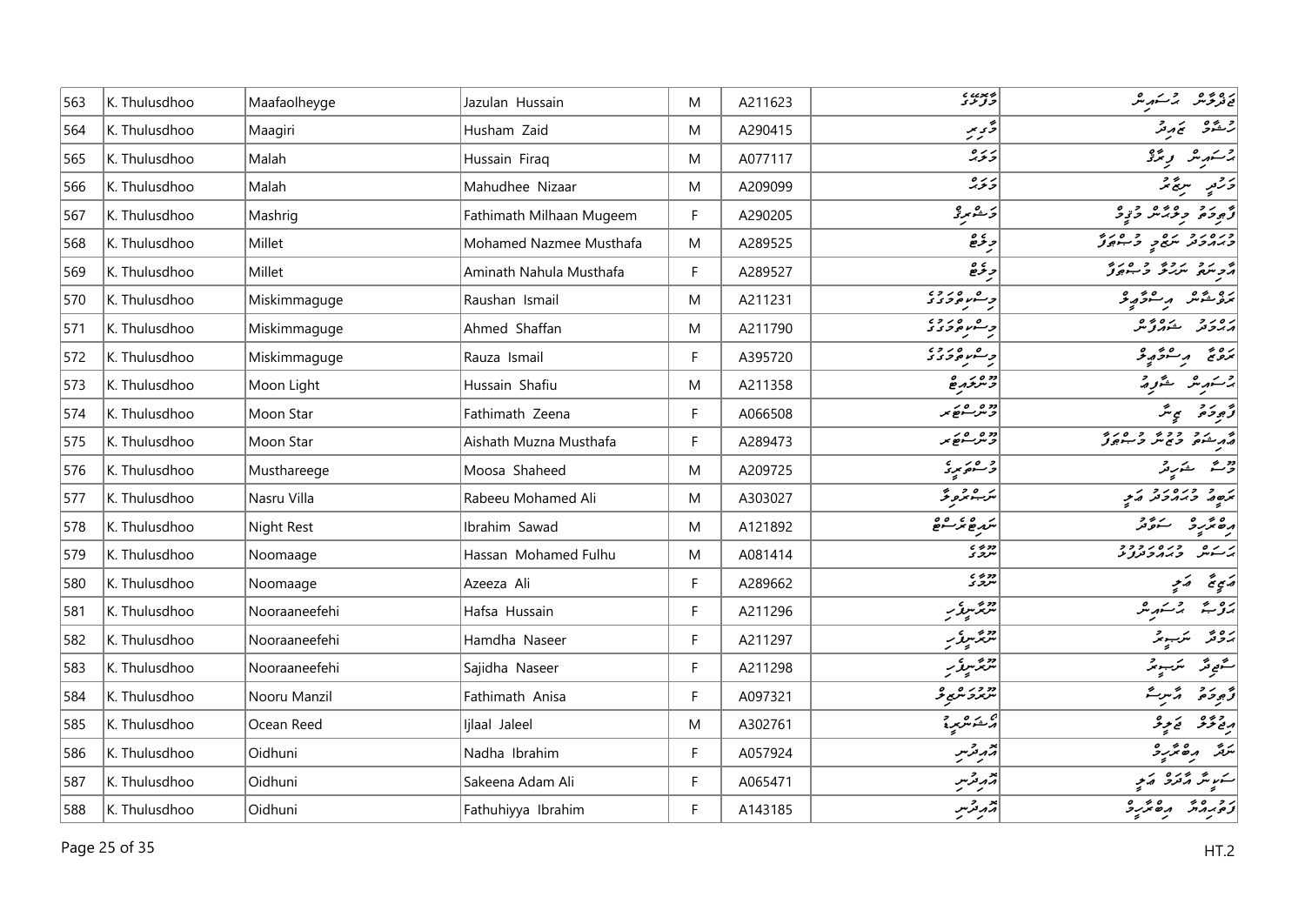| 589 | K. Thulusdhoo | Oivaru      | Ali Lirushad           | M         | A211789 | أمرمرهم                                     | أەسمج سىم ئىسكەنگر                   |
|-----|---------------|-------------|------------------------|-----------|---------|---------------------------------------------|--------------------------------------|
| 590 | K. Thulusdhoo | Pishavaru   | Ahmed Fazal            | M         | A122171 | بوستٌوكر                                    | أرەر بىر ئەسىمى                      |
| 591 | K. Thulusdhoo | Pool        | Ahmed Sameel           | M         | A123119 | بوه<br>بوعر                                 | پرور د سکوپی                         |
| 592 | K. Thulusdhoo | Rabeeu      | Abdulla Nabeel         | M         | A212151 | برەد                                        | 20 مرالله سمع عم                     |
| 593 | K. Thulusdhoo | Rabeeu      | Nadha Ibrahim          | F         | A217992 | پر<br>بره در                                |                                      |
| 594 | K. Thulusdhoo | Rangali     | Hassan Fayaz           | M         | A078891 | برمربر                                      | يز ستاند كى ئەرگەت ب                 |
| 595 | K. Thulusdhoo | Ranveli     | Abdulla Sharaf         | M         | A060515 | برەء                                        | مَەھْرَاللَّهُ شَمَعَرُوْ            |
| 596 | K. Thulusdhoo | Ranveli     | Mohamed Sharaf         | M         | A212024 | برەء                                        | وره رو دره<br><i>وبروونو</i> څونزنې  |
| 597 | K. Thulusdhoo | Ranveli     | Ahmed Sharaf           | ${\sf M}$ | A212025 | ىرىرى<br>ئىرىشرىقرىيە                       | ره رو شدره<br>مدرو شومرو             |
| 598 | K. Thulusdhoo | Rasfari     | Maryam Rafeega         | F         | A046039 | ۔<br>انتر مشوت <del>ہ</del> س <sub>ے</sub>  | رەرە برېۋ                            |
| 599 | K. Thulusdhoo | Rathama     | Mohamed Ifaz           | M         | A121905 | ىر رىر<br>ئىزە <del>ر</del>                 | وره دو وژنج                          |
| 600 | K. Thulusdhoo | Rathama     | Zulfa Ahmed            | F         | A290373 | بررر                                        | وه په سره رو<br>  بح محرقر   مرکز حر |
| 601 | K. Thulusdhoo | Reethivilla | Fathimath Hassan       | F         | A212013 | ابره و مُرَّ<br><u>مح</u> مد                | قەددە ئەسكىر                         |
| 602 | K. Thulusdhoo | Reethivilla | Ahsan Hassan           | M         | A217676 | امرہ ویڈ<br><u>ئیر ر</u>                    | <i>ړی کې د کامل</i>                  |
| 603 | K. Thulusdhoo | Relax       | Ahmed Maniu            | M         | A143267 | برڈرام                                      | أرور وسم                             |
| 604 | K. Thulusdhoo | Replica     | Aminath Mauroosha      | F         | A143184 | بروعرتمه                                    |                                      |
| 605 | K. Thulusdhoo | Replica     | Fathimath Aroosha Ali  | F         | A303109 | بمرزوعهر                                    |                                      |
| 606 | K. Thulusdhoo | Riveli      | Ali Naseem             | M         | A060841 | ىرة و                                       |                                      |
| 607 | K. Thulusdhoo | Rosy        | Khalid Gasim           | M         | A049923 | $\overline{\mathcal{S}^{(2)}_{\mathbf{y}}}$ |                                      |
| 608 | K. Thulusdhoo | Rosy        | Aminath Rimsha         | F         | A083840 | ليمي                                        |                                      |
| 609 | K. Thulusdhoo | Rosy        | Ahmed Haisham          | M         | A125360 | لقمعي                                       | رەرو ئىرىشى                          |
| 610 | K. Thulusdhoo | Rosy        | Mariyam Afsha          | F         | A302777 | اهيمي                                       | رەرە رەش                             |
| 611 | K. Thulusdhoo | Rozemeed    | Aminath Shakir         | F         | A127932 | لتميمون                                     | أأرمر سترابر                         |
| 612 | K. Thulusdhoo | Rubicon     | Mohamed Shiaan Latheef | ${\sf M}$ | A329465 | برە ئەشر                                    | ورورو حرمه وتور                      |
| 613 | K. Thulusdhoo | Saadhaa     | Aminath Nashwa Ismail  | F         | A289669 | سەۋىر                                       | أأراد المستحق والمستحرم              |
| 614 | K. Thulusdhoo | Saimaage    | Abdulla Wifaag         | M         | A121897 | لسكهر ومي                                   | پر ج قرالله موثر تو                  |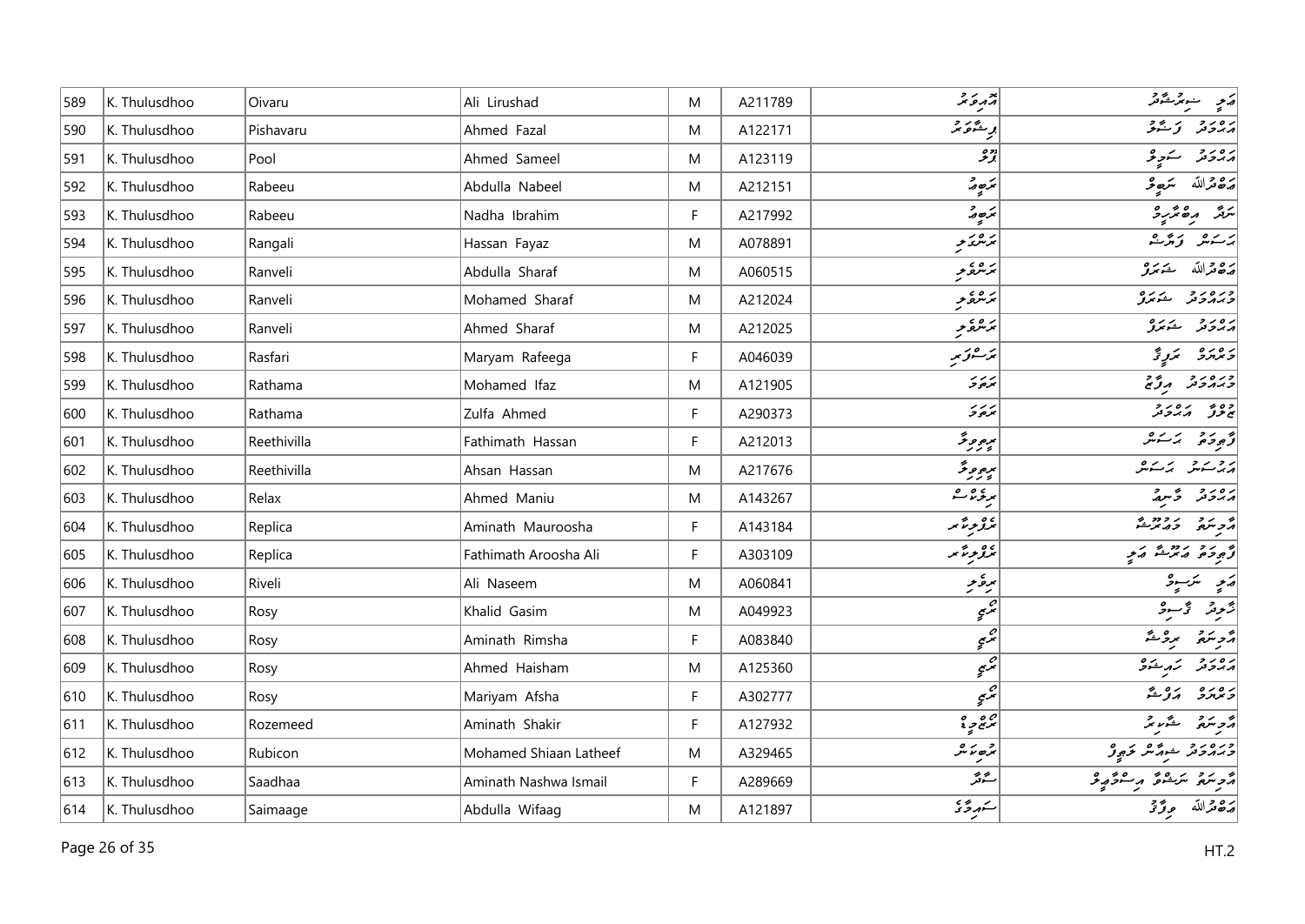| 615 | K. Thulusdhoo | Saimaage             | Shiunaz Abdul Waahid   | M         | A234184 | سەرچ                                           | شود من ده وه و د                      |
|-----|---------------|----------------------|------------------------|-----------|---------|------------------------------------------------|---------------------------------------|
| 616 | K. Thulusdhoo | Saimaage             | Aishath Afra           | F         | A290193 | سەدى                                           | وكركت وروثر                           |
| 617 | K. Thulusdhoo | Saimaage             | Fathimath Rifa         | F         | A290195 | سەرچە                                          | وتموزة                                |
| 618 | K. Thulusdhoo | Shaahi               | Mohamed Areef          | M         | A061800 | ىشەر<br>ر                                      | دره رو مسرو<br>در مدونر مسرو          |
| 619 | K. Thulusdhoo | Shaahi               | Aminath Shiura Shaheem | F         | A303099 | مشتمر                                          |                                       |
| 620 | K. Thulusdhoo | Shady Side           | Fathimath Latheefa     | F         | A211800 | للشفي سنهره                                    |                                       |
| 621 | K. Thulusdhoo | Shady Side           | Ali Shareef            | ${\sf M}$ | A211801 | الشنمو سنهره                                   | أَرْمَحٍ الشَّاسِرِ وَ                |
| 622 | K. Thulusdhoo | Shaharu Aabaadhu     | Fathmath Rukhsana      | F         | A103185 | ر ر د ه ه د د<br>شور بود کامر                  | ۇ بەر ئەر ئەسىر                       |
| 623 | K. Thulusdhoo | Shaharu Aabaadhu     | Zubaida Abdulla        | F         | A131667 | ر ر د د و د<br>شور بود گامر                    | تج صَمِر قَدْ اللهُ اللَّهُ           |
| 624 | K. Thulusdhoo | Shamnivers           | Ahmed Shamil Abdulla   | M         | A290475 | ڪ ئ <sup>و</sup> سرچ ک                         | أيروبر والمقوفة أتهاه وترالله         |
| 625 | K. Thulusdhoo | Shehenaaz            | Ahmed Sameer           | M         | A130400 | ے <sub>ک</sub> ے بھے                           | ده د د سرچ پر                         |
| 626 | K. Thulusdhoo | Shehenaaz            | Mohamed Humam          | ${\sf M}$ | A143302 | ے پر بڑھ<br>مشرکہ مترج                         | כנסני כשי<br><i>כג</i> ובט, נבב       |
| 627 | K. Thulusdhoo | Shehenaaz            | Fathimath Haifa        | F         | A151373 | شەر شرچ                                        | وٌوِدَةٌ رَرِوٌ                       |
| 628 | K. Thulusdhoo | Shehenaaz            | Hussain Haany          | M         | A290407 | شەر شەھ                                        | چرے مریکی انگریبر                     |
| 629 | K. Thulusdhoo | Shining Star         | Fathmath Mizufaa       | F         | A303078 | ىشكەر سرىشرى سىھىچىمە                          | أوجوده وبيو                           |
| 630 | K. Thulusdhoo | Shining Star         | Ahmed Zifaaf           | ${\sf M}$ | A303079 | ىشەر سرى <sup>ش</sup> ى سەھ <mark>قىم</mark> ر | أرود وتمريح                           |
| 631 | K. Thulusdhoo | Sun Light            | Azim Abdul Kareem      | M         | A083758 | ستشرقهم                                        |                                       |
| 632 | K. Thulusdhoo | Sun Light            | Aminath Shabana        | F         | A209139 | سىشرىخەرغ                                      | أزويتهم شكائير                        |
| 633 | K. Thulusdhoo | Sun Light            | Fathimath Shakhudha    | F         | A209140 | سىشرىخەرغ                                      | توجوحتم الشوشر                        |
| 634 | K. Thulusdhoo | Sun Light            | Mohamed Azmee          | M         | A217935 | سەتىرىر ۋ                                      | כנסנכ גב                              |
| 635 | K. Thulusdhoo | Super Night          | Suhail Ibrahim         | M         | A125862 | والمجمة برسكرهج                                |                                       |
| 636 | K. Thulusdhoo | Thasavvaru           | Thauheedha Rasheed     | F         | A212406 | ر ره ر د<br>می سود کار                         | ره پرتگر - ترجيبر<br>حوفياتش - ترجيبر |
| 637 | K. Thulusdhoo | Unique               | Aminath Ziduna         | F         | A068146 | و<br>مرسر پر                                   | أأروبتكم بمعريش                       |
| 638 | K. Thulusdhoo | Unique               | Mohamed Iqnaz          | M         | A143246 | د<br>مرسریہ                                    | ورەرو ھۆش                             |
| 639 | K. Thulusdhoo | Vaguthee Hiya No. 11 | Fazeena Shareef        | F         | A212252 | ودوريم شهود في 11                              | ۇي ئىر شەيرۇ                          |
| 640 | K. Thulusdhoo | Vegaa                | Moomina Mohamed        | F         | A082343 | ړ و.<br>حرک                                    | وويش ورەرو                            |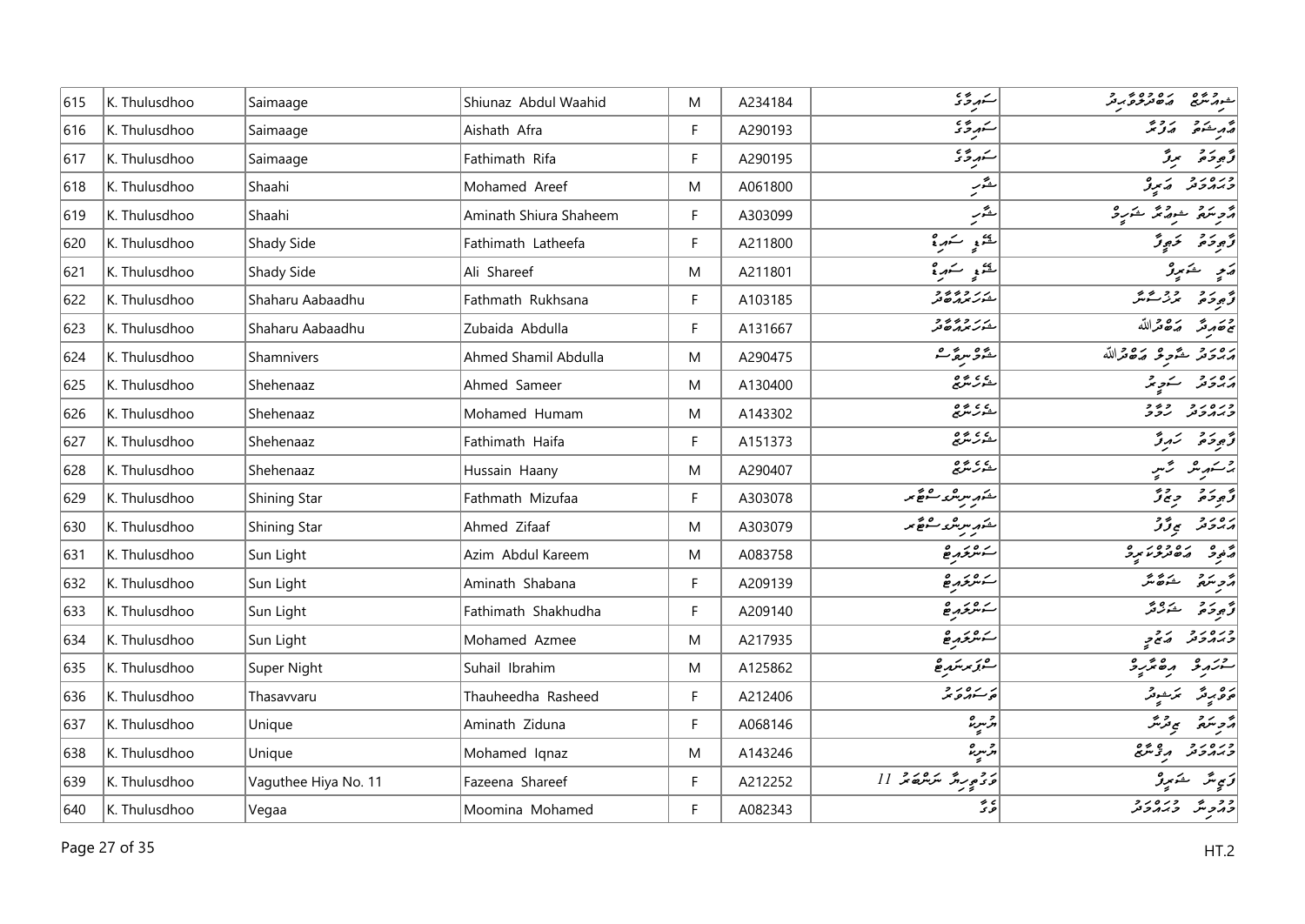| 641 | K. Thulusdhoo | Venus               | Mohamed Nadeem       | M  | A104906 | ء پئر ہے.                    | و پر و پر و<br>د بر بر تر تر<br>سربرو          |
|-----|---------------|---------------------|----------------------|----|---------|------------------------------|------------------------------------------------|
| 642 | K. Thulusdhoo | Vinamaage           | Ali Azim             | M  | A149476 | و پر پ <sup>ر</sup> ی        | أصو صفوفر                                      |
| 643 | K. Thulusdhoo | <b>Violet House</b> | Easa Akram           | M  | A120296 | ئەر ئۇغۇ ئەر ئ               | برە برە<br>په شه                               |
| 644 | K. Thulusdhoo | Waves               | Ibrahim Moosa        | M  | A027891 | ءہ ہ م                       | ەر ھەتمەر 2<br>ر                               |
| 645 | K. Thulusdhoo | Waves               | Ahsan Ibrahim        | M  | A143981 | ئۇرمىسىر                     | رويە<br>$\circ$ $\circ$ $\circ$<br>フンメめハ       |
| 646 | K. Thulusdhoo | Waves               | Akram Ibrahim        | M  | A211292 | ءہ ہ م                       | ەرە برە<br>ەھ ترىر 3                           |
| 647 | K. Thulusdhoo | Waves               | Mohamed Ahlam        | M  | A211293 | ء ہ م م                      | כנסנכ נסשם<br>כ <i>נ</i> וכנ וג <del>ע</del> כ |
| 648 | K. Thulusdhoo | Waves               | Fathimath Afa        | F  | A217925 | ء ہ م م                      | ا توجو پر<br>ىرىچ                              |
| 649 | K. Thulusdhoo | Waves               | Aminath Wafa         | F. | A367773 | ء ہ م م                      | ءً - سرة محمد<br>ىرتى                          |
| 650 | K. Thulusdhoo | West Villa          | Ibrahim Assad        | M  | A092470 | ء مش <sub>ا</sub> ع و مَحْر  | ە ھەترىر <sup>ە</sup><br>پر ھے پر تر           |
| 651 | K. Thulusdhoo | <b>White Rose</b>   | Mariyam Ahmed        | F. | A082636 | ر وه ه مړينه                 | ر ه ر ه<br><del>ر</del> بربرو<br>پرور و        |
| 652 | K. Thulusdhoo | <b>White Rose</b>   | Aminath Shaznee      | F. | A082639 | ئەرەم بۇر                    | اړم سره<br>شەڭچ سېر                            |
| 653 | K. Thulusdhoo | White Rose          | Aishath Madheeha     | F. | A082640 | ئەمرىقىمى <sup>م</sup>       | أشهر شكامح وتربد                               |
| 654 | K. Thulusdhoo | <b>White Rose</b>   | Zulaikha Ahmed       | F. | A082641 | ئەرەم ئە                     | ج تورژ که بره د و                              |
| 655 | K. Thulusdhoo | <b>White Rose</b>   | Abdul Majeed Mohamed | M  | A085796 | ئەرەم ئە                     | ره وه ر و د وره ر و<br>גەنرىۋې تور ب           |
| 656 | K. Thulusdhoo | Zamaanee Villa      | Ahmed Ahlam          | M  | A121911 | ئەۋسپەرتۇ                    | پرور و<br>っ <sub>ク</sub> クノ<br>フランイ            |
| 657 | K. Thulusdhoo | Zamaanee Villa      | Hawwa Dhaiba         | F  | A302823 | ئە ئەسپە ئە                  | تردهٌ<br>برەپچ                                 |
| 658 | K. Thulusdhoo | Zameen              | Moosa Shaneef        | M  | A144696 | ئىچە تىر                     | رژئے خوشری                                     |
| 659 | K. Thulusdhoo | Zurik               | Aishath Rifa Riza    | F  | A303116 | ىي <sub>دى</sub> ر جرىر<br>س | أقهر منكافي المحرمية                           |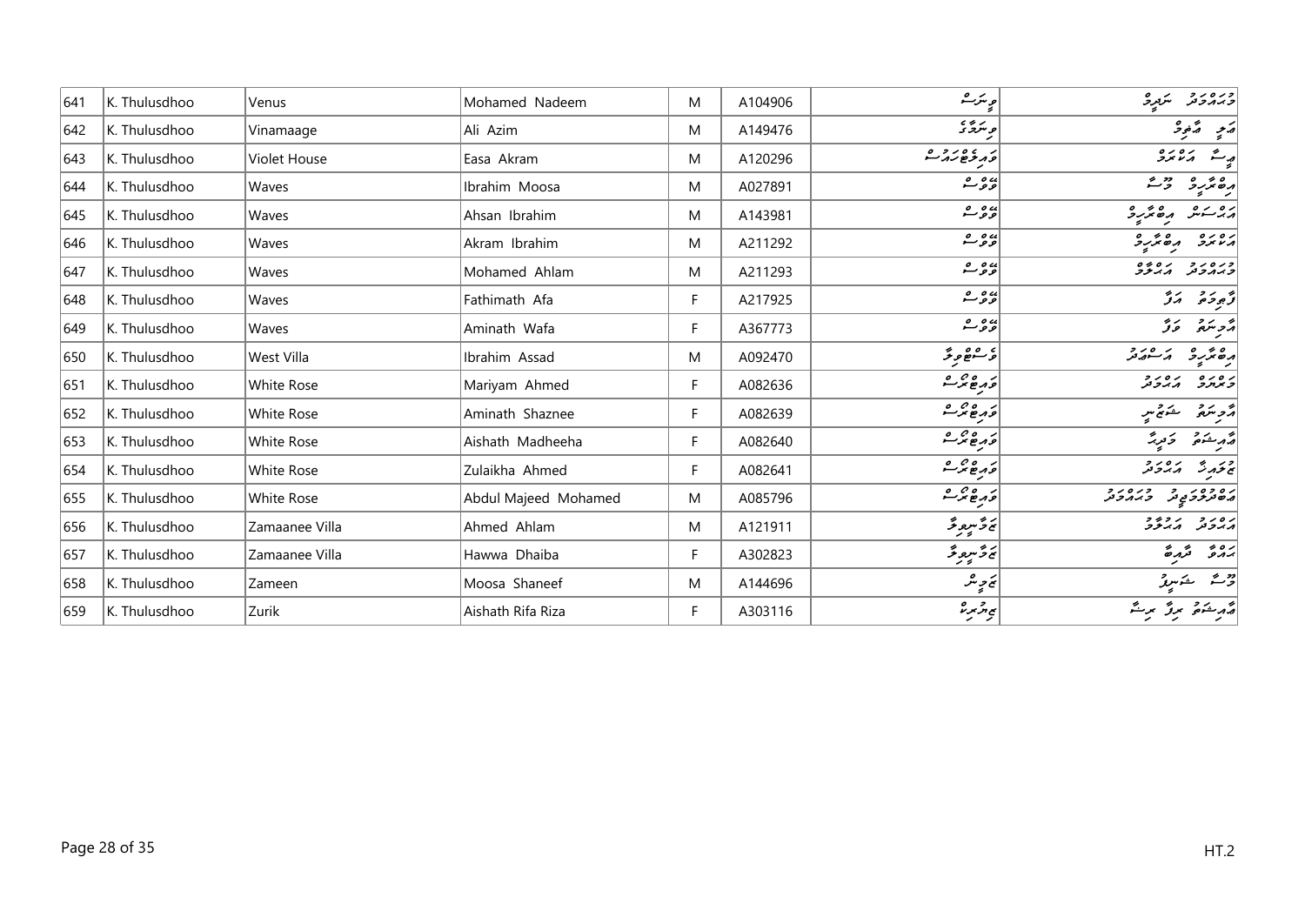## *w7qAn8m? sCw7mRo>u; wEw7mRw;sBo<*

| ' مرمر | 'يئرىثر: |
|--------|----------|
|        |          |
|        |          |
|        |          |

## *w7q9r@w7m> sCw7qHtFoFw7s; mAm=q7 w7qHtFoFw7s;*

| ىر تە | $\mathcal{O} \times$<br>$\sim$ | $\sim$<br>. . | لترنثر |
|-------|--------------------------------|---------------|--------|
|       |                                |               |        |
|       |                                |               |        |
|       |                                |               |        |

| انترنثر: | $^{\circ}$ | يبرهر | $^{\circ}$<br>سرسر |
|----------|------------|-------|--------------------|
|          |            |       |                    |
|          |            |       |                    |
|          |            |       |                    |

| ' ئىرتىر: | سر سر |  |
|-----------|-------|--|
|           |       |  |
|           |       |  |
|           |       |  |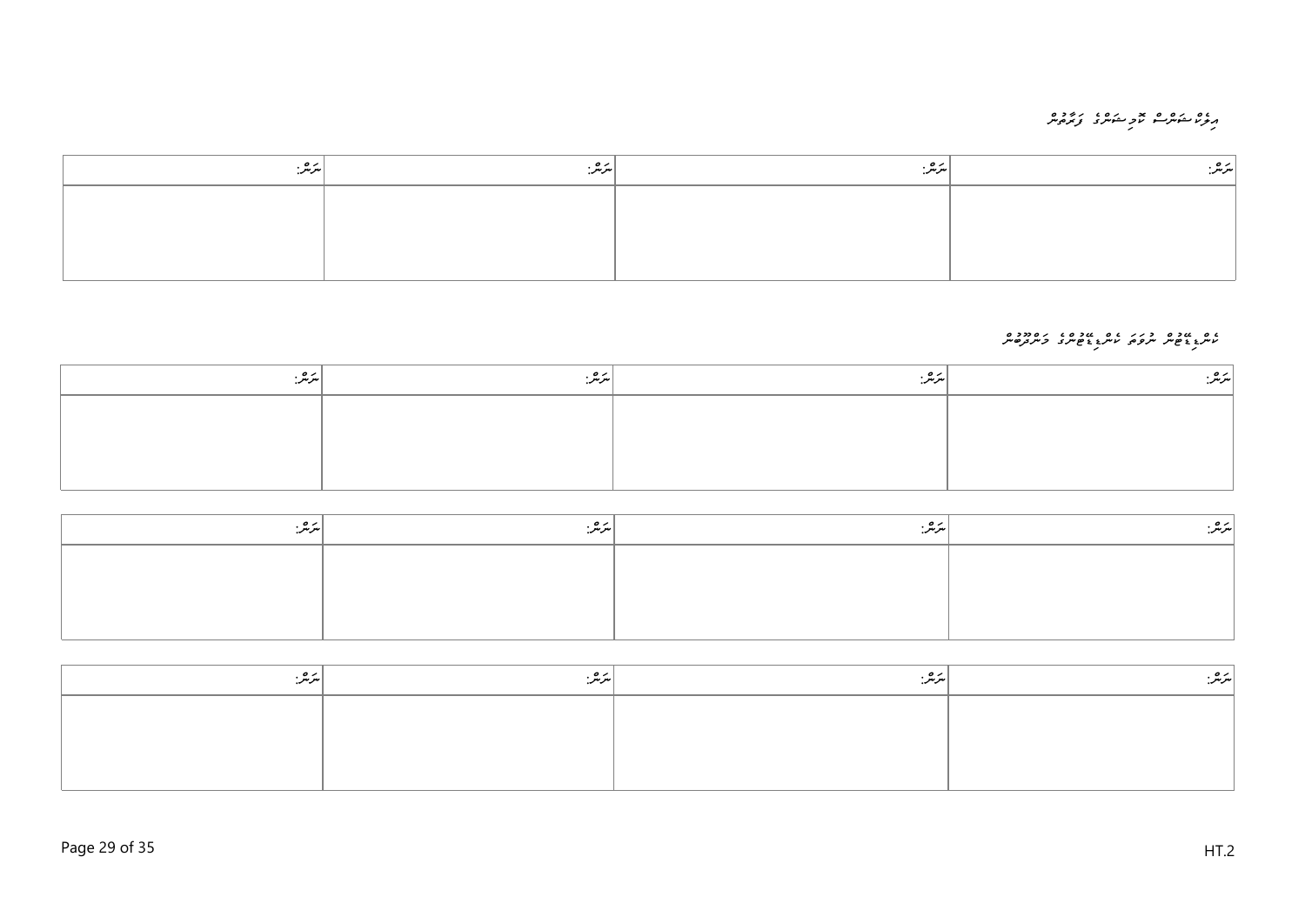| يزهر | $^{\circ}$ | ىئرىتر: |  |
|------|------------|---------|--|
|      |            |         |  |
|      |            |         |  |
|      |            |         |  |

| <sup>.</sup> سرسر. |  |
|--------------------|--|
|                    |  |
|                    |  |
|                    |  |

| ىئرىتر. | $\sim$ | ا بر هه. | ' ئىرتىر |
|---------|--------|----------|----------|
|         |        |          |          |
|         |        |          |          |
|         |        |          |          |

| 。<br>مرس. | $\overline{\phantom{a}}$<br>مر سر | يتريثر |
|-----------|-----------------------------------|--------|
|           |                                   |        |
|           |                                   |        |
|           |                                   |        |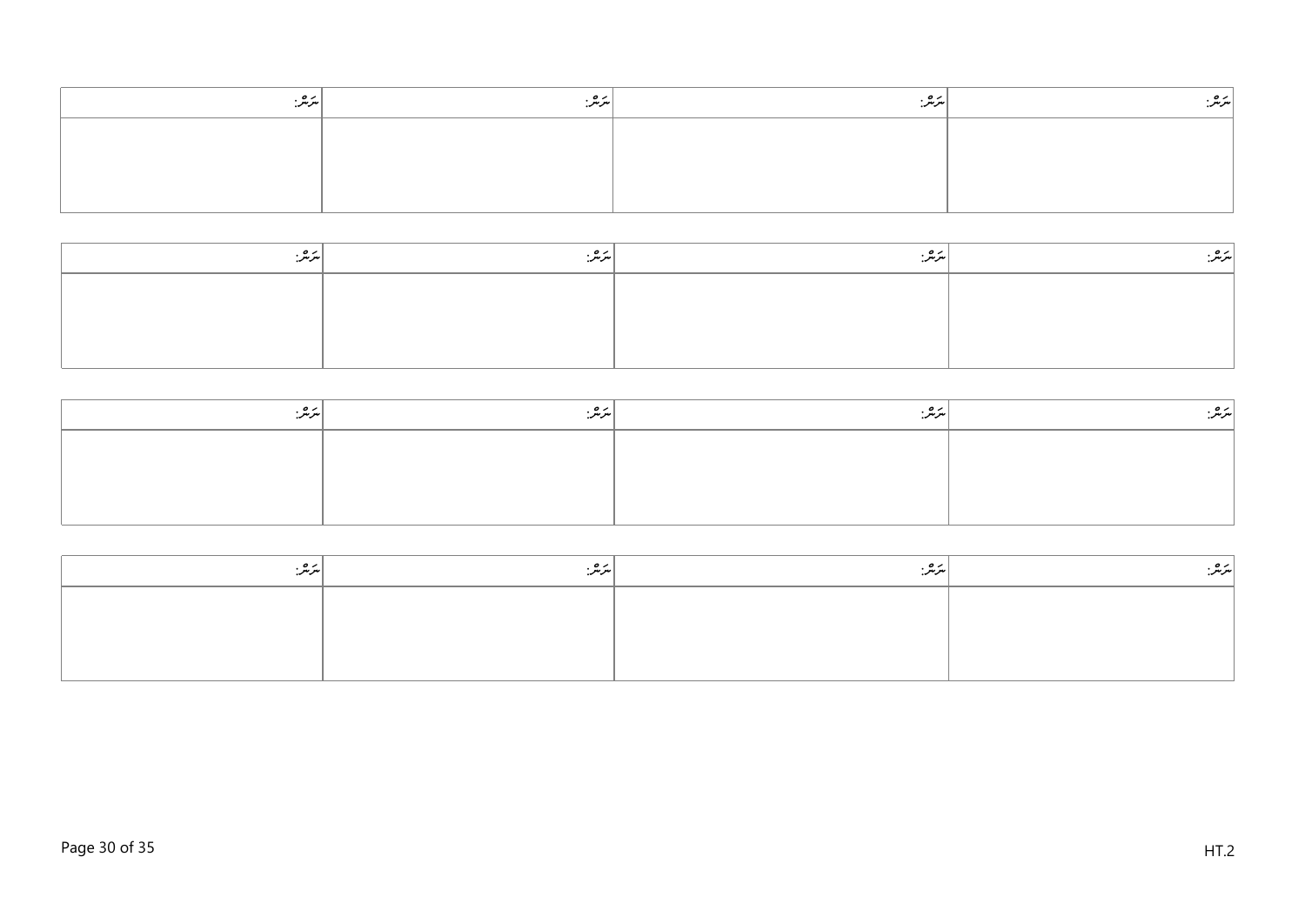| ير هو . | $\overline{\phantom{a}}$ | يرمر | اير هنه. |
|---------|--------------------------|------|----------|
|         |                          |      |          |
|         |                          |      |          |
|         |                          |      |          |

| ئىرتىر: | $\sim$<br>ا سرسر . | يئرمثر | o . |
|---------|--------------------|--------|-----|
|         |                    |        |     |
|         |                    |        |     |
|         |                    |        |     |

| 'تترنثر: | 。<br>,,,, |  |
|----------|-----------|--|
|          |           |  |
|          |           |  |
|          |           |  |

|  | . ه |
|--|-----|
|  |     |
|  |     |
|  |     |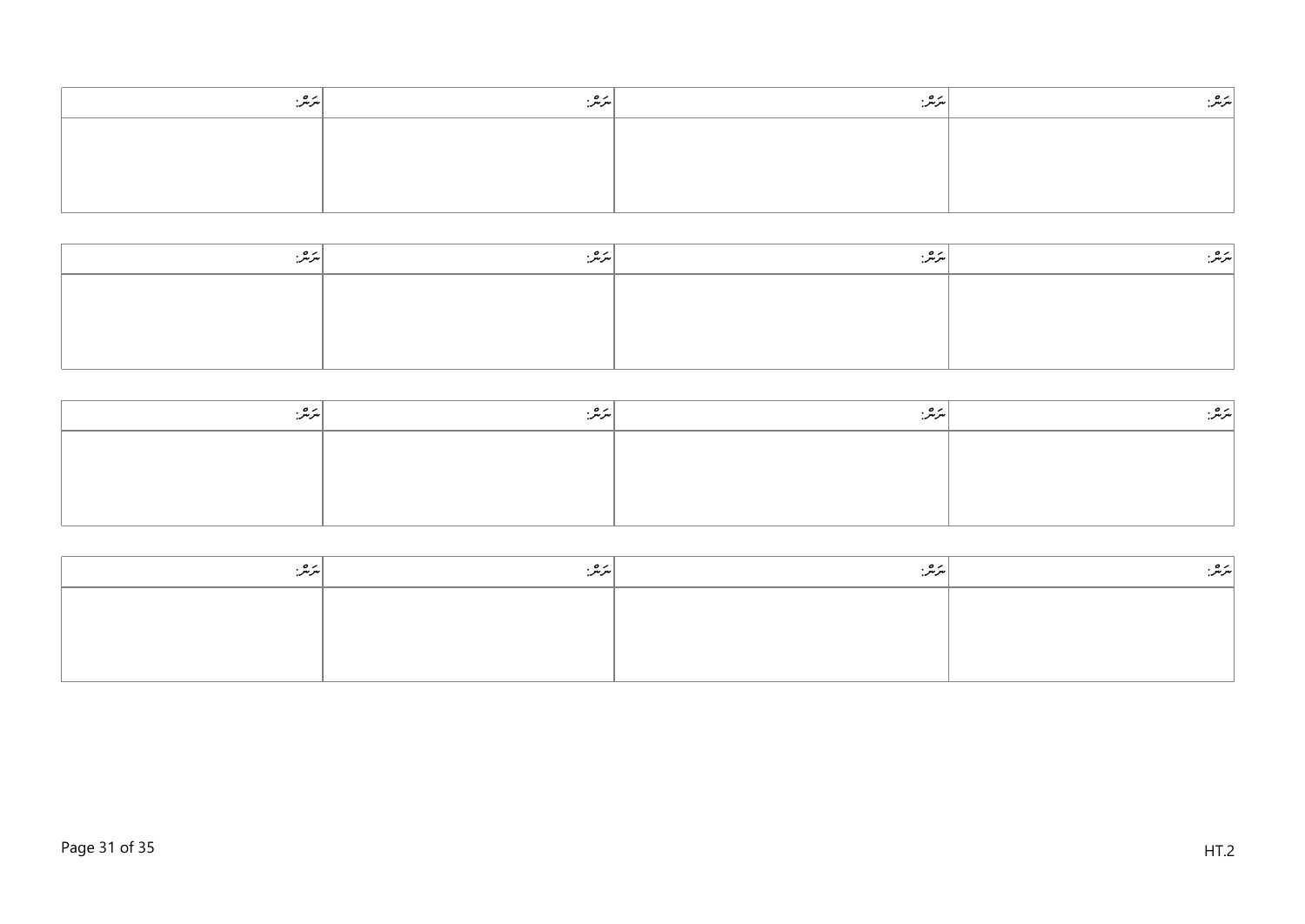| ير هو . | $\overline{\phantom{a}}$ | يرمر | اير هنه. |
|---------|--------------------------|------|----------|
|         |                          |      |          |
|         |                          |      |          |
|         |                          |      |          |

| ىر تىر: | $\circ$ $\sim$<br>" سرسر . | يبرحه | o . |
|---------|----------------------------|-------|-----|
|         |                            |       |     |
|         |                            |       |     |
|         |                            |       |     |

| 'تترنثر: | ر ه |  |
|----------|-----|--|
|          |     |  |
|          |     |  |
|          |     |  |

|  | . ه |
|--|-----|
|  |     |
|  |     |
|  |     |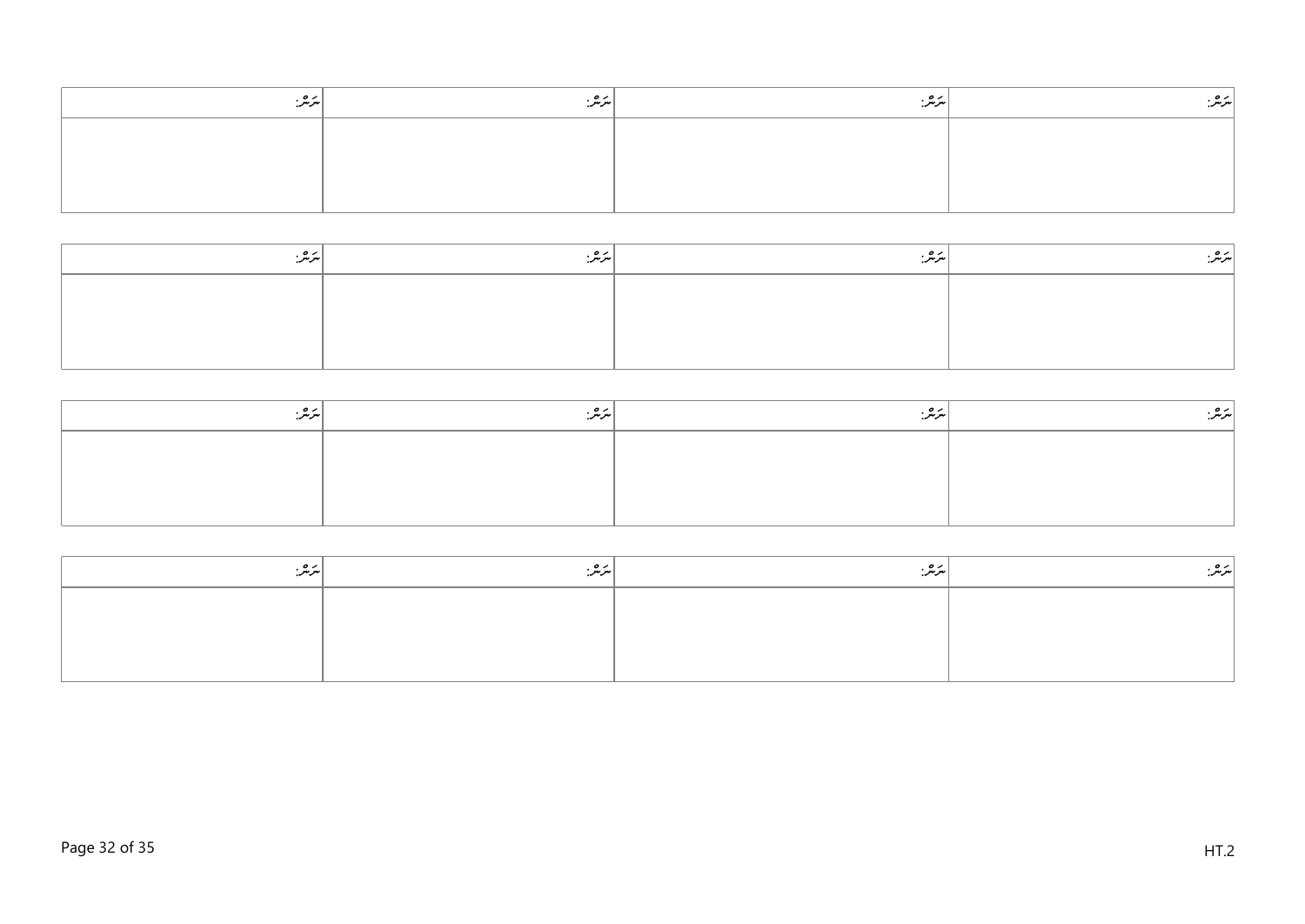| $\frac{\circ}{\cdot}$ | 。 | $\frac{\circ}{\cdot}$ | $\sim$<br>سرسر |
|-----------------------|---|-----------------------|----------------|
|                       |   |                       |                |
|                       |   |                       |                |
|                       |   |                       |                |

| ترتثر: | َ سرسر. |  |
|--------|---------|--|
|        |         |  |
|        |         |  |
|        |         |  |

| بر ه | . ه | $\sim$<br>سرسر |  |
|------|-----|----------------|--|
|      |     |                |  |
|      |     |                |  |
|      |     |                |  |

| 。<br>. س | ىرىىر |  |
|----------|-------|--|
|          |       |  |
|          |       |  |
|          |       |  |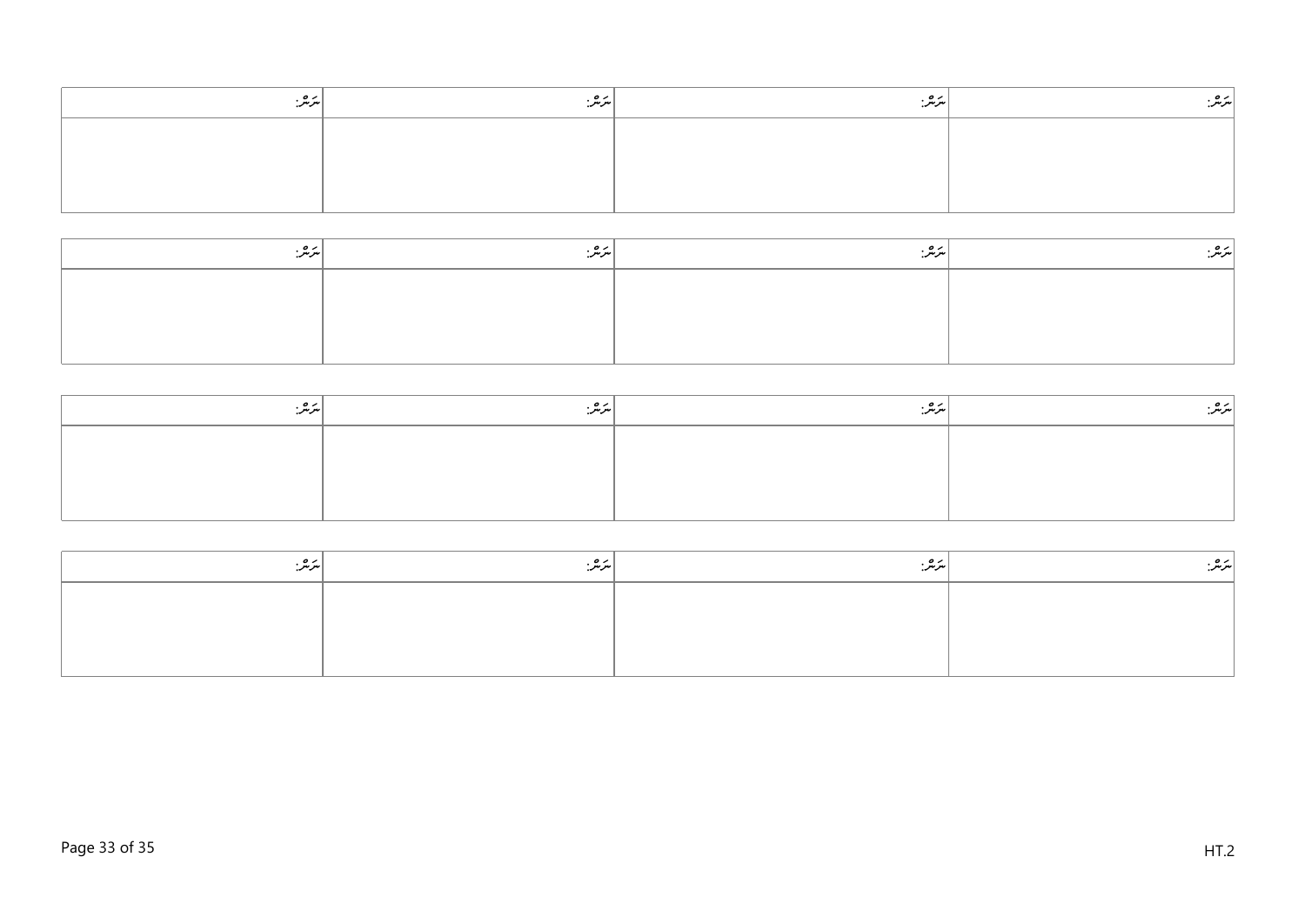| ير هو . | $\overline{\phantom{a}}$ | يرمر | اير هنه. |
|---------|--------------------------|------|----------|
|         |                          |      |          |
|         |                          |      |          |
|         |                          |      |          |

| ئىرتىر: | $\sim$<br>ا سرسر . | يئرمثر | o . |
|---------|--------------------|--------|-----|
|         |                    |        |     |
|         |                    |        |     |
|         |                    |        |     |

| 'تترنثر: | 。<br>,,,, |  |
|----------|-----------|--|
|          |           |  |
|          |           |  |
|          |           |  |

|  | . ه |
|--|-----|
|  |     |
|  |     |
|  |     |